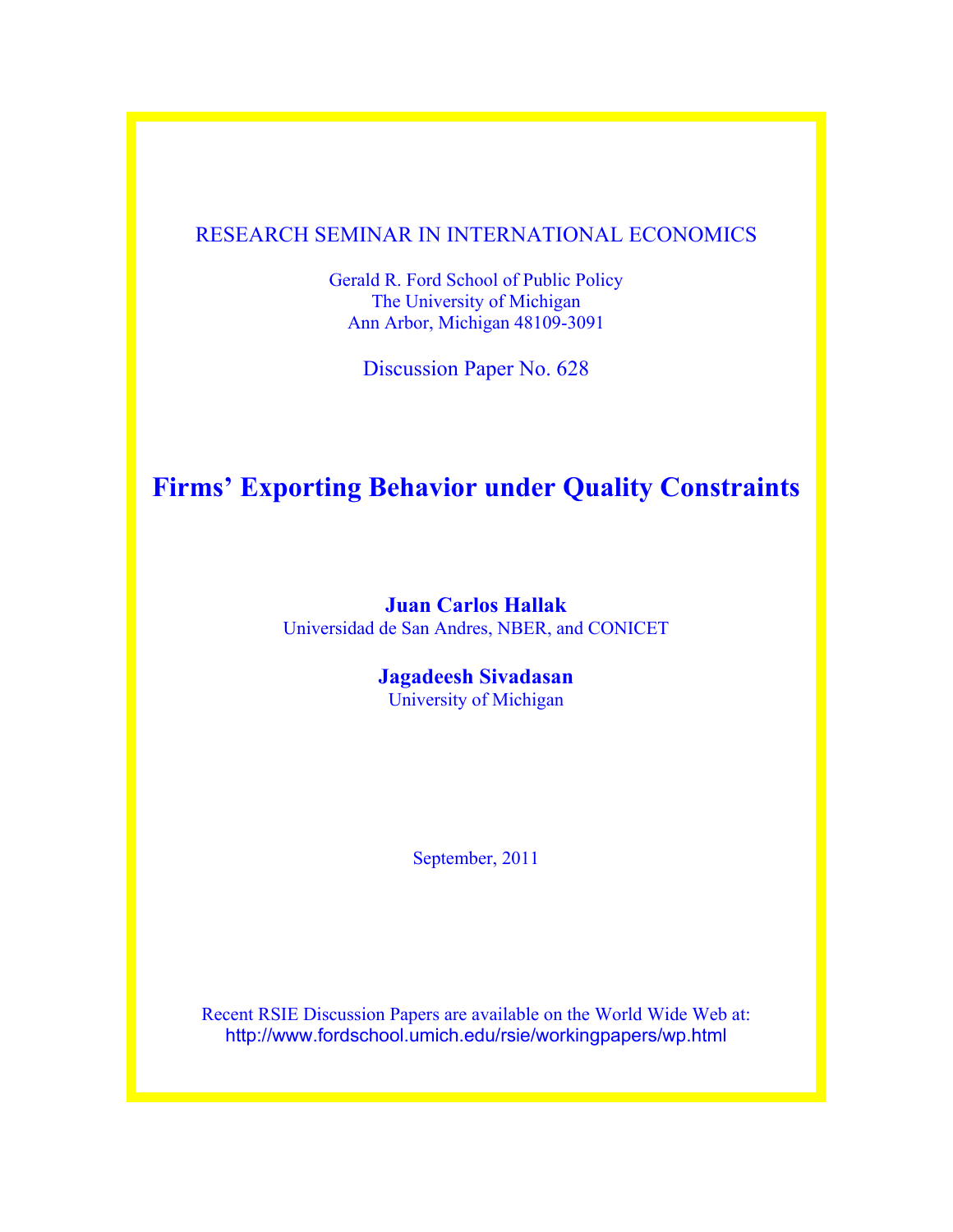## Firms' Exporting Behavior under Quality Constraints<sup>\*</sup>

Juan Carlos Hallak† and Jagadeesh Sivadasan‡

First draft May 2006 Revised September 2011

#### Abstract

We develop a model of international trade with two dimensions of firm heterogeneity and export quality constraints that manifest as higher variable trade costs for lower quality firms. In addition to "productivity", firms are also heterogeneous in their "caliber" – the ability to develop highquality products with lower fixed outlays. The model predicts various conditional exporter premia. Conditional on size, exporters sell higher quality products, charge higher prices, pay higher input prices and higher wages, and use capital more intensively. Some of these predictions have already been documented in the empirical literature. However, although they are apparently an intuitive implication of single-attribute models, conditional exporter premia cannot be rationalized through these models as they imply no variation in export status once size is controlled for. We test these predictions using manufacturing establishment data for India, the U.S., Chile, and Colombia, and find strong support for the model. We also investigate the sources of export quality constraints using firm-level trade shipment data for the U.S. and India. Destination per-capita income plays a key role for firms in India. For firms in the U.S., both distance and destination per-capita income play a role, though the effect of per-capita income is about a third of its magnitude for India.

JEL codes: F10, F12, F14,

Keywords: Productivity, caliber, fixed costs, exports, firm heterogeneity

<sup>∗</sup> Juan Carlos Hallak thanks the National Science Foundation (grant SES-05550190) and FONCYT (grant PICT-2008-1643), and Jagadeesh Sivadasan thanks the NTT program of Asian Finance and Economics for supporting this work. We also thank the Center for International Business Education (CIBE) for support. Part of this research was conducted by Jagadeesh Sivadasan as a Special Sworn Status researcher of the U.S. Census Bureau at the Michigan Census Research Data Center. The results in the paper have been screened to ensure that no confidential data are revealed. Research results and conclusions expressed are those of the authors and do not necessarily reflect the views of the Census Bureau. We thank Jim Levinsohn for facilitating access to U.S. trade shipments data, and Carlo Altomonte, In´es Armendariz, Paula Bustos, Mariana Colaccelli, Alan Deardoff, Rob Feenstra, Stefania Garetto, David Hummels, Jim Levinsohn, Diego Puga, Kim Ruhl, Eric Verhoogen, Federico Weinschelbaum, anonymous referees and the Editor for comments and suggestions. We also thank seminar participants at Berkeley, Birmingham, Columbia, Colorado, Di Tella, Georgetown, LSE, Michigan, Missouri, Oregon, Oxford, Princeton, San Andres, San Diego, Santa Cruz, Stanford, The World Bank, UBC, U. Montevideo, UNLP, UNSAM, UNT, and participants at various conferences. Sebastian Fanelli, Santiago Sautua, Bernardo D. de Astarloa, Xiaoyang Li and Alejandro Molnar provided excellent research assistantship.

<sup>†</sup>Universidad de San Andres, NBER, and CONICET, email: jchallak@udesa.edu.ar.

<sup>‡</sup>University of Michigan, email: jagadees@umich.edu.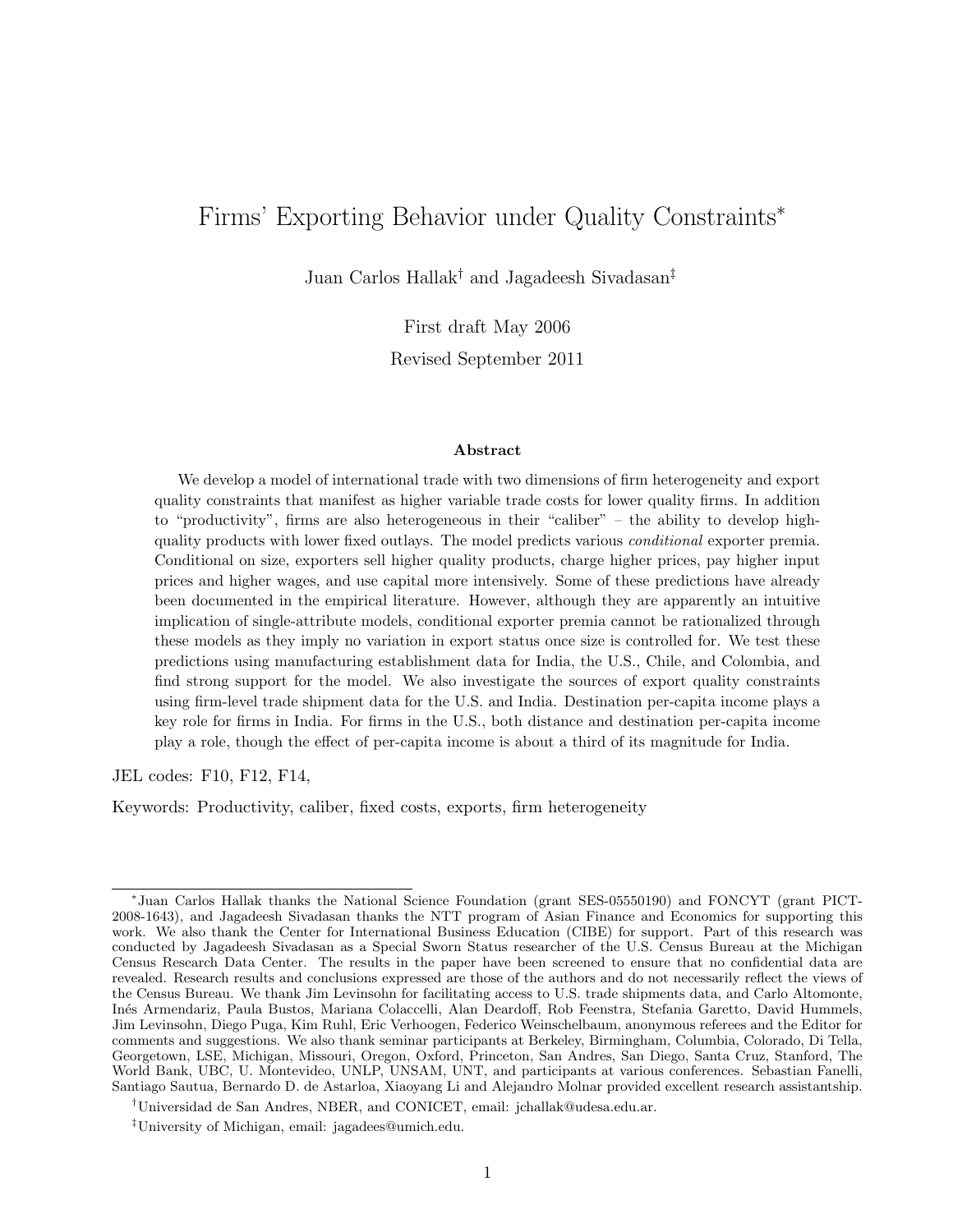### 1 Introduction

Understanding firms' exporting behavior is one of the most important open questions in international trade. At a policy level, the impressive export performance of rapidly-growing developing countries, particularly the recent case of China, suggests that export development might play a key role in helping countries achieve sustained rates of economic growth. Also, as governments increasingly view export development as an important objective that justifies policy intervention, understanding what makes firms succeed in export markets should help them enhance the effectiveness of such policies.<sup>[1](#page-2-0)</sup> More generally, identifying determinants of firms' exporting behavior is critical for understanding trade patterns across countries, the field's predominant goal in the last two centuries.

While work in international trade has traditionally focused on sector-level determinants of trade, a growing new literature emphasizes the role of factors that operate at the firm level. In this literature usually a single attribute, heterogeneously distributed across firms, is modeled as the sole determinant of firms' ability to conduct business successfully, both domestically and abroad. This attribute is often modeled as productivity, either in its standard form (e.g. Bernard et al. 2003, Melitz 2003, Chaney 2008, Arkolakis 2010) or as the ability to produce quality with low variable costs (Verhoogen 2008, Baldwin and Harrigan 2011, Johnson 2011, Kugler and Verhoogen 2011). In either case, these models share the property that the endowment of the single attribute perfectly predicts firms' revenue (henceforth our measure of firm size) and export status. Moreover, they predict a threshold firm size above which all firms export – and below which none do.

"Single-attribute" models can explain the existence of various exporter premia documented in the empirical literature. For example, they consistently generate the prediction that, within an industry, exporters are larger than non-exporters. They also explain why exporters are more likely to produce goods of higher quality (Verhoogen 2008), charge higher prices for their output (Baldwin and Harrigan 2011, Johnson 2011, Kugler and Verhoogen 2011), pay higher prices for their intermediate inputs (Kugler and Verhoogen 2011), and pay higher wages (Verhoogen 2008).

While these models provide a convincing framework for understanding why exporters exhibit systematic differences from non-exporters, they are unable to explain why those differences persist after conditioning on firm size, an observed regularity we term here *conditional exporter premia* (CEP).<sup>[2](#page-2-1)</sup> Single-attribute models cannot explain CEP because they cannot even account for the existence of

<span id="page-2-1"></span><span id="page-2-0"></span><sup>&</sup>lt;sup>1</sup>The number of export promotion agencies in the world has tripled in the last two decades (Lederman et al. 2007).

<sup>2</sup>CEP have been documented for various outcomes and countries since Bernard and Jensen (1995) first documented this regularity for the United States. Section 2 describes this empirical evidence in detail.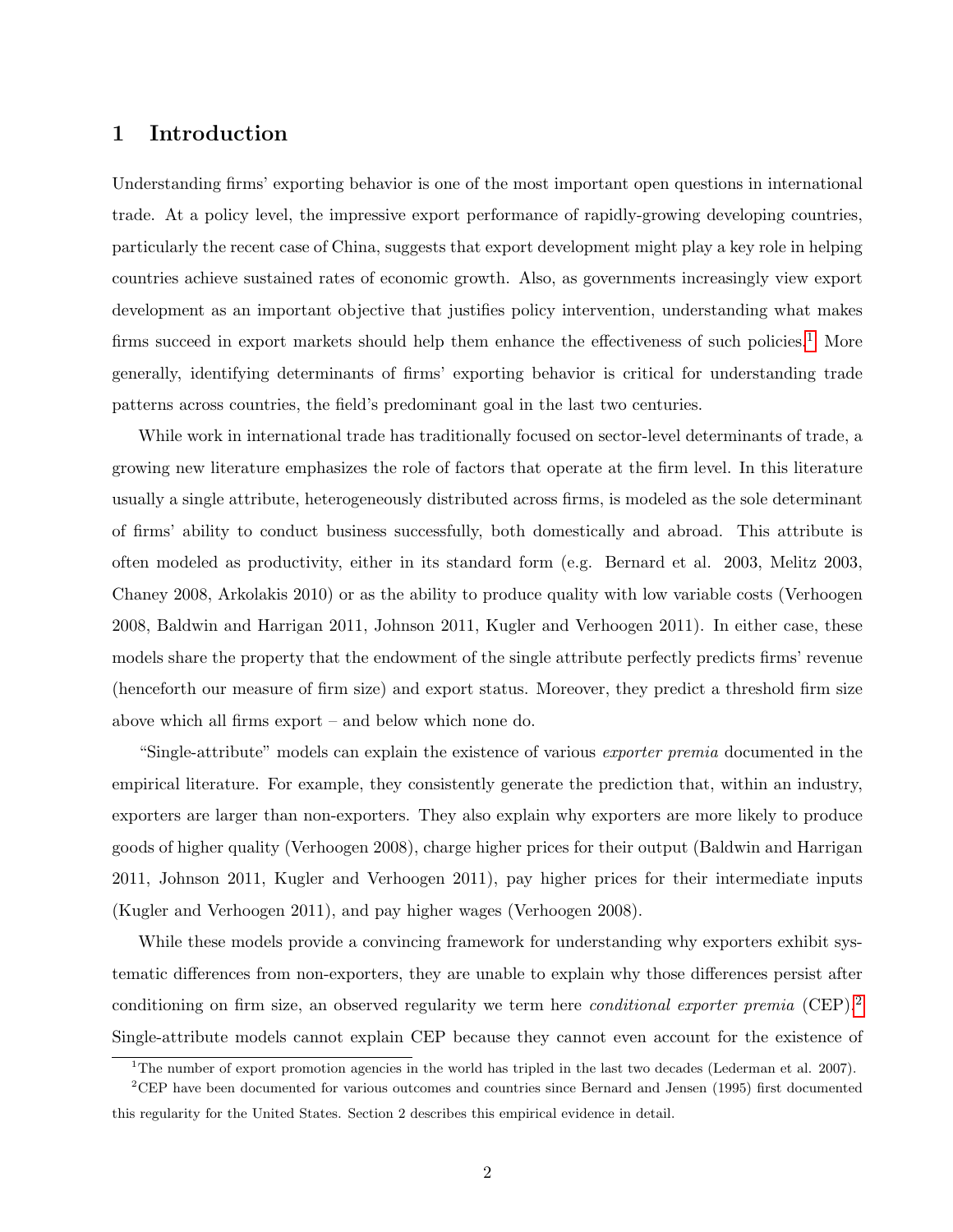exporters and non-exporters of the same size – as they predict the same export status for equally-sized firms.<sup>[3](#page-3-0)</sup>

It is common in the empirical literature to interpret conditional exporter premia as driven by the same productivity advantage that determines unconditional exporter premia in single-attribute models. This interpretation, however, is incorrect. If the reason exporters enter foreign markets is that they are more productive, then non-exporters need to have some compensating advantage to attain the same size. Hence, unless we identify this compensating advantage and understand how it affects firm outcomes, we cannot make predictions about how those outcomes should differ between equally-sized exporters and non-exporters.

In this paper, we build a multi-attribute firm-heterogeneity model that generates, as theoretical predictions, CEP for quality, output prices, input prices, average wages, and capital intensity. We also provide systematic empirical evidence of these CEP using firm-level data from India, the United States, Chile, and Colombia. While it is easy to build a model that generates variation in export status among equally-sized firms by introducing additional sources of heterogeneity into a standard single-attribute model (e.g. heterogeneity in fixed exporting costs), no existing multi-attribute model can generate all the CEP we document. The model we propose provides a novel and, we argue, relevant way of thinking about the determinants of firm performance and exporting behavior. In addition, we provide empirical evidence that supports the importance of the specific mechanisms through which the model predicts those determinants to affect firm outcomes.

We make a distinction between two types of productivity. On the one hand, we model "productivity"  $(\varphi)$  as is standard in the literature, i.e. as process productivity or the ability to produce output using fewer variable inputs. On the other hand, we model "caliber"  $(\xi)$  as product productivity or the ability to produce quality incurring lower fixed outlays. Product quality is endogenously determined and encompasses any tangible or intangible characteristic of the product that consumers value. Quality shifts out product demand but also increases marginal and fixed costs. Caliber, by reducing the amount of fixed costs required to achieve a certain quality level, is a primary determinant of quality choice.

It has long been recognized (e.g. Shaked and Sutton 1983) that conceiving, designing, and producing a "high-quality" good that consumers are willing to pay extra for entails incurring fixed expenses associated with firm activities such as research, product development, advertising, and quality con-

<span id="page-3-0"></span><sup>3</sup> In contrast to this prediction, Figure 1 – described later in more detail – shows the prevalence of equally sized exporters and non-exporters across the size distribution.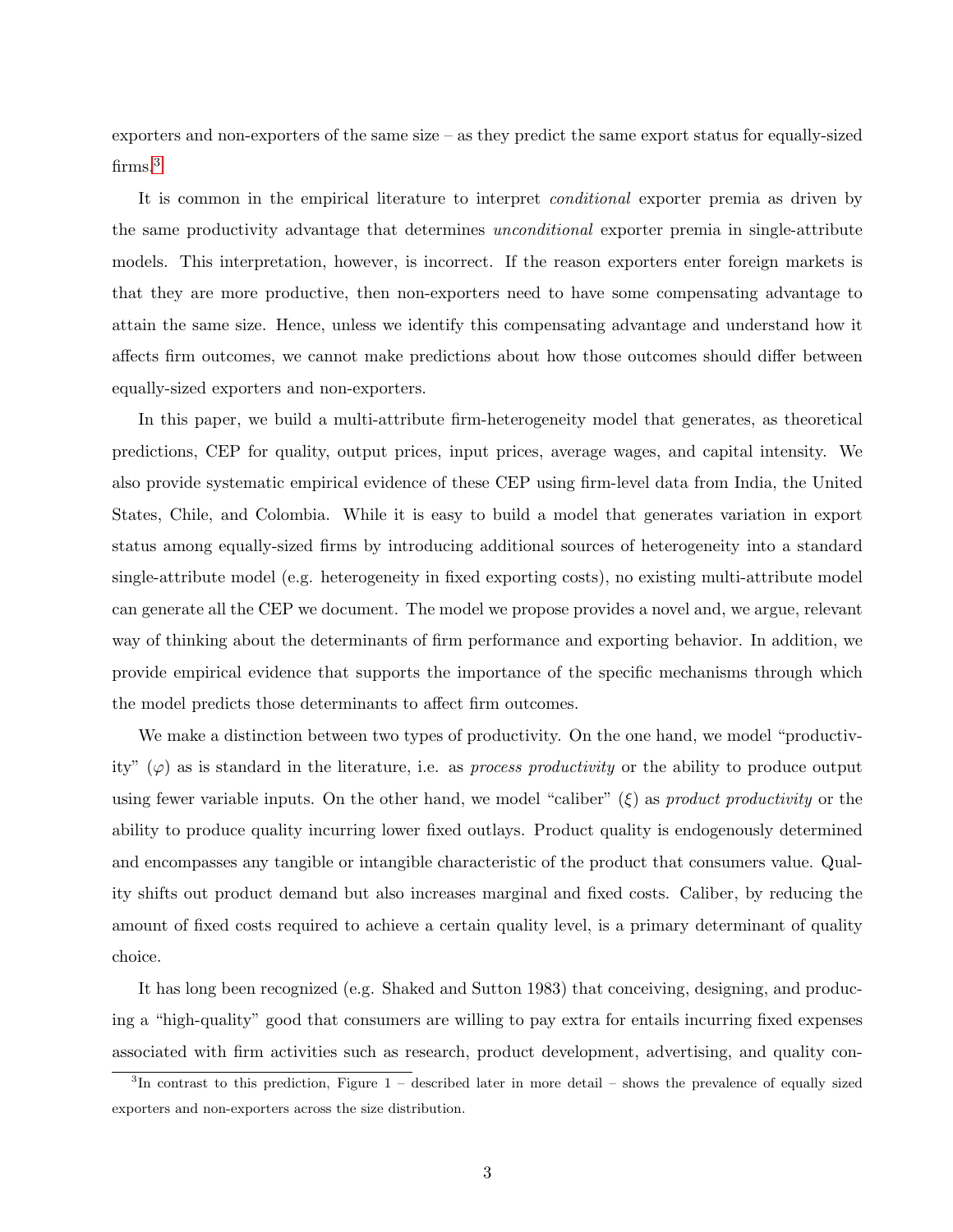trol. It has also been widely recognized in the management and marketing literature that not all firms base their success on an efficient management of the production process (high  $\varphi$ ). Many firms, by contrast, thrive based on their ability to create goods that consumers value (high  $\xi$ ) through product differentiation, quality leadership or customer satisfaction. Furthermore, organization research views these two approaches as potentially opposed competitive strategies that require different types of firm competencies (e.g. Levinthal and March 1993). In light of these literatures and our emphasis on the importance of quality for export performance, distinguishing caliber (or product productivity) as a different type of productivity from the standard (process) treatment of productivity in economics seems a natural and appealing modeling choice. Although at a cost in terms of parsimony, this distinction is critical for explaining the exporting behavior of firms.

In the model, the caliber of the firm plays a critical role in its exporting behavior because variable iceberg trade costs,  $\tau(\lambda)$ , are assumed to be a decreasing function of quality  $\lambda$ . Many studies document the finding that firms producing low-quality products are handicapped in the export market (e.g. World Bank 1999, WTO 2005, Brooks 2006, Verhoogen 2008, Iacovone and Javornik 2009, Artopoulos et al. 2011). The function  $\tau(\lambda)$  succinctly captures the different channels through which low quality may impose constraints on exporting. First, it captures – in a reduced form – the fact that transport costs, as a fraction of price, are decreasing in product quality (Alchian and Allen 1964, Hummels and Skiba 2004). It also captures other trade-related costs that decrease with quality such as costs of return, rework and repair (Feigenbaum, 1991), and costs related to information asymmetries that may arise in trading across great distances.<sup>[4](#page-4-0)</sup> Finally, although less obviously,  $\tau(\lambda)$  can be viewed as capturing differences in preference for quality across countries (Hallak 2006, 2010), which we show can be isomorphically expressed as an iceberg trade cost.<sup>[5](#page-4-1)</sup>

The role of  $\tau(\lambda)$  is crucial to generate CEP. If  $\tau$  were independent of quality, a combinedproductivity parameter  $\eta = \eta(\varphi, \xi)$  would be a summary measure of firm size, profits, and export status, and the model would collapse into a single-attribute model isomorphic to Melitz (2003) with this parameter (η) as the single heterogenous attribute.<sup>[6](#page-4-2)</sup> Therefore, distinguishing  $\varphi$  and  $\xi$  as two different types of productivities is only worth the parsimony loss if the dependence of trade costs on quality is acknowledged.

<span id="page-4-1"></span><span id="page-4-0"></span><sup>4</sup> Ivkovich and Weisbenner (2005) for investing, and Agarwal and Hauswald (2010), for lending, make a similar point.

<sup>&</sup>lt;sup>5</sup>In the case of exports to lower-income countries, this income effect on  $\tau(\lambda)$  operates in the opposite direction, potentially overturning the assumption that  $\tau(\lambda)$  decreases with quality. Our findings, however, suggest that this does not occur even in the case of the United States.

<span id="page-4-2"></span><sup>&</sup>lt;sup>6</sup>Even in our model with  $\tau(\lambda)$ ,  $\eta(\varphi,\xi)$  plays this summary role for non-exporting firms.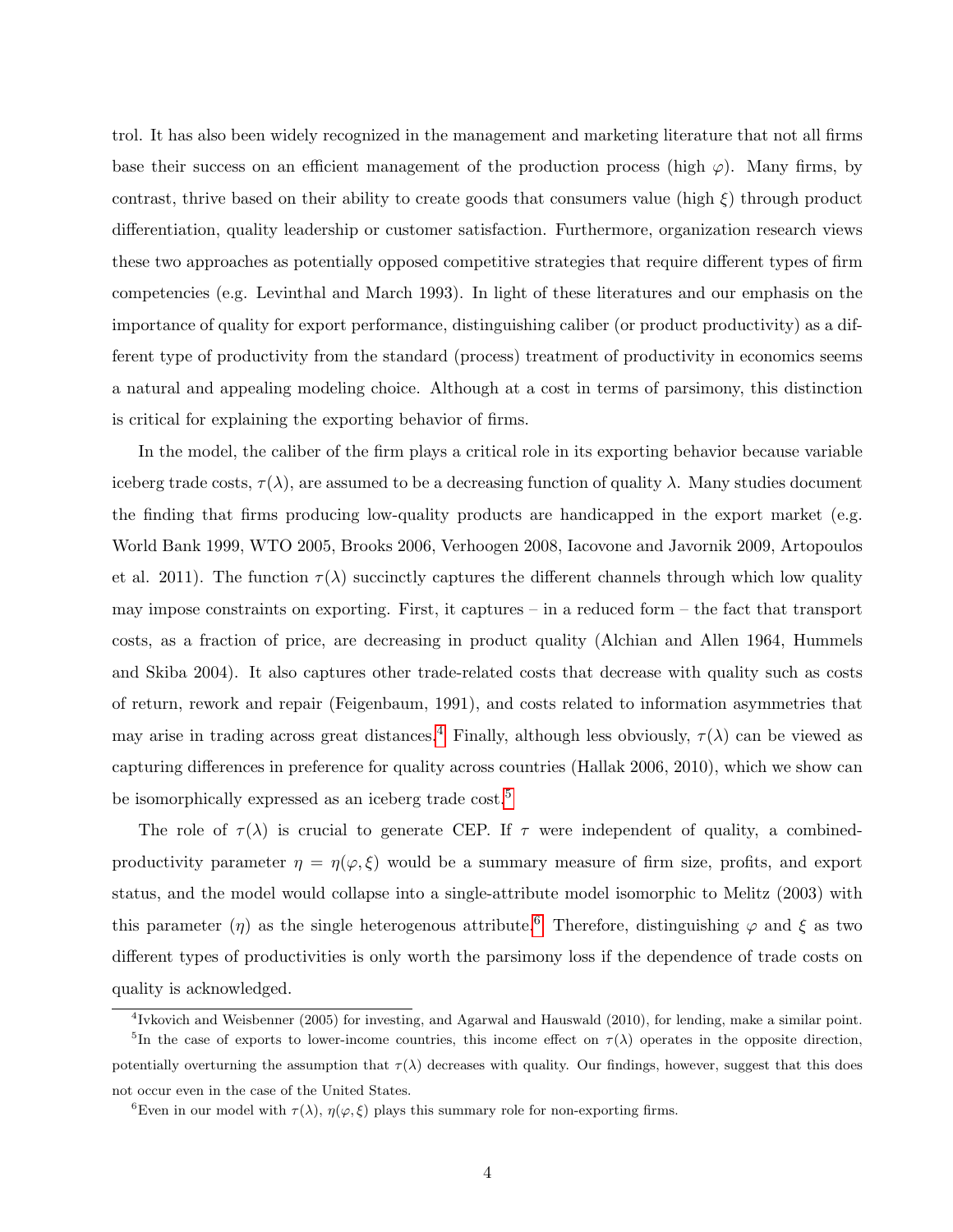In order to focus in the simplest possible way on the key features of the model that generate CEP, we first examine a stripped down "interim" version of the full model in which both quality  $\lambda$ and marginal cost c are treated as exogenous and heterogeneously distributed across firms – in the full model they are both jointly determined by  $\varphi$  and  $\xi$ . Heterogeneity in  $\lambda$  and c, combined with  $\tau(\lambda)$ , yields the main result of the paper: conditional on size (revenue), quality is higher for exporters than for domestic firms. The simple intuition behind this result is that, once we condition on firm size, exporters (and non-exporters) can only have an advantage in one of these parameters, not in both. Hence, since  $\tau(\lambda)$  decreases with quality, firms with relatively high quality  $\lambda$  (but also high  $\cot c$ ) will be the ones to export because their higher quality gives them a relative advantage in the export market. It follows immediately from this result that high-cost exporters will set higher prices than equally-sized domestic firms, giving rise to CEP for price. We also derive predictions for supply-side CEP (for input price, average wage and capital intensity) by assuming that higher product quality requires higher-quality intermediate inputs and labor, and more capital-intensive production techniques. In the full model, quality and marginal costs are endogenized as functions of  $\varphi$  and  $\xi$ . Since firms with relatively higher  $\xi$  (and lower  $\varphi$ ) optimally choose a higher  $\lambda$  (and hence have a higher c), the results derived in the interim model still apply.

We simulate the model to illustrate its implications for the effects of trade liberalization. We compare the results with those of a benchmark model with constant iceberg costs  $\tau$ . As stated above, this model collapses into a Melitz (2003) model with combined productivity  $\eta$  as a summary measure of firm heterogeneity. There are contrasting implications of these two models. First, rather than a threshold firm size, in our model firms across the size distribution enter the foreign market following trade liberalization. Since the foreign market rewards firm capabilities differently from the domestic market, some large domestic firms do not find the foreign market profitable while other smaller firms may become exporters. Second, a key implication of Melitz (2003) is a gain in aggregate productivity following trade liberalization due to reallocation of market shares toward more productive firms. In our model, trade liberalization induces market share reallocation towards firms with high  $\xi$  relative to those with high  $\varphi$ . More interestingly, while in the benchmark model aggregate (combined productivity)  $\eta$  increases following trade liberalization, exactly as in Melitz (2003), in our model aggregate  $\eta$  may decline – although welfare still goes up. The intuition behind this result is that, in the open economy, aggregate  $\eta$  does not take into account the new aggregate productivity gains associated with market share reallocations toward high-caliber firms, which by producing high-quality products economize on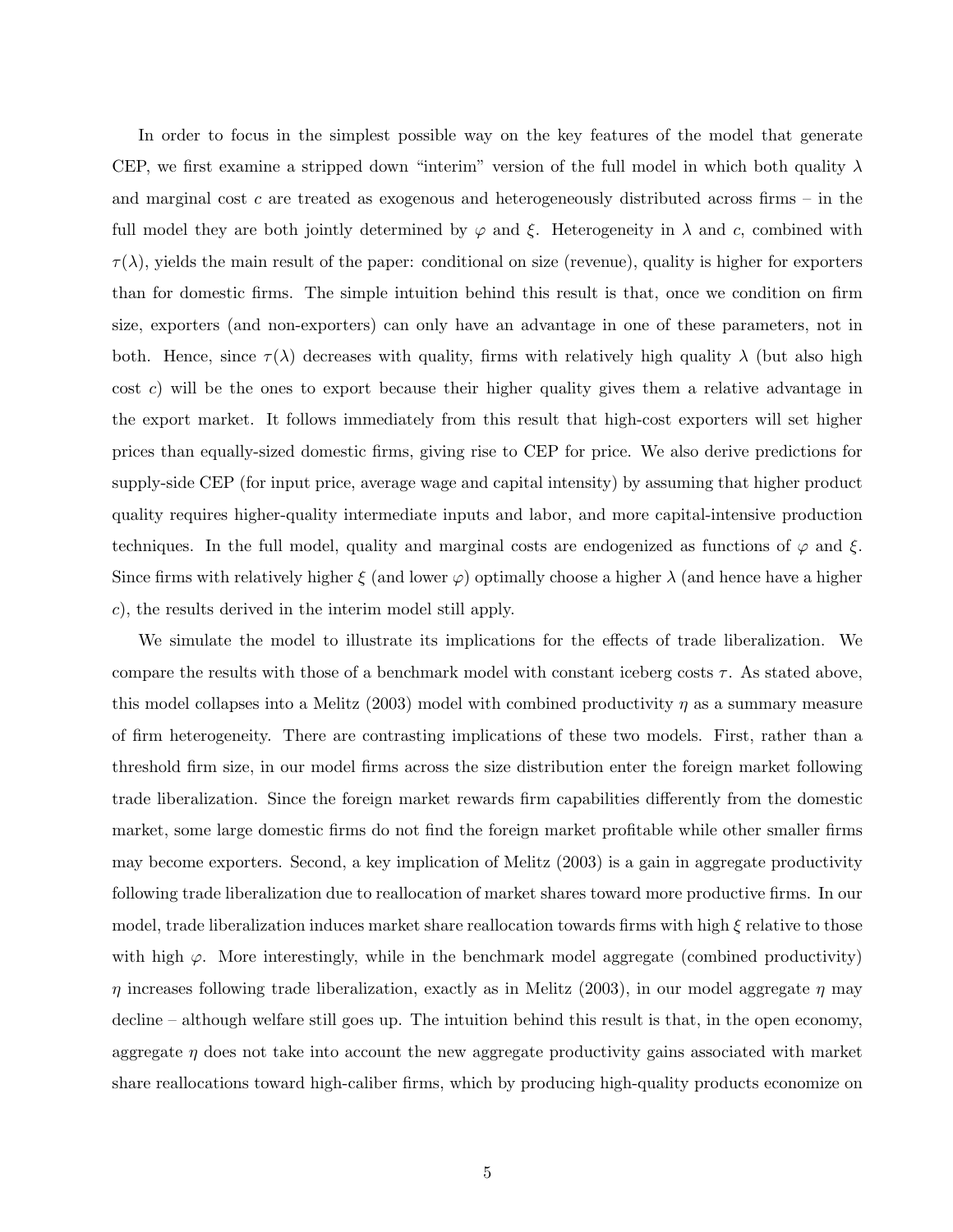trade costs.[7](#page-6-0)

We test for CEP in ISO-9000 adoption (a proxy for product quality), output prices, input prices, average wage, and capital intensity employing manufacturing firm-level data from four countries: India, the United States, Chile, and Colombia. While data from all four countries are used to test the predictions for average wage and capital intensity, only India has data for ISO 9000 adoption, and only India and the U.S. have data for output and input prices. Consistent with the model predictions, we find robust evidence of positive and significant CEP. This result holds across countries and outcome variables, and is robust to a number of alternative specifications that address concerns about measurement error in revenue and rule out potential alternative explanations.<sup>[8](#page-6-1)</sup>

Finally, we undertake an empirical exploration of the underpinnings of the trade-cost dependence on quality using firm-level data on export shipments by destination for the U.S. and India. In particular, we examine how export prices relate to the two most important underlying channels emphasized in the literature: destination distance and (per-capita) income. We find that these two channels matter differently for the two countries. For India, the average income of firms' export destinations is the only significant factor explaining variation in export prices across exporters. For the U.S., both average distance and average income have a significant effect on export prices. Although average income significantly explains variation in export prices in both countries, the estimated magnitude of this effect for the U.S. is less than a third of the magnitude for India.

The implications of distinguishing between productivity and caliber (or between process and product productivity) should not be confined to the CEP predictions derived in this model. Distinguishing between these two types of productivity could be important in various areas beyond determinants of exporting behavior. In particular, it could help future work exploring deeper determinants of productivity and its dynamics over time, the extent to which productivity gains spill over across firms, and the type of public policies that can promote those gains. The existence of firm capabilities that matter differently for domestic and export market success should also have implications for international organizations and government agencies involved in export promotion and productive development programs. Specifically, our model highlights the differential importance of fostering the ability of firms to design and produce high-quality goods – those with lower constraints to be marketed internationally

<span id="page-6-0"></span><sup>7</sup>Our model also has implications for traditional productivity measures, which we explore in a Web Appendix (Section 2) available online on the authors' websites. We also show how with suitable data (on fixed and variable costs, as well as on revenue and quantity), and under maintained parametric and cost-minimization assumptions, it is possible to recover all the parameters of the model, in particular productivity and caliber for all firms.

<span id="page-6-1"></span><sup>8</sup>The only exception is capital-intensity in the U.S., which is discussed later.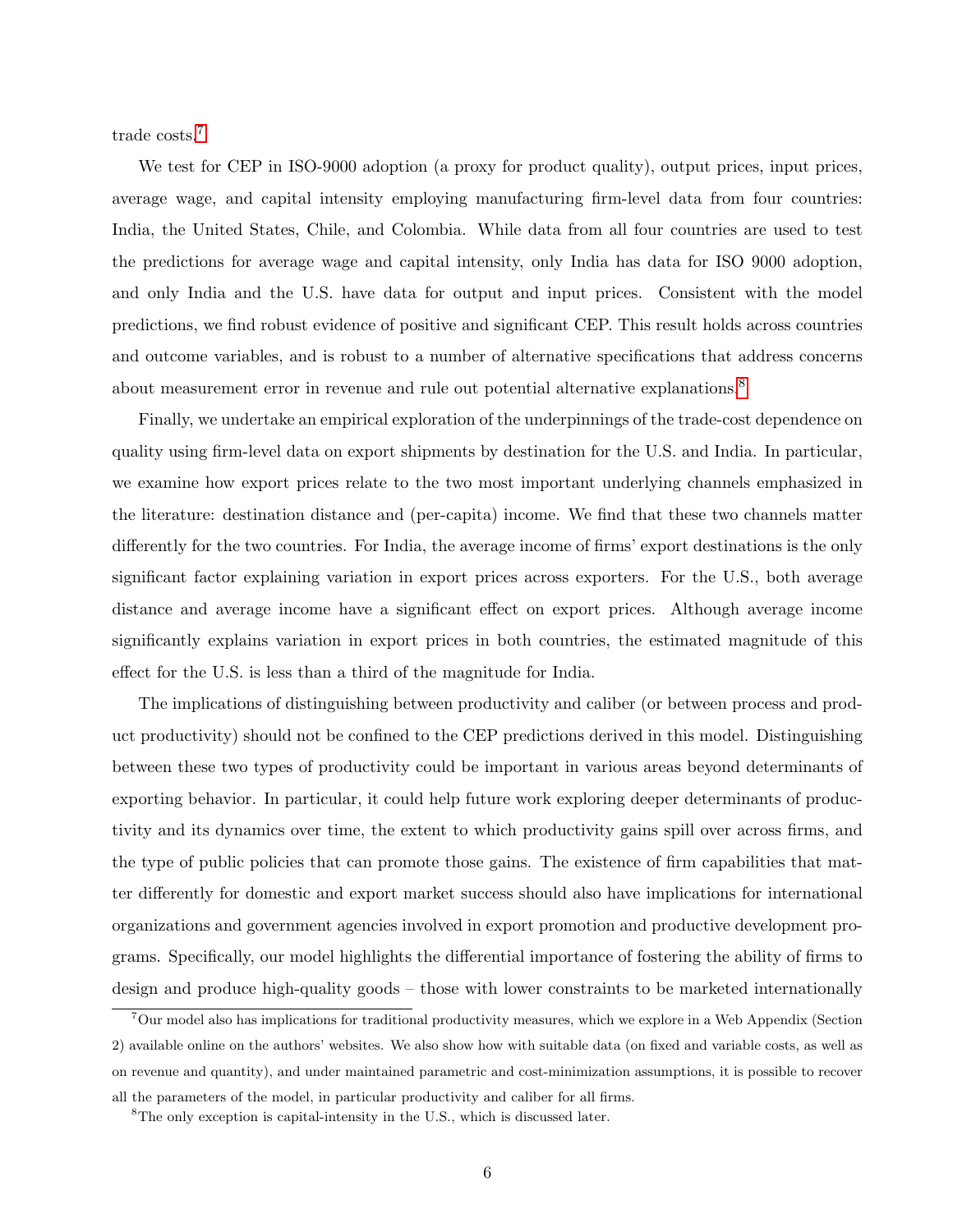– relative to fostering efficiency in the production process.

The rest of the paper is organized as follows. Section [2](#page-7-0) discusses studies documenting CEP and argues why this finding is inconsistent with single-attribute models. Section [3](#page-9-0) presents the interim model with exogenous quality and marginal cost. Section [4](#page-14-0) develops the full model and presents the simulation results on the effect of trade liberalization. Section [5](#page-22-0) presents the empirical estimation of CEP and various robustness tests. Section [6](#page-31-0) explores the role of destination distance and income as underlying channels for conditional exporter price premia. Section [7](#page-32-0) concludes.

### <span id="page-7-0"></span>2 Exporter premia conditional on size

Empirical work has consistently documented the existence of various exporter premia. Firms that export are larger and more productive, pay higher wages, and use production techniques that are more intensive in the use of capital and skilled labor (Bernard and Jensen 1995, 1999; Bernard et al. 2007, Verhoogen 2008, Bustos 2011). Exporters also charge higher prices for their output and pay higher prices for their material inputs (Iacovone and Javorcik 2009; Kugler and Verhoogen 2011) while they attain higher levels of product quality as proxied by ISO 9000 adoption (Verhoogen 2008). This evidence generally comes from a positive coefficient on an exporter dummy when each of these firm outcomes is regressed on that dummy and a set of industry controls.

Theoretical underpinnings for exporter premia are provided by heterogeneous-firm models of international trade. Melitz (2003), as many subsequent models, explains why exporters are larger and more productive as it predicts that more productive – and hence larger – firms self-select into the export market. Verhoogen (2008) and Kugler and Verhoogen (2011) extend the Melitz model allowing for endogenous quality choice and also predict that more productive firms self-select into exporting. In these models, in addition, more productive firms charge higher output prices and pay higher prices for their inputs as they have more incentives to invest in quality upgrading, which raises requirements of skilled labor and input quality.

While the correlation of export status with productivity, average wage, capital intensity, input and output prices, and product quality observed in the data is consistent with the economic mechanisms that those models highlight, the systematic differences exhibited by exporters could simply be due to their larger size rather than a result of their exporting activity. For example, it is well-known that larger firms pay higher wages (Brown and Medoff 1989). To disentangle between size and exporting as the underlying driver of the observed exporter premia, researchers have customarily appealed to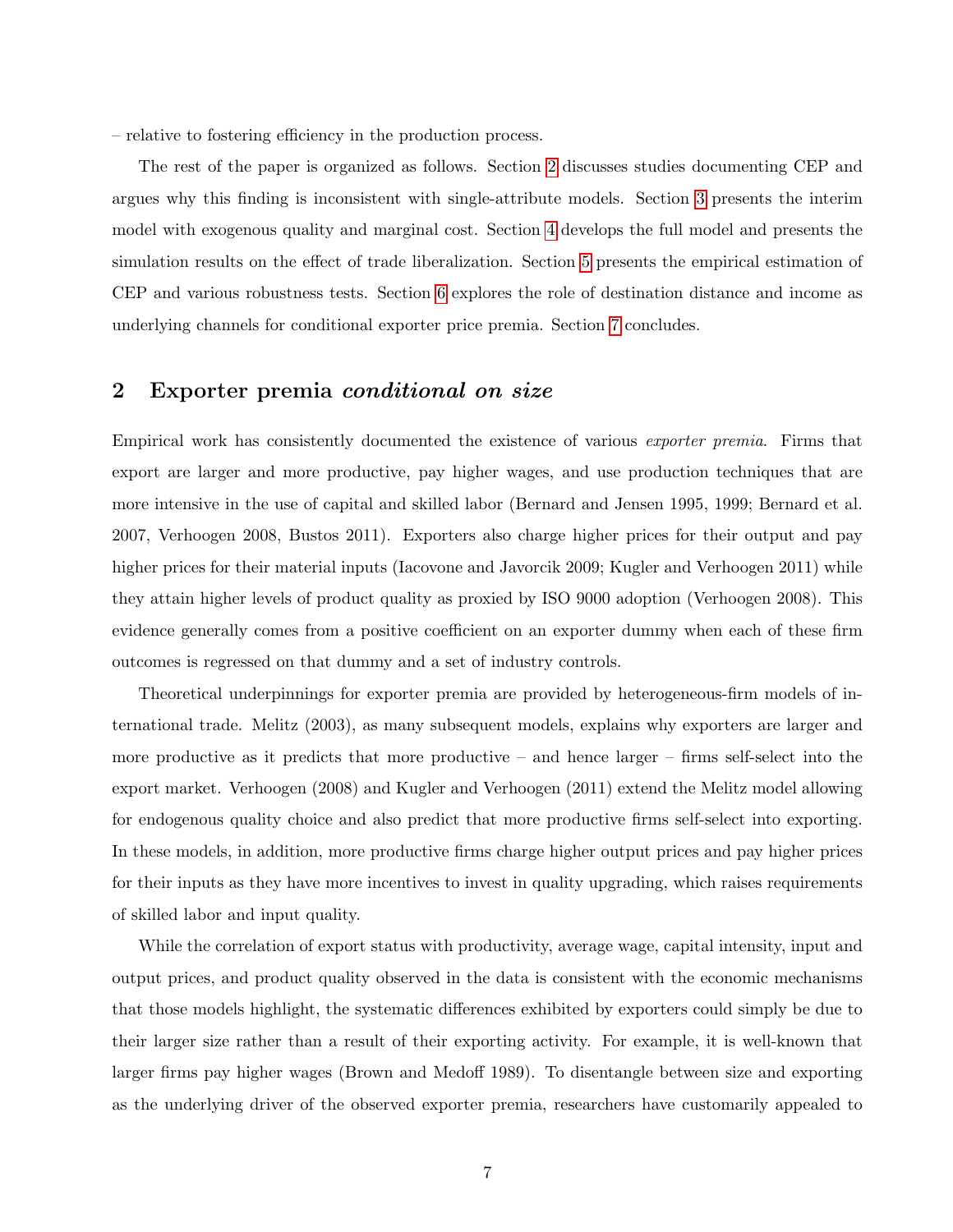the intuitive approach of estimating *conditional exporter premia* (CEP), estimated by adding size controls (measured by firm revenue or number of employees) to the regressions described above. For example, Bernard and Jensen (1995, 1999), Isgut (2001), Van Biesebroeck (2005), De Loecker (2007), and Bernard et al. (2007), among others, find CEP for average wages and capital intensity, while Kugler and Verhoogen (2011) find CEP for output and input prices.

The presence of CEP in the data cannot be interpreted through the lenses of "single-attribute" models of firm heterogeneity. These models are based on the notion of a single heterogeneous attribute – in all cases productivity – as the sole driver of behavior and performance differences across firms. Single-attribute models deliver the result that firm size monotonically increases with firm productivity and that a threshold productivity – and hence size – level determines whether firms export. This result implies that firms that have the same size should be equally productive and hence have the same export status. Figure 1 plots, for each of the four countries in our sample, the fraction of exporters in each of 40 size quantiles (defined by industry). In contrast to the above prediction, this figure shows the prevalence of equally-sized exporters and non-exporters across the size spectrum. The figure sets the following puzzle: if the exporter is inferred to be more productive, what is the compensating advantage that allows the non-exporter to match the exporter's size via larger domestic sales? Single-attribute models do not answer this question as they cannot explain differences in export status for equally-sized firms in the first place. Thus, in a regression framework an exporter dummy should have no explanatory power once firm size is (properly) controlled for.[9](#page-8-0) To correctly interpret CEP, we need to identify the compensating advantage of non-exporters and understand how it affects export status and other firm outcomes.

In this paper, we model this compensating advantage by introducing a second source of firm heterogeneity. While it is easy to explain Figure 1 with additional sources of heterogeneity, here we build a model that not only can explain variation in export status between equally-sized firms, as displayed in Figure 1, but also yields the following CEP as predictions:

CEP 1. Conditional on size, exporters attain higher quality

CEP 2. Conditional on size, exporters charge higher prices

CEP 3. Conditional on size, exporters pay higher intermediate input prices

<span id="page-8-0"></span>CEP 4. Conditional on size, exporters pay higher average wages

 $9T<sub>0</sub>$  the extent that the effect of firm size is non-linear, failure to control for its non-linear effect may spuriously manifest as an exporter premia due to the correlation between size and export status. In our tests below, we allow for flexible size controls, and also check robustness to measurement error in size.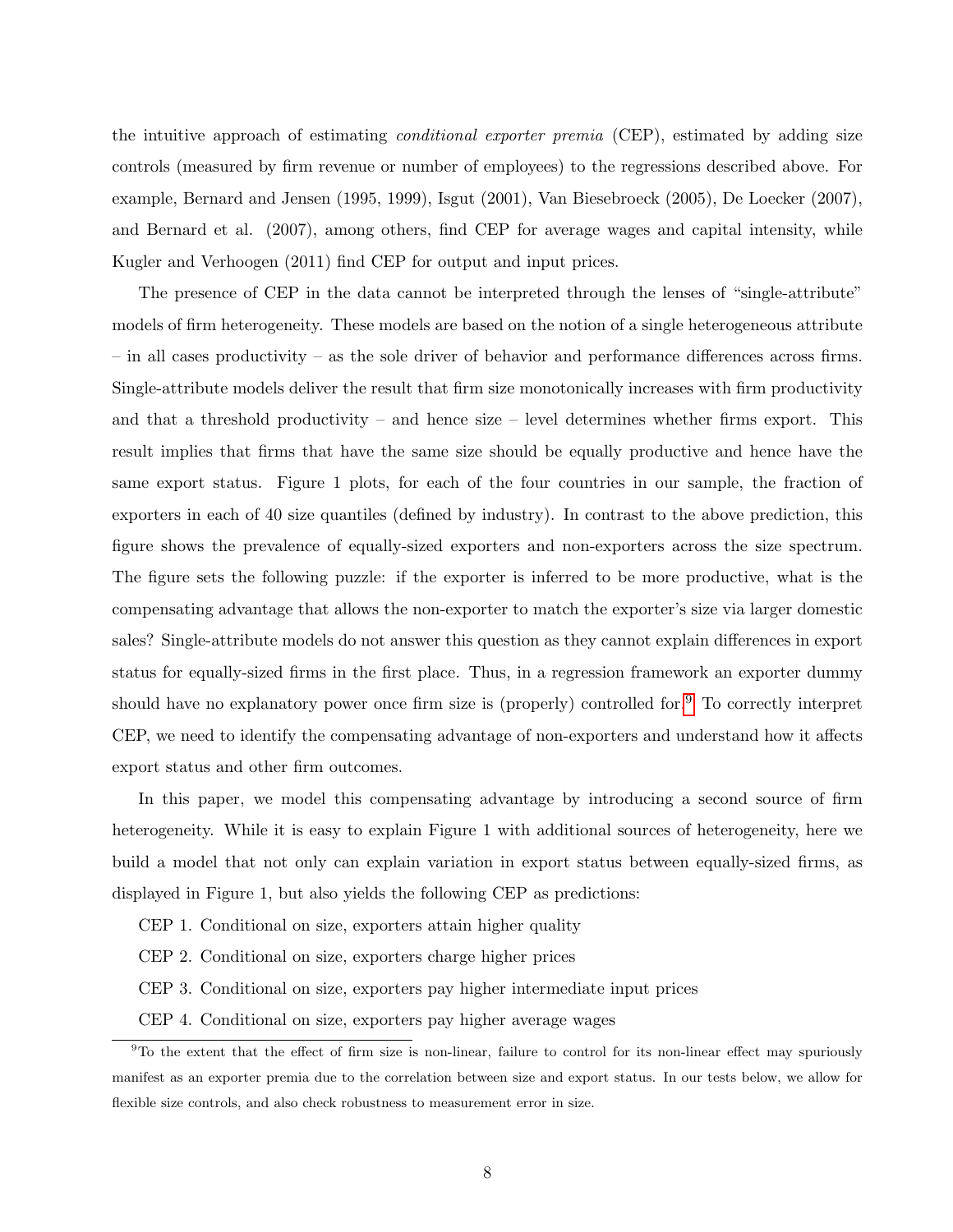CEP 5. Conditional on size, exporters use physical capital more intensively

Some of these CEP have already been documented in the empirical literature. In Section [5,](#page-22-0) we evaluate these predictions systematically as a test of our model, using plant-level data from India, the United States, Chile, and Colombia.

### <span id="page-9-0"></span>3 An interim model with exogenous marginal costs and quality

This section presents a simple "interim" model. The model has two distinguishing features. First, firms are heterogeneous in their marginal cost (c) and in the quality of their products ( $\lambda$ ). These parameters are exogenously drawn from a bi-variate probability distribution with support  $[\underline{c}, \infty) \times [0, \overline{\lambda}]$ .<sup>[10](#page-9-1)</sup> Second, a trade discount factor  $\tau(\lambda)$  summarizes exporting constraints associated with the (lack of) product quality. These two features are embedded in an otherwise standard setup a la Melitz. We develop this interim model first for analytical transparency. By temporarily treating marginal costs and quality as exogenous without modeling the supply side, we can show that a set of conditions on these outcomes is sufficient to generate CEP 1-5. The next section endogenizes marginal costs and quality in a model in which these two outcomes are determined by more fundamental firm attributes.

The model is developed in partial equilibrium. We assume monopolistic competition with constantelasticity of substitution (CES) demand, augmented to account for product quality:

<span id="page-9-3"></span>
$$
q_j = p_j^{-\sigma} \lambda_j^{\sigma-1} W_j ; \qquad \text{where } W_j = \frac{E}{P} + I_x \tau(\lambda_j)^{1-\sigma} \frac{E^*}{P^*}.
$$
 (1)

Each firm produces only one variety so j indexes product varieties as well as firms. In the demand equation,  $q_j$  is the quantity,  $p_j$  is the price, and  $\lambda_j$  is the quality of variety j, while  $\sigma > 1$  is the elasticity of substitution. Product quality is modeled as a demand shifter that captures all attributes of a product – other than price – that consumers value. It captures both tangible attributes such as the product's durability and functionality, and intangible attributes such as the appeal of its design and the image it conveys.  $W_j$  is a measure of combined market potential for firm j, E is the exogenously given level of expenditure in the domestic market,  $P$  is a price aggregator (defined in Appendix 1), and stars denote foreign variables.<sup>[11](#page-9-2)</sup> Foreign demand is only available for a firm that pays a fixed exporting cost  $f_x$ , in which case the indicator function  $I_x$  takes a value of 1.

Foreign demand is adjusted by the trade discount factor  $\tau(\lambda)$ . This factor is a critical element of our theoretical framework. While it is treated formally as an iceberg trade cost in the model, we

<span id="page-9-2"></span><span id="page-9-1"></span> $10$ The closed-economy model of Sutton (2007) also includes exogenous heterogeneity in these two outcomes.

<sup>&</sup>lt;sup>11</sup>P is inversely related to product prices.  $P^{1-\sigma}$  is the cost-of-utility index for a CES utility function.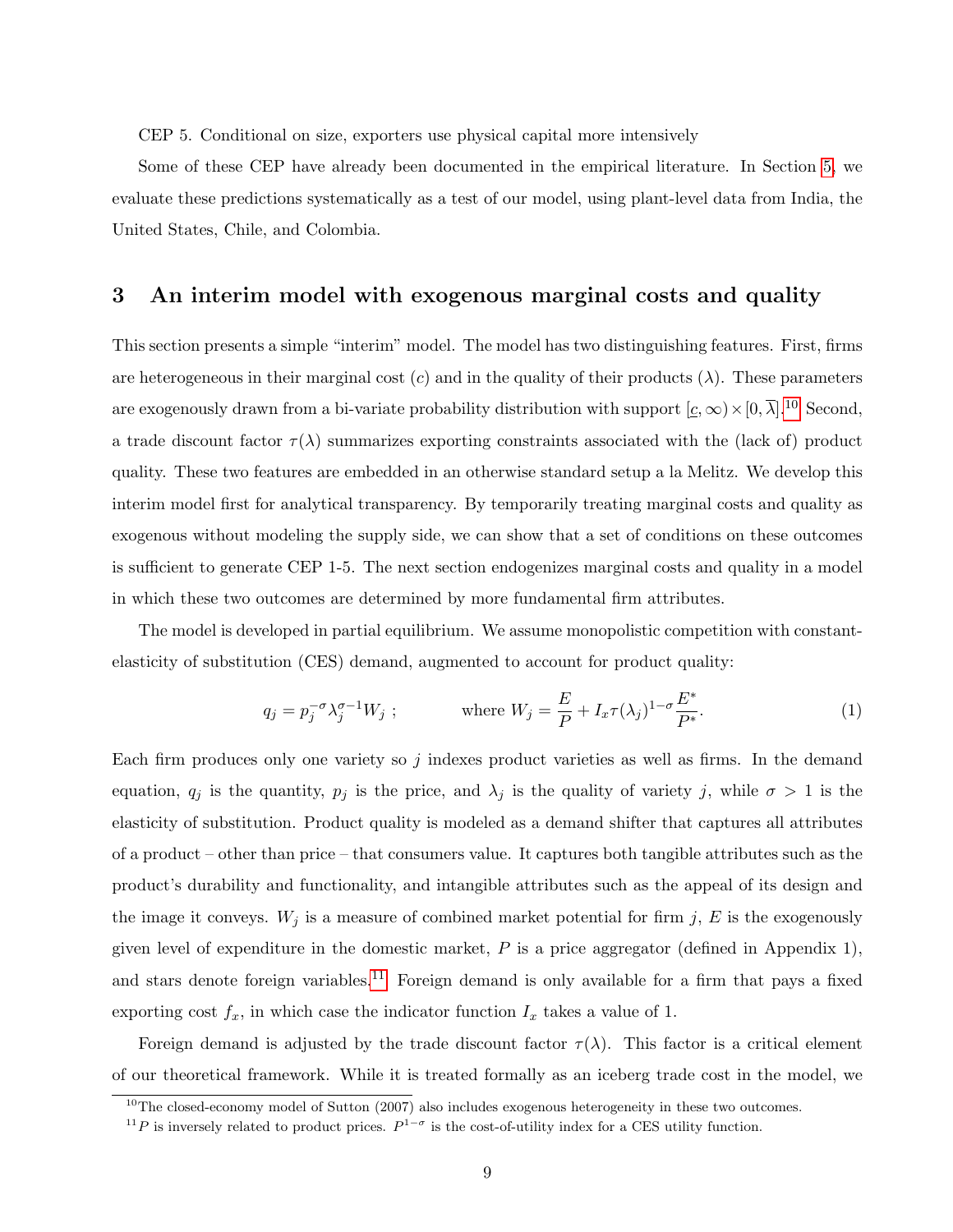interpret this factor more broadly as capturing export constraints associated with product quality. A substantial amount of evidence suggests that lack of quality hinders exports. Brooks (2006) finds that Colombian firms in sectors with larger quality gaps relative to G-7 countries tend to export a smaller fraction of their output. Verhoogen (2008) finds that Mexican firms invest in quality upgrading in response to export opportunities created by the Peso devaluation. Iacovone and Javorcik (2009) find that Mexican firms increase their average prices two years before they start exporting, which suggests a process of quality upgrading in preparation to export. Evidence of export quality requirements is also provided by studies in international management that document firms' need to upgrade quality as a crucial requirement to access foreign markets.[12](#page-10-0) Policy-oriented research also emphasizes the existence of quality requirements for exports as part of a broader concern about the impact of standards on market access (World Bank 1999, Maskus et al. 2005, WTO 2005).

The trade discount factor can be written as  $\tau(\lambda) = \frac{t(\lambda)}{\lambda^{\delta}}$  to highlight the main two underlying channels through which quality might introduce a wedge between foreign and domestic demand. In the numerator,  $t(\lambda)$  represents iceberg transport costs, assumed to be decreasing in quality. In the presence of per-unit charges, transport costs represent a smaller proportion of price for high quality products (Alchian and Allen 1964; Hummels and Skiba 2004). Our modeling of trade costs captures in a reduced form the essence of the Alchian-Allen effect while maintaining the tractability of the iceberg assumption.<sup>[13](#page-10-1)</sup> A second possible interpretation of  $t(\lambda)$  relates to costs of return shipping. For complex products (e.g. industrial machinery), repair, rework and warranty related costs (classified as "external failure costs" of quality by Feigenbaum 1991, p 111) can be significantly higher over long distances, increasing net transaction costs for lower quality products as defective items may require expensive return shipments to the origin country. A final interpretation of  $t(\lambda)$  relates to asymmetric information problems in export transactions, which are likely to be higher across greater distances.[14](#page-10-2) Higher quality encoded through quality certification such as ISO 9000 can alleviate information asymmetry problems due to its quality-signaling, common-language, and conflict-setting properties (Guler et al. 2002, Hudson and Jones 2003, Terlaak and King 2006, Clougherty and Grajek 2008).

In the denominator of  $\tau(\lambda)$ , the term  $\lambda^{\delta}$  captures differences across countries in the intensity of preference for quality. Higher-income countries tend to demand goods of higher quality (Hallak 2006,

<span id="page-10-0"></span> $12$ See Weston 1995 (U.S.), Erel and Ghosh 1997 (Turkey), Mersha 1997 (Africa), Anderson et al. 1999 (Canada and U.S.), and Corbett 2006 (9 mostly-developed countries).

<span id="page-10-2"></span><span id="page-10-1"></span><sup>&</sup>lt;sup>13</sup>Lugovskyy and Skiba (2011) propose theoretical underpinnings for the function  $t(\lambda)$ .

 $14$ Asymmetric information affecting transactions over longer distances has been documented for lending (e.g. Agarwal and Hauswald, 2010) and investing (Ivkovich and Weisbenner 2005).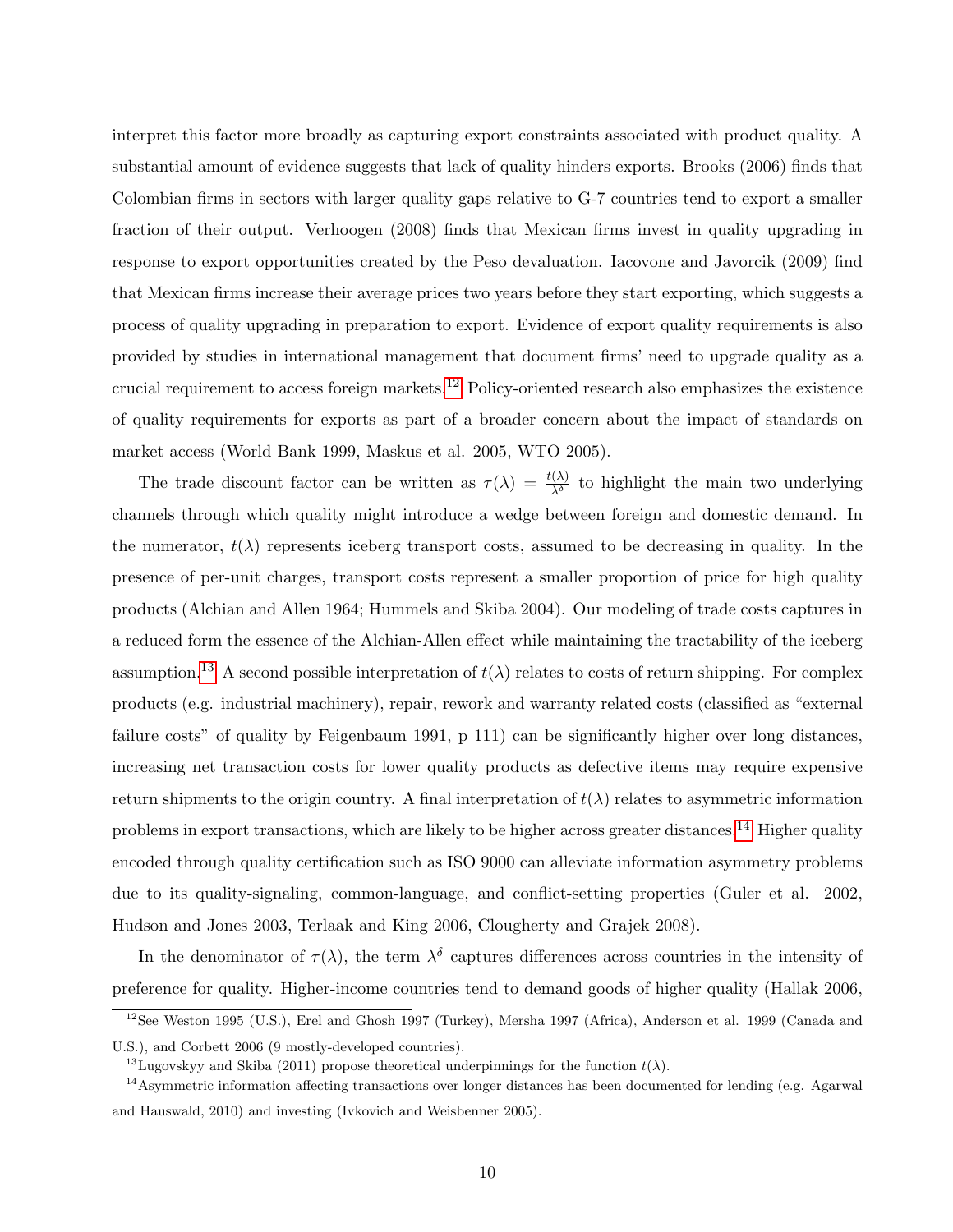2010) and also set more stringent quality standards (Maskus et al. 2005). This term adjusts foreign demand for each quality level depending on whether the intensity of preference for quality in the foreign country is stronger  $(\delta > 0)$  or weaker  $(\delta < 0)$  than in the home country. We include the term  $\lambda^{\delta}$  as part of the trade discount factor  $\tau(\lambda)$  for analytical simplicity. Appendix 1 shows that the demand system [\(1\)](#page-9-3) can be derived from a Dixit-Stiglitz utility function augmented with preferences for quality as in Hallak (2006) and Lugovskyy and Skiba (2011). Under this framework, differences in the intensity of preference for quality across countries can be isomorphically expressed as an iceberg trade cost.<sup>[15](#page-11-0)</sup> In the remainder of the paper, we assume that  $\tau(\lambda)$  decreases with quality:<sup>[16](#page-11-1)</sup>

**A.1**  $\lambda_1 > \lambda_2 \Rightarrow \tau(\lambda_1) \leq \tau(\lambda_2)$ 

If  $\delta \geq 0$ , it is easy to check that assumption A.1 is implied by  $dt(\lambda)/d\lambda < 0$ . If  $\delta < 0$ , A.1 implies that the influence of transport costs outweighs the effect of income.

Firms may need to pay a quality-related fixed cost  $F(\lambda)$  but, since quality is exogenous, this cost will not affect their pricing or exporting decisions. Therefore, firm j chooses price to maximize operating profits  $\pi^o(c_j, \lambda_j)$ . Given CES demand, the standard constant mark-up applies:  $p(c_j, \lambda_j) = \frac{\sigma}{\sigma-1}c_j$ , and we can readily compute firm  $j$ 's optimal revenue as

<span id="page-11-2"></span>
$$
r(c_j, \lambda_j) = \left(\frac{\sigma}{\sigma - 1}\right)^{1 - \sigma} (\lambda_j/c_j)^{\sigma - 1} W_j.
$$
 (2)

For a domestic firm,  $W_j = E/P$ . Thus, revenue in equation [\(2\)](#page-11-2) depends only on the ratio of quality to marginal cost  $(\lambda/c)$  and not on the value of these two parameters independently. As operating profits  $\pi^o(c_j, \lambda_j)$  are a constant fraction  $(1/\sigma)$  of firm revenue, they also depend only on  $\lambda/c$ . By contrast,  $W_i$  varies across exporters according to their quality. Hence, quality induces an "indirect" advantage in the export market via  $\tau(\lambda)$ . This feature of our model is critical for breaking the monotonicity between revenue and export status.

This simple set up, together with ancillary assumptions about input requirements for the production of quality, generates all the conditional exporter premia described in section 2. The following proposition provides the key prediction of the model (and explains CEP 1):

Proposition 1. Conditional on size (revenue), quality is higher for exporters than for non-exporters.

*Proof.* Let a and b be two firms such that  $\overline{r} = r(c_a, \lambda_a) = r(c_b, \lambda_b)$ . Consider w.l.o.g. that a exports while  $b$  does not. Then, by equation  $(2)$ :

<span id="page-11-1"></span><span id="page-11-0"></span><sup>&</sup>lt;sup>15</sup>Note that a high- (low-)quality firm exporting to a low- (high-) $\delta$  country might actually enjoy a trade benefit ( $\tau$  < 1).

<sup>&</sup>lt;sup>16</sup>A particular case of this assumption is the existence of a minimum export quality requirement, as modeled in an earlier version of this paper (see Hallak and Sivadasan, 2009).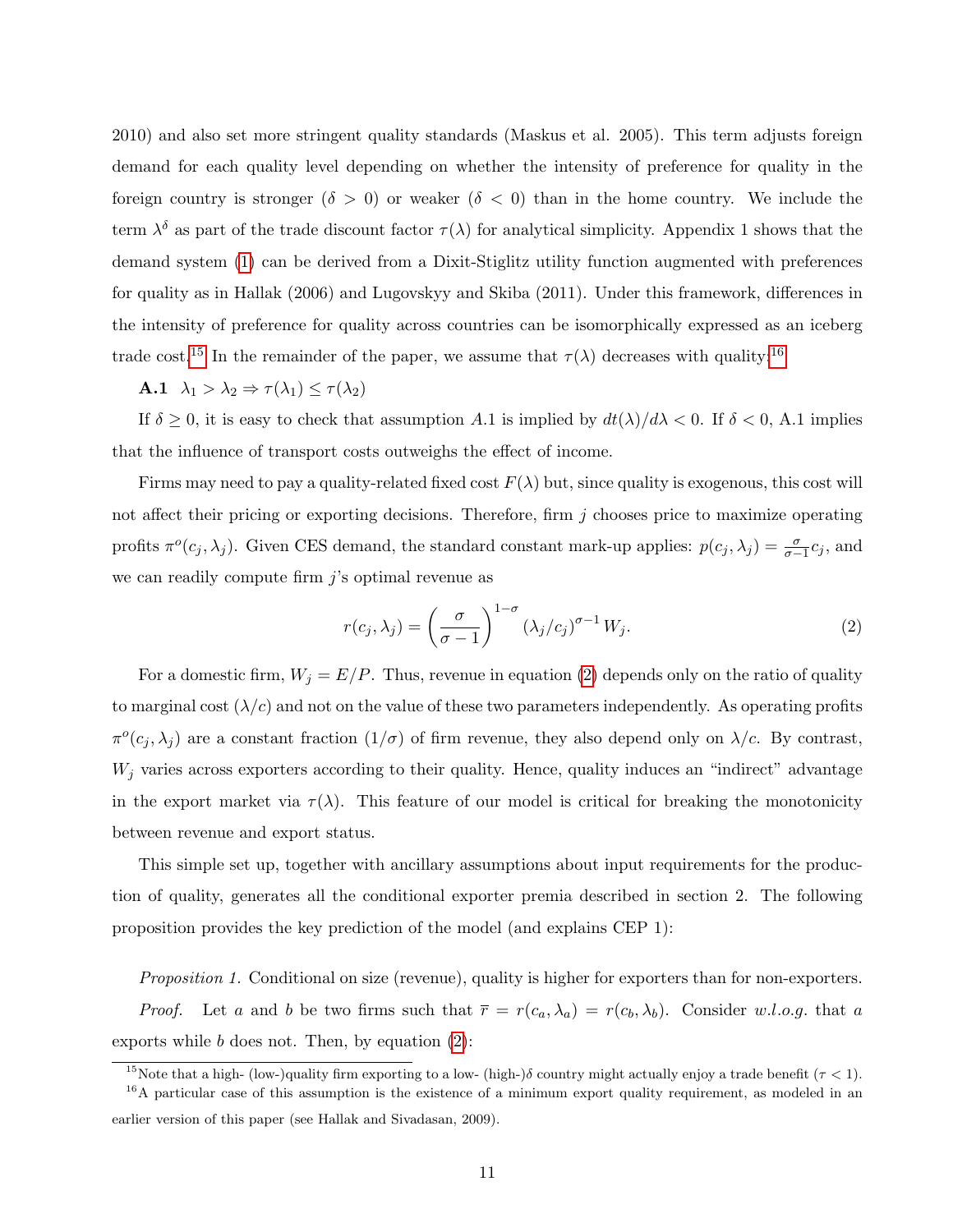$$
\overline{r} = \left(\frac{\sigma}{\sigma - 1}\right)^{1 - \sigma} \left(\lambda_a/c_a\right)^{\sigma - 1} \left(\frac{E}{P} + \tau(\lambda_a)^{1 - \sigma} \frac{E^*}{P^*}\right) = \left(\frac{\sigma}{\sigma - 1}\right)^{1 - \sigma} \left(\lambda_b/c_b\right)^{\sigma - 1} \frac{E}{P}
$$

.

which directly implies that

$$
(I) \qquad (\lambda_a/c_a)^{\sigma-1} < (\lambda_b/c_b)^{\sigma-1}
$$

Since fixed costs are independent of the firm's exporting decision, this decision is governed by the comparison of the potential operating profits the firm would make in the export market  $(\pi_x^o)$  and the fixed exporting cost  $(f_x)$ . Therefore, since a exports while b does not, it has to be true that  $\pi_{xa}^o \ge f_x > \pi_{xb}^o$ , or

$$
\pi_{xa}^o = \frac{1}{\sigma} \left( \frac{\sigma}{\sigma - 1} \right)^{1 - \sigma} \left( \frac{\lambda_a}{c_a} \right)^{\sigma - 1} \tau(\lambda_a)^{1 - \sigma} \frac{E^*}{P^*} \ge f_x > \frac{1}{\sigma} \left( \frac{\sigma}{\sigma - 1} \right)^{1 - \sigma} \left( \frac{\lambda_b}{c_b} \right)^{\sigma - 1} \tau(\lambda_b)^{1 - \sigma} \frac{E^*}{P^*} = \pi_{xb}^o \tag{3}
$$

The above inequalities imply that

$$
(II) \qquad (\lambda_a/c_a)^{\sigma-1} \tau(\lambda_a)^{1-\sigma} > (\lambda_b/c_b)^{\sigma-1} \tau(\lambda_b)^{1-\sigma}.
$$

Dividing (II) by (I), we obtain  $\tau(\lambda_a)^{1-\sigma} > \tau(\lambda_b)^{1-\sigma}$ . Since  $\tau(\lambda)$  decreases with  $\lambda$ , this inequality proves that  $\lambda_a > \lambda_b$ . Also, since both firms achieve the same revenue, Proposition 1 implies that  $c_a > c_b$ . Moreover, using (I) we obtain  $\lambda_a/c_a < \lambda_b/c_b$ .  $\Box$ 

Proposition 1 provides a useful framework for solving the puzzle postulated in section 2. Due to its relative advantage in the export market, the firm endowed with a higher quality (firm  $a$ ) is the one that exports. Its higher quality would also imply that, other things equal, it should make higher domestic sales. But since we have conditioned on firm size, firm a cannot export and sell more domestically. Hence, firm b needs to have some compensating advantage, which here is a lower marginal cost. In sum, a is a high-quality/high-cost firm while b is a low-quality/low-cost firm. In fact, since  $\lambda_b/c_b > \lambda_a/c_a$ , b sells more than  $a$  in the domestic market. This domestic advantage compensates for its lack of exports, allowing it to match a's total revenue.

Two properties of the model are key to break the monotonicity between firm size and export status. On the one hand,  $\tau(\lambda)$  introduces a wedge between the export and domestic markets providing highquality firms with a relative advantage abroad. If  $\tau(\lambda) = \tau$ , the size of a firm would be monotonically related to its export decision as both would monotonically depend on the ratio  $\lambda/c$ . In that case, we would never observe equally-sized firms with a different export status. Here, despite its relatively high  $\lambda_b/c_b$ , firm b chooses not to export because the high trade discount factor on its low quality product places it at a disadvantage in the export market where it would not recover the fixed exporting costs.

On the other hand, with only one source of heterogeneity  $\tau(\lambda)$  alone would not be able to generate CEP. For example, if  $\lambda$  were the only heterogeneous parameter, it would be the sole determinant of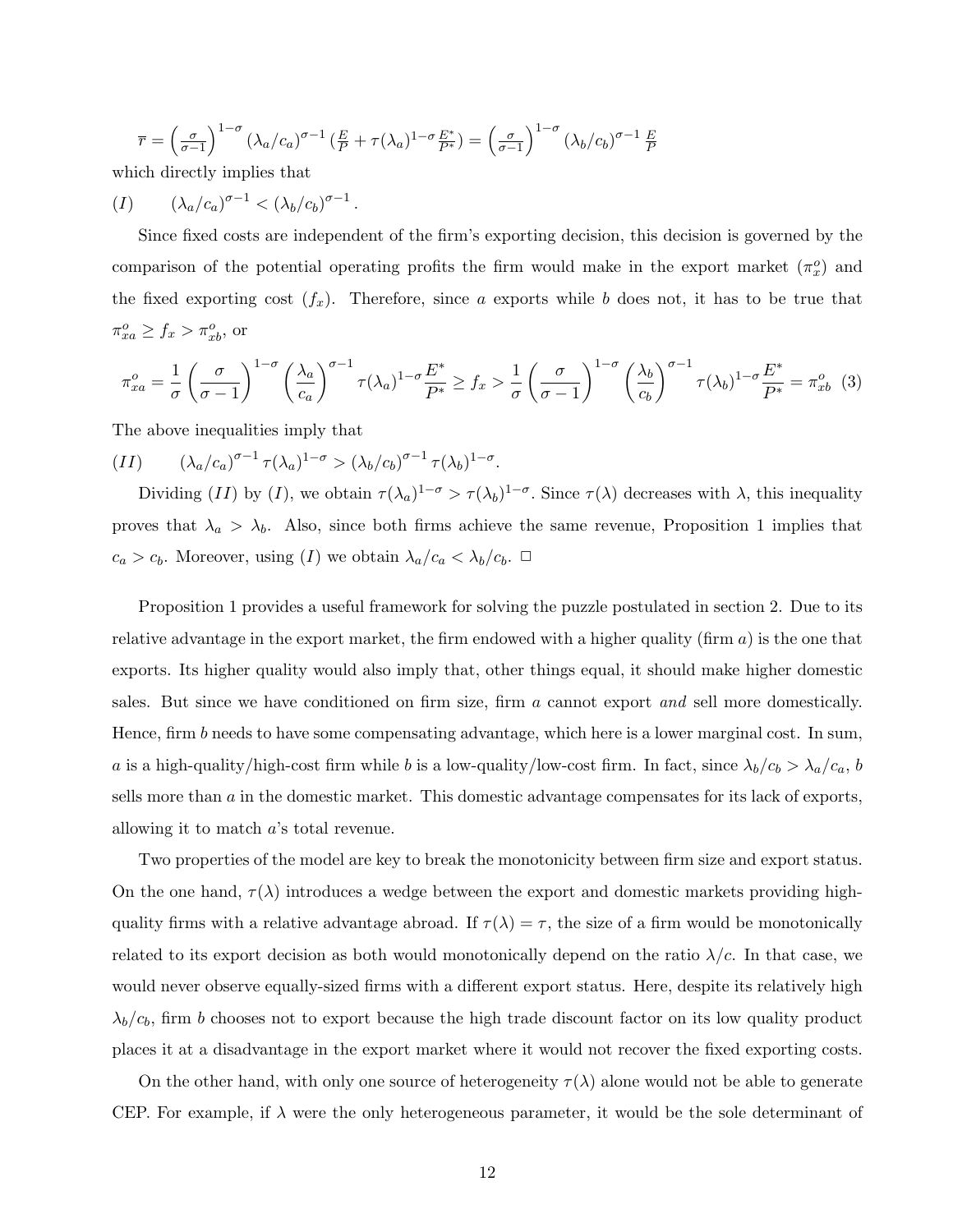size and export status. Thus, proposition 1 would be vacuous since two firms with the same size but different export status could not possibly exist.<sup>[17](#page-13-0)</sup>

The following corollaries to proposition 1 explain CEP  $2 - 5$ :

#### Corollary 1. Conditional on size, exporters charge higher prices than non-exporters.

*Proof.* Consider an exporter a and a non-exporter b such that  $r(c_a, \lambda_a) = r(c_b, \lambda_b)$ . Then, from Proposition 1,  $\lambda_a > \lambda_b$  and  $c_a > c_b$ . Consequently,  $p(c_a, \lambda_a) > p(c_b, \lambda_b)$ .  $\Box$ 

While proposition 1 is the fundamental prediction of the model, corollary 1 is the most important empirical prediction as it can be tested directly with observable data. The remaining corollaries rest on ancillary assumptions about input requirements of quality production. Let  $p<sup>I</sup>(\lambda)$  and  $w(\lambda)$  be the average price of intermediate inputs and the average wage necessary to produce quality  $\lambda$ , respectively. Similarly, define  $k(\lambda)$  as the capital-labor ratio for quality  $\lambda$ . The following assumptions postulate that these three functions increase with quality:

**A.2**  $\frac{dp^I(\lambda)}{d\lambda} > 0$ ,  $\frac{dw(\lambda)}{d\lambda} > 0$ , and  $\frac{dk(\lambda)}{d\lambda} > 0$ 

In Web Appendix 1.A, we provide deeper fundamentals for these assumptions. Here, given our interim treatment of c and  $\lambda$  as exogenously drawn from a bi-variate distribution, we can note that A.2 is consistent with simply imposing that the conditional expectation  $E(c|\lambda)$  of this bi-variate distribution satisfies  $\frac{dE(c|\lambda)}{d\lambda} > 0$ . Proposition 1 and A.2 deliver the following corollaries:

#### Corollary 2. Conditional on size, exporters pay higher input prices than non-exporters

Corollary 3. Conditional on size, exporters pay higher average wages than non-exporters

Corollary 4. Conditional on size, exporters use physical capital more intensively

*Proof.* Let a and b be two firms such that  $r(c_a, \lambda_a) = r(c_b, \lambda_b)$ . By proposition 1, if firm a exports and firm b does not, then  $\lambda_a > \lambda_b$ . Then it follows directly from A.2 that  $p^I(\lambda_a) > p^I(\lambda_b)$ ,  $w(\lambda_a) > w(\lambda_b)$  and  $k(\lambda_a) > k(\lambda_b)$ .  $\Box$ 

The theoretical results of corollaries 1, 2, 3, and 4 predict conditional exporter premia on output prices (CEP 2) and input usage (CEP  $3-5$ ). These theoretical predictions are novel. Models of firm heterogeneity with quality differentiation predict *unconditional* exporter premia for quality and price (Verhoogen 2008, Baldwin and Harrigan 2011, Johnson 2011, Kugler and Verhoogen 2011) and for input use (Verhoogen 2008, Kugler and Verhoogen 2011). However, they do not explain why those premia still hold once size is held constant.

<span id="page-13-0"></span><sup>&</sup>lt;sup>17</sup>In fact, proposition 1 might still be vacuous if  $\lambda$  and  $1/c$  are highly correlated and  $f_x$  is large.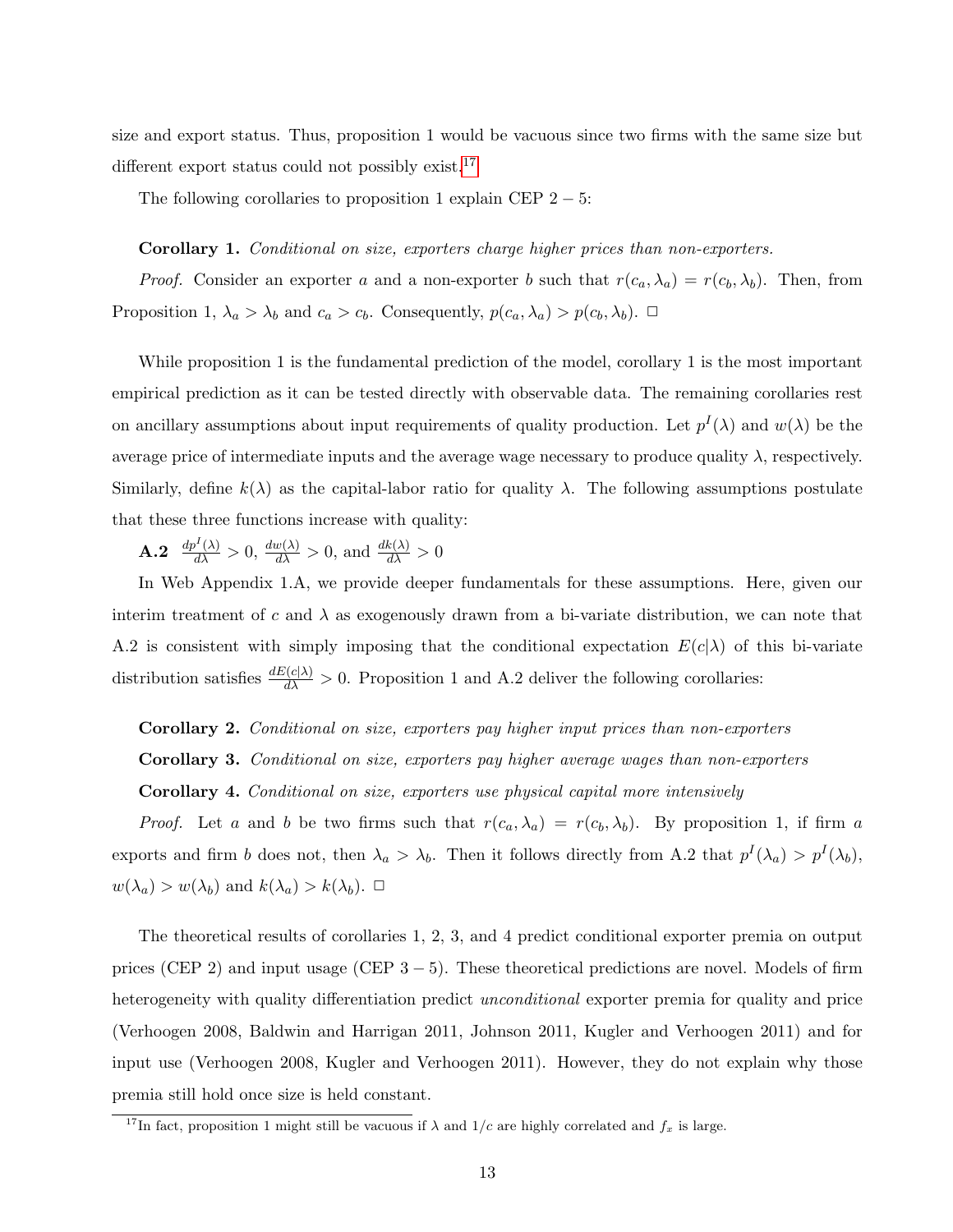Proposition 1 and corollaries 1, 2, 3 and 4 can be weakened to be stated in expected values. In section 5, we take these predictions to the data in that form.

### <span id="page-14-0"></span>4 Endogenous quality with heterogeneous productivity and caliber

The interim model of section 3 left the supply side largely un-modeled. In particular, quality and marginal costs were treated as exogenous to highlight the modeling features that are critical to generate the observed conditional exporter premia. In this section, we set forth the full model with quality and marginal costs as endogenous outcomes of deeper firm attributes.

#### 4.1 Set up

Firms are characterized by two heterogeneous attributes, productivity  $(\varphi)$  and caliber  $(\xi)$ , exogenously drawn from a bi-variate distribution  $v(\varphi, \xi)$  with support  $[0, \overline{\varphi}] \times [0, \overline{\xi}]$ . As is standard in the literature, productivity  $\varphi$  is modeled as the ability of a firm to produce a given output at low variable cost. Productivity enters the marginal cost function in the following form:

<span id="page-14-2"></span>
$$
c(\lambda, \varphi) = \frac{\kappa}{\varphi} \lambda^{\beta} ; \qquad 0 \le \beta < 1
$$
 (4)

where  $\kappa$  is a constant and  $\beta$  is the quality-elasticity of marginal costs, capturing requirements of higher-quality (and hence more expensive) inputs to produce higher-quality output.

Product quality also involves fixed costs, which are represented by the following function:

<span id="page-14-3"></span>
$$
F(\lambda,\xi) = F_0 + \frac{f}{\xi} \lambda^{\alpha} ; \qquad \alpha > 0
$$
\n(5)

where f is a constant and  $\alpha$  is the quality-elasticity of fixed costs.<sup>[18](#page-14-1)</sup> These costs can be thought of as product design and development costs or costs associated with implementing control systems to prevent item defects.

Assuming that the production of quality requires fixed outlays is standard in the IO literature (Shaked and Sutton 1983; Motta 1993; Sutton 2007). Here, we introduce heterogeneity in the ability of firms to maximize quality with a given amount of fixed outlays. We refer to this ability as the caliber  $(\xi)$  of a firm. A high-caliber firm, for example, can be one that is effective at generating a work environment that fosters design creativity or that can rapidly translate evolving consumer tastes into

<span id="page-14-1"></span> $18$ In Yeaple (2005) and Bustos (2011), firms have the option to incur a fixed cost to adopt a superior technology that reduces marginal costs. This type of investment would be isomorphic to our assumption of a fixed cost that shifts out the demand curve only if  $\tau(\lambda) = \tau$ .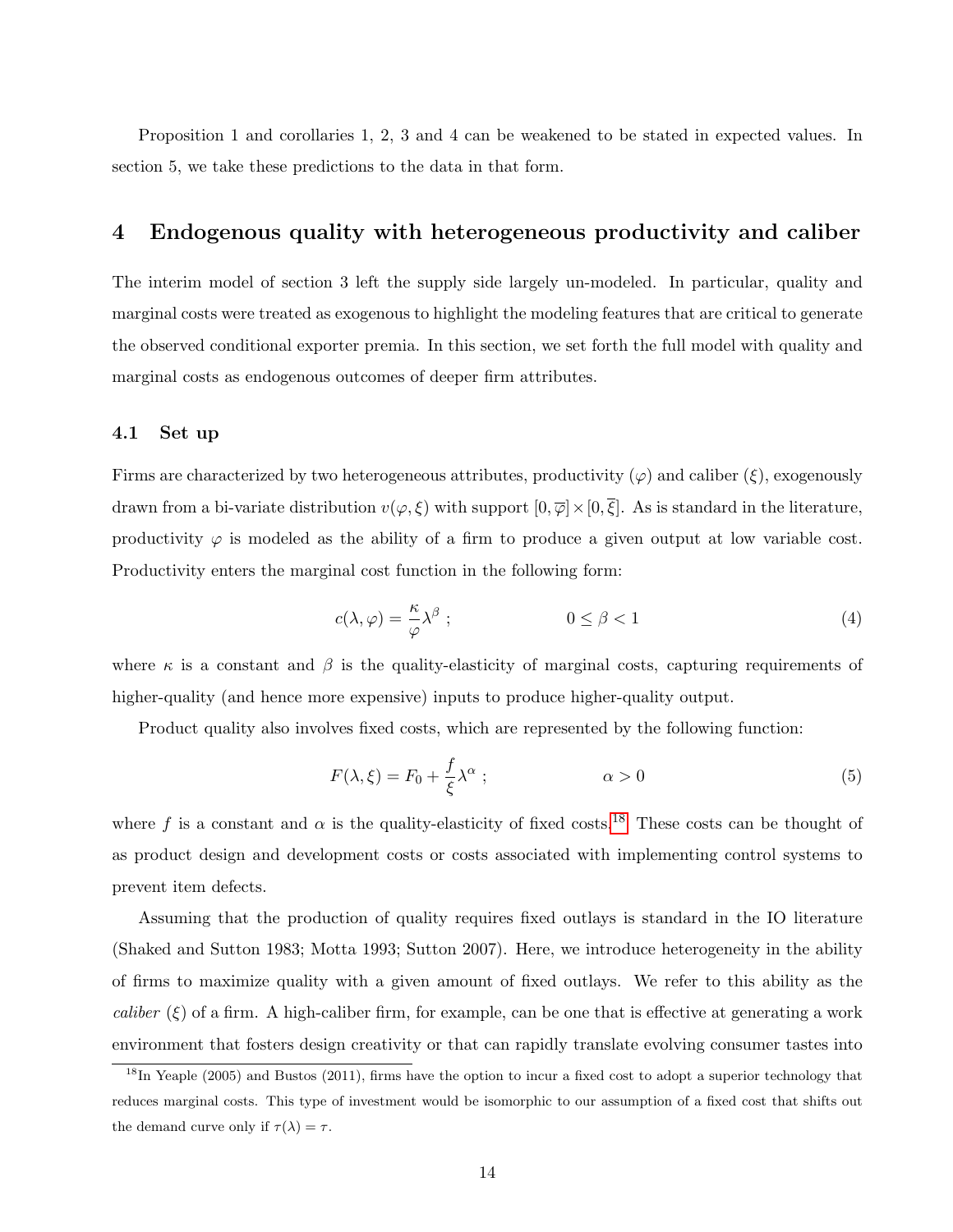designs that appeal to their customers. It can also be a firm with an R&D department effective at generating and implementing innovative ideas for new products.[19](#page-15-0)

Productivity and caliber can be interpreted as "process productivity" and "product productivity", respectively. The first is the standard interpretation that economists give to the term "productivity". By contrast, the second type of productivity is generally ignored or underemphasized. This is particularly true of the theory of productivity estimation, which typically assumes that the productivity of a firm only affects its variable costs.[20](#page-15-1)

The wisdom of this asymmetric treatment of product and process productivity is questionable as effectiveness in obtaining marketable outcome from fixed expenditures is widely recognized as a key determinant of firm competitiveness. Strategy and marketing researchers have long distinguished product differentiation (also quality leadership or customer satisfaction) from cost leadership (or productivity) as alternative approaches for achieving a competitive advantage in the marketplace (Porter 1980; Phillips et al. 1983, Anderson et al 1994). Management scholars, in turn, emphasize the different organizational competencies entailed by each approach, debating whether the organizational structure, practices, and incentive systems that are conducive to increasing competence in cost leadership (i.e. increasing productivity/process productivity) are compatible with fostering competence in product differentiation (i.e. increasing caliber/product productivity).<sup>[21](#page-15-2)</sup> Given the apparent limitations of the standard concept of productivity to capture critical determinants of firm performance, and since our framework emphasizes the role of product quality and the fixed costs required to attain it, allowing for heterogeneity in process productivity but not in product productivity does not seem to be an a priori obvious modeling choice. Furthermore, while in several contexts distinguishing these two types of productivity might not be worth the parsimony loss, making this distinction is crucial – as we argue here – for understanding standard evidence on firm sorting into export markets and explaining the specific features that characterize exporters' behavior and performance. In addition, making this distinction could also have important implications for research on deeper determinants of firm dynam-

<span id="page-15-0"></span> $^{19}$ In a dynamic pure vertical-differentiation model, Klette and Kortum (2004) make a similar assumption. They assume exogenous firm heterogeneity in the extent to which a given innovation improves product quality.

<span id="page-15-1"></span> $20$ Standard approaches to estimate total factor productivity recover only a single-dimensional measure. An interesting question is how this measure relates to the underlying parameters of our model, in particular  $\varphi$  and  $\xi$ . In Web Appendix 2, we show that the productivity residuals from a Cobb-Douglas OLS regression show almost no correlation with these underlying parameters, whereas the revenue-based Solow productivity residual (denoted TFPR by Foster et al., 2008) is strongly correlated with log  $\lambda$ . We also show that if data on variable costs and fixed costs (both general and those specifically related to quality) were available, both productivity and caliber could be identified.

<span id="page-15-2"></span><sup>&</sup>lt;sup>21</sup>See March 1991, Levinthal and March 1993, Anderson et al. 1997, Rust et al. 2002, Raisch et al. 2009.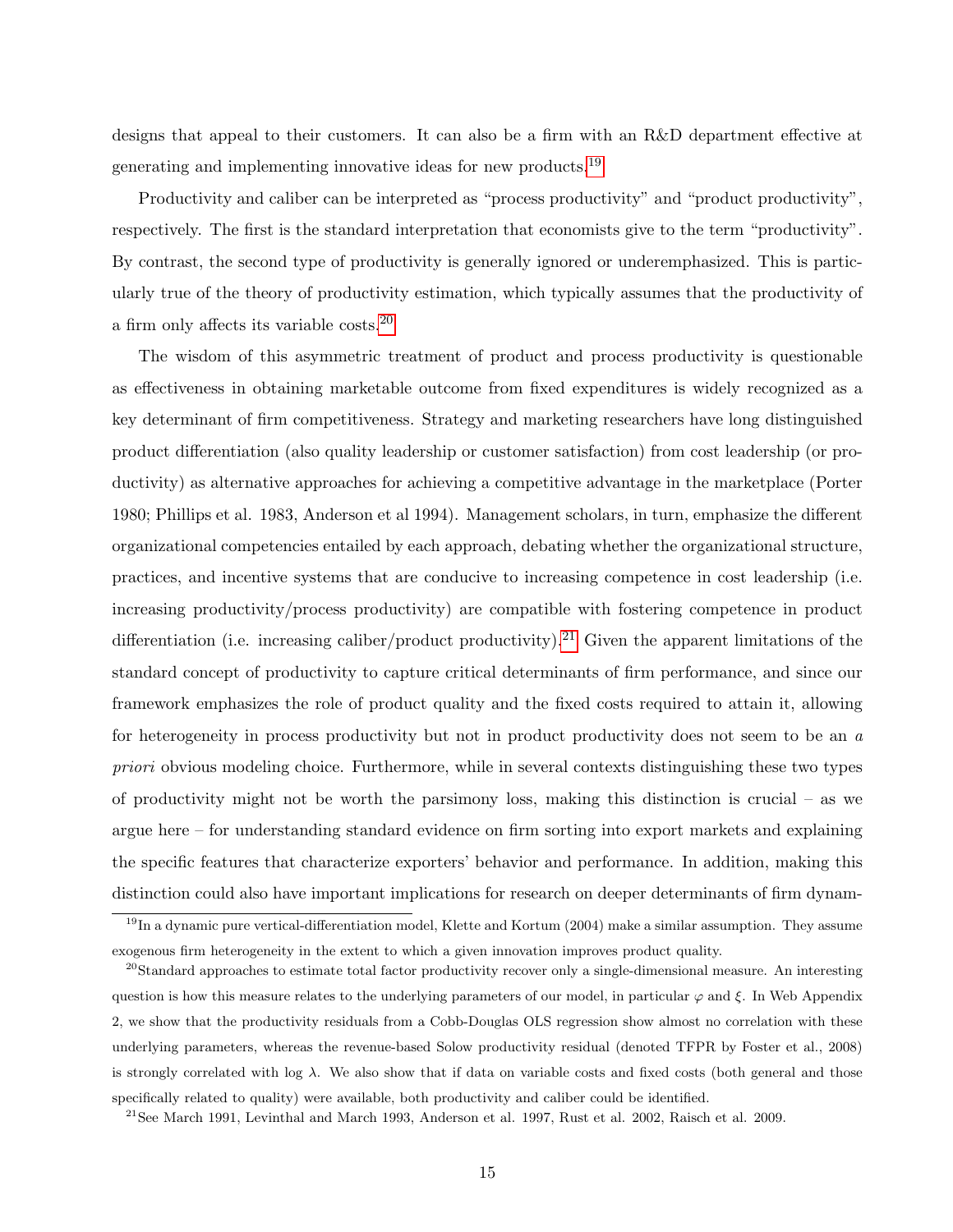ics, aggregate productivity, and policies aimed at fostering international competitiveness and export development.

The full model maintains the demand side of the interim model. We also keep the assumption that  $\tau(\lambda)$  is decreasing in  $\lambda$  and impose that this function is continuous and twice differentiable.<sup>[22](#page-16-0)</sup> Defining the quality-elasticity of trade costs as  $\varepsilon(\lambda) = \frac{-\tau'(\lambda)\lambda}{\tau(\lambda)}$  $\frac{\tau(\lambda)}{\tau(\lambda)}$ , we further assume that this elasticity is bounded from above  $(A.3)$  and decreasing in  $\lambda$   $(A.4)$ :

**A.3**  $\varepsilon(\lambda) < \frac{\alpha}{(\sigma-1)} - (1-\beta)$  $\mathbf{A.4}\;\frac{d\varepsilon(\lambda)}{\partial\lambda}<0$ 

These conditions guarantee a solution for the profit-maximization problem of the firm. In section 4.4 we simulate the model in the symmetric case  $(\delta = 0)$  using  $\tau(\lambda) = \tau_0 + \tau_1 \lambda^{-\gamma}, \tau_0 \geq 1, \tau_1 \geq 0$ , and  $0 < \gamma < \frac{\alpha}{(\sigma-1)} - (1-\beta)$ . The remainder of this section characterizes firms' optimal choices and describes the main features of the industry equilibrium. We show the existence of a free-entry industry equilibrium in Web Appendix 1.B.

#### 4.2 Firms' optimal choice of price and quality

Firms choose price and quality to maximize post-entry profits,  $\pi$ , given by the difference between operating profits and fixed costs. Post-entry profits can be expressed as

$$
\pi(c_j, \lambda_j) = \frac{1}{\sigma} \left( \frac{\sigma}{\sigma - 1} \right)^{1 - \sigma} \left( \lambda_j / c_j \right)^{\sigma - 1} W_j - F(\lambda_j) - I_x f_x. \tag{6}
$$

The optimal price is given by the standard CES solution for fob prices:  $p = \frac{\sigma}{\sigma - 1} \frac{c}{\varphi}$  $\frac{c}{\varphi} \lambda^{\beta}$ . The solution for optimal quality depends instead on the export status of the firm. To characterize this solution, we divide the firm's problem in three steps. First, we find the optimal quality for a firm that decides to serve only the domestic market ("domestic" case). Then we find the optimum for a firm that decides to export ("exporting" case). Finally, we compare profits in both cases to determine whether the firm decides to enter the export market.

**Domestic case** The domestic case has a closed-form solution. Optimal quality is given by

<span id="page-16-1"></span>
$$
\lambda_d(\varphi,\xi) = \left[\frac{1-\beta}{\alpha} \left(\frac{\sigma-1}{\sigma}\right)^{\sigma} \left(\frac{\varphi}{\kappa}\right)^{\sigma-1} \frac{\xi}{f} \frac{E}{P}\right]^{\frac{1}{\alpha'}}
$$
(7)

where  $\alpha' \equiv \alpha - (1 - \beta)(\sigma - 1)$  and  $\alpha' > 0$  due to A.3 and the fact that  $\varepsilon(\lambda) > 0$  by A.1. The solution for  $\lambda_d$  shows that both productivity  $(\varphi)$  and caliber  $(\xi)$  have a positive impact on quality choice as they reduce marginal and fixed costs of production, respectively.

<span id="page-16-0"></span><sup>&</sup>lt;sup>22</sup>With endogenous quality, assumption A.1 imposes constraints on  $\overline{\varphi}$  and  $\overline{\xi}$  so that  $\lambda$  is bounded.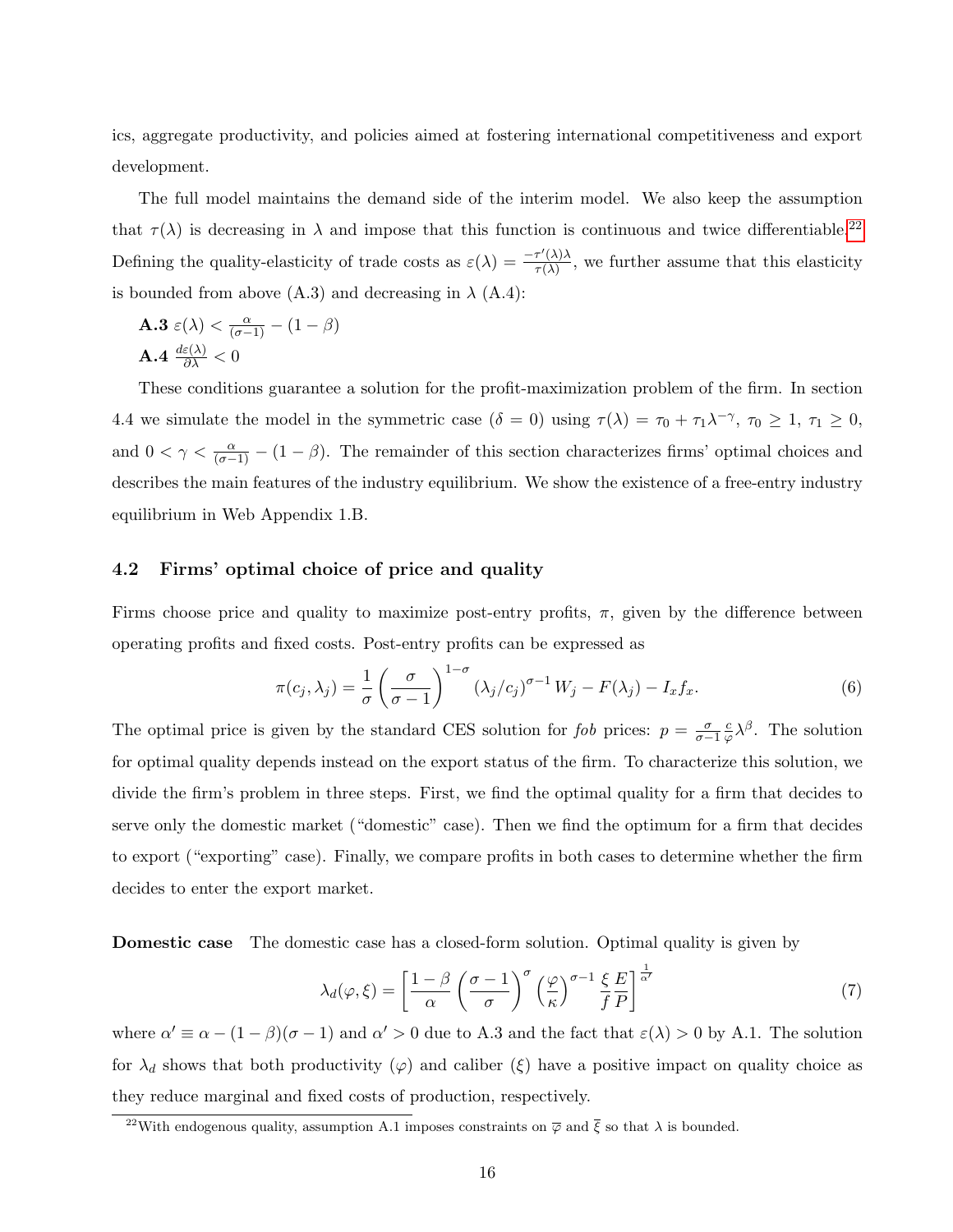Using equation [\(7\)](#page-16-1), the optimal price can be expressed as

$$
p_d(\varphi,\xi) = \left(\frac{\sigma}{\sigma-1}\right)^{\frac{\alpha-\beta-(\sigma-1)}{\alpha'}} \left(\frac{\kappa}{\varphi}\right)^{\frac{\alpha-(\sigma-1)}{\alpha'}} \left[\frac{1-\beta \xi E}{\alpha f P}\right]^{\frac{\beta}{\alpha'}}.
$$
\n(8)

Conditional on  $\varphi$ , high-ξ firms sell their products at a higher price because they produce higher quality and hence have a higher marginal cost. Instead, the effect of  $\varphi$  on price conditional on  $\xi$ is ambiguous. A direct effect lowers the marginal cost and thus the price. An indirect effect raises marginal cost and price via a higher quality choice. Whether one or the other effect dominates depends on the sign of  $\alpha-(\sigma-1)$ . Note that the price depends here on the value of two parameters. Therefore, unlike in quality-based models with a single heterogeneous factor (Baldwin and Harrigan 2011, Johnson 2011, Kugler and Verhoogen 2011) price is not monotonically related to size.

Firm size is still determined by equation [\(2\)](#page-11-2) but the quotient  $\lambda/c$  is now endogenous. Its optimal value is given by:

<span id="page-17-0"></span>
$$
\frac{\lambda(\varphi,\xi)}{c(\varphi,\xi)} = \left(\frac{1-\beta}{\alpha}\right)^{1-\beta} \left(\frac{\sigma}{\sigma-1}\right)^{\sigma(1-\beta)} \eta(\varphi,\xi)^{\frac{1}{\sigma-1}} \left(\frac{E}{P}\right)^{\frac{1-\beta}{\alpha'}},\tag{9}
$$

where the term  $\eta(\varphi,\xi) \equiv \left[ \left(\frac{\varphi}{\kappa}\right)^{\frac{\alpha}{\alpha'}} \left(\frac{\xi}{f}\right) \right]$  $\frac{\xi}{f}$   $\int_0^{\frac{1-\beta}{\alpha'}}$   $\int_0^{\frac{\pi}{\alpha'}}$  is a convenient way of summarizing information about the productivity parameters of the firm. We denote this summary measure "combined productivity".

Equation [\(9\)](#page-17-0) shows that  $λ/c$  can be expressed as a monotonic function of  $η$ . Thus, revenue can also be expressed as a function of  $\eta$ :

$$
r_d(\varphi,\xi) = \eta H\left(\frac{E}{P}\right)^{\frac{\alpha}{\alpha'}}\,;\qquad\qquad H \equiv \left(\frac{\sigma-1}{\sigma}\right)^{\frac{\alpha\sigma-\alpha'}{\alpha'}}\left(\frac{1-\beta}{\alpha}\right)^{\frac{\alpha-\alpha'}{\alpha'}}.
$$

In the full model,  $\eta$  is the summary determinant of size variation across domestic firms. Thus, it plays the same role that  $\lambda/c$  plays in the interim model. It is interesting to note that since price is monotonically related to marginal cost, firms with the same  $\eta$  charge the same quality-adjusted price  $\widetilde{p}_j = \frac{p_j}{\lambda_j}$  $\frac{p_j}{\lambda_j}$ , and hence obtain equal revenue  $r_j = \tilde{p}_j^{1-\sigma} E/P$ . Interestingly, fixed costs are also a function of  $\eta$ , which implies that profits are so as well:<sup>[23](#page-17-1)</sup>

$$
\pi_d(\varphi,\xi) = \eta J\left(\frac{E}{P}\right)^{\frac{\alpha}{\alpha'}} - F_0 ; \qquad J \equiv \left(\frac{\sigma-1}{\sigma}\right)^{\frac{\alpha\sigma}{\alpha'}} \left(\frac{1-\beta}{\alpha}\right)^{\frac{\alpha}{\alpha'}} \left(\frac{\alpha'}{\alpha-\alpha'}\right).
$$

<span id="page-17-1"></span><sup>&</sup>lt;sup>23</sup>This property stems from the fact that the two components of the profit function,  $\pi^{\circ}(\lambda)$  and  $F(\lambda)$ , are particular cases of the polynomial form  $a\lambda^b$ . Thus, their ratio is proportional to the ratio of their derivatives. As a result, fixed costs are optimally chosen to be proportional to operating profits, which implies that they are also proportional to revenue and post-entry profits.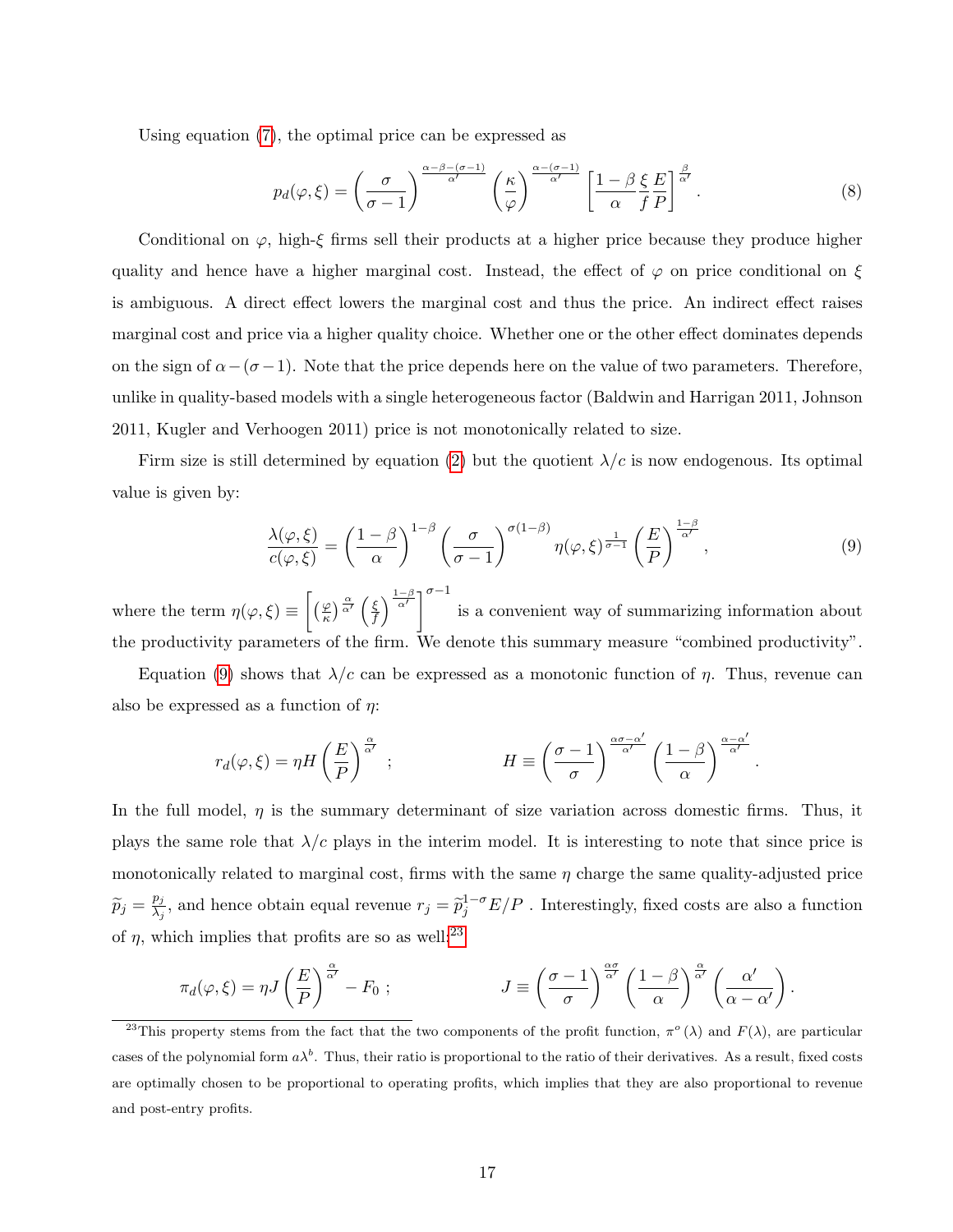The main implication of this property is that  $\eta$  is a summary statistic for  $\varphi$  and  $\xi$  in the revenue and profit functions. Thus, domestic firms with the same  $\eta$  obtain equal revenues and equal profits regardless of their particular combinations of  $\varphi$  and  $\xi$ .

Firms remain in the market only if they make non-negative profits,  $\pi_d(\eta(\varphi,\xi)) \geq 0$ . Hence, a critical  $\eta$  determines firm survival, establishing a survival cut-off function in  $\varphi - \xi$  space:

<span id="page-18-0"></span>
$$
\underline{\xi}(\varphi) = f\left(\frac{F_0}{J}\right)^{\frac{\alpha'}{\alpha - \alpha'}} \left(\frac{\varphi}{\kappa}\right)^{\frac{-\alpha}{1-\beta}} \left(\frac{E}{P}\right)^{\frac{-\alpha}{\alpha - \alpha'}}.
$$
\n(10)

Equation [\(10\)](#page-18-0) shows that for each productivity  $\varphi$ , there is a minimum caliber  $\underline{\xi}(\varphi)$  such that firms above this minimum earn non-negative profits. Figure 2 illustrates this cut-off function (firms on this curve have equal revenue and profits). In the figure, each firm is represented by a single point, i.e. a  $\varphi - \xi$  combination. Firms above the curve  $\xi(\varphi)$  survive while those below this curve exit the market. The negative slope of  $\xi(\varphi)$  highlights a trade-off between productivity  $(\varphi)$  and caliber  $(\xi)$ . For example, firms with more (less) efficient production processes may be less (more) effective at making designs. Since  $\eta$  is a summary statistic for revenue, profits, and export status, if all firms were domestic the model could be collapsed into a one-dimensional model isomorphic to Melitz (2003).

Exporting case The exporting case cannot be solved in closed form. However, we can charac-terize important features of its solution and provide a graphical representation of the equilibrium.<sup>[24](#page-18-1)</sup> First, as shown in Appendix 2, the optimal choice of quality is higher if the firm decides to export:  $\lambda_x(\varphi,\xi) > \lambda_d(\varphi,\xi)$ . Intuitively, the firm has two additional incentives to invest in quality upgrading when exporting: a higher total demand and a trade discount factor that decreases with quality.

Another important difference with the domestic case is that  $\eta$  is no longer a sufficient statistic for revenue and profits. Due to the presence of quality-sensitive trade costs, profits in the exporting case are relatively more responsive to changes in  $\xi$  than to changes in  $\varphi$  compared to the domestic case. Consequently, as illustrated in Figure 3, iso-profit curves are flatter, at any point, in the exporting case than in the domestic case. This property is essential to generate exporters and non-exporters with the same size. If  $\tau(\lambda) = \tau$ , revenue and profits could be written as functions of  $\eta$  also for exporters, and the model would collapse again to a one-dimensional model isomorphic to Melitz (2003).

The export status decision After solving the domestic case and the exporting case, the firm compares profits in both cases and decides to export if  $\Delta \pi(\varphi, \xi) \equiv \pi_x(\varphi, \xi) - \pi_d(\varphi, \xi) \geq 0$ . Define the

<span id="page-18-1"></span><sup>&</sup>lt;sup>24</sup>A formal derivation of the properties of this graphical representation is provided in Web Appendix 1.C.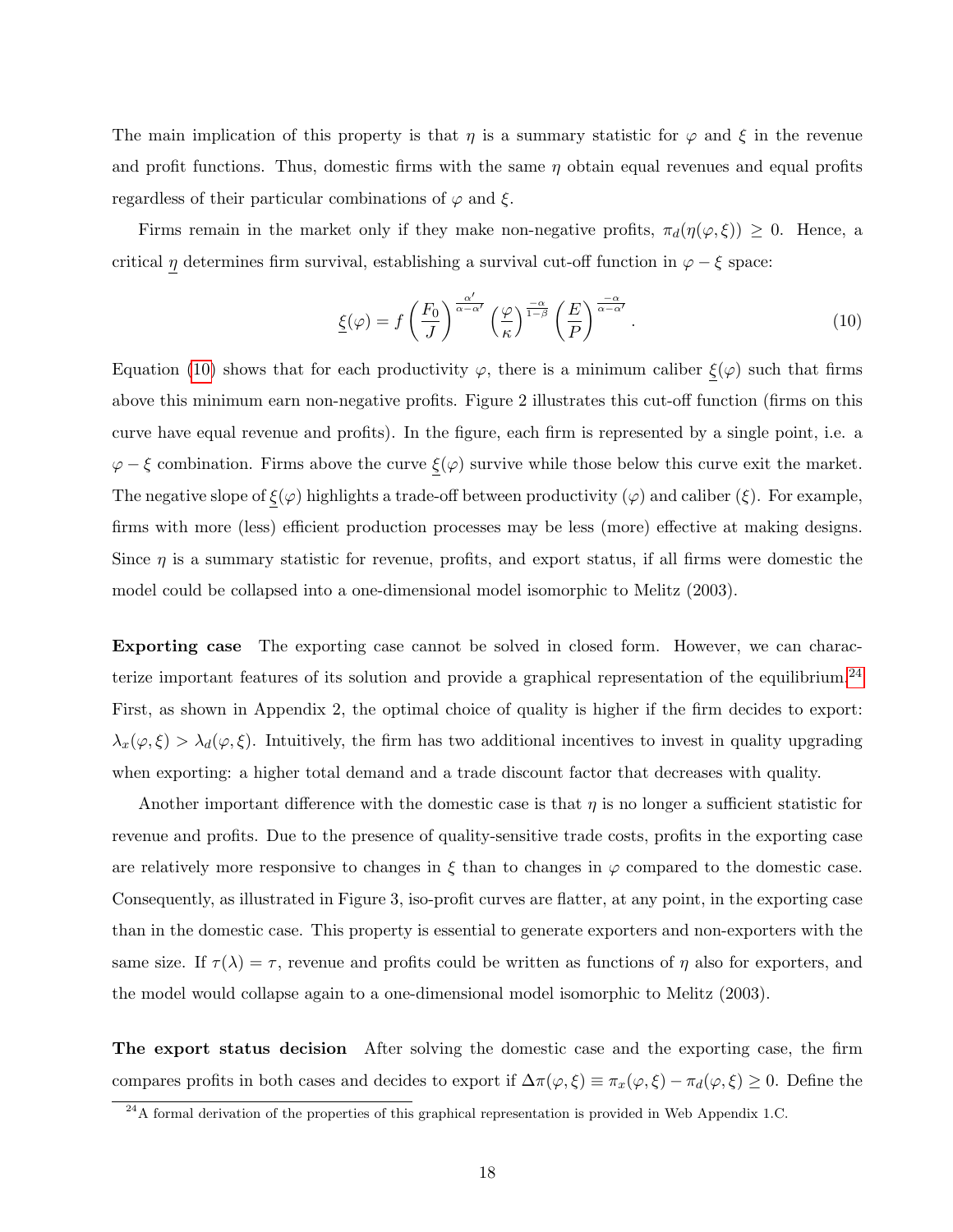export cut-off curve  $\xi_x(\varphi)$  as the value of  $\xi$  that solves  $\Delta \pi(\varphi, \xi) = 0$ . Since  $\Delta \pi(\varphi, \xi)$  is increasing in both arguments, this curve has a negative slope. Figure 4 displays this curve, which divides the set of surviving firms into two groups. Firms located between  $\xi(\varphi)$  and  $\xi_x(\varphi)$  serve only the domestic market. Firms located above  $\xi_x(\varphi)$  export. Given that iso-profit curves in the exporting case are flatter than in the domestic case at any point, the export cut-off curve  $\xi_x(\varphi)$  is flatter than both. Thus, moving down along  $\underline{\xi}_x(\varphi)$ , profits for exporters and for non-exporters both increase.

#### 4.3 Testable predictions

The full model developed here delivers all the theoretical predictions (CEP) of the interim model.[25](#page-19-0) To understand why those results are also delivered by the full model, let us focus first on proposition 1. Since the demand side is the same as in the interim model, revenues are still described by equation (2). Therefore, inequality (I) still holds. In the full model, it is also true that  $\pi_{xa}^o \ge f_x > \pi_{xb}^o$ . As fixed costs of quality are independent of which markets are served, it has to be true that the operating profits made by exporter a in the foreign market  $(\pi_{xa}^o)$  are larger than the fixed cost of exporting  $(f_x)$ . Analogously, the potential operating profits domestic firm b would make in the export market, keeping the same quality  $\lambda(\varphi_b, \xi_b)$ , should be less than  $f_x$ . Since operating profits are still a constant proportion of revenue, inequality  $(3)$ , and hence  $(II)$ , still hold. Therefore, proposition 1 holds.

Since proposition 1 holds, corollary 1 holds as well. In the case of corollaries 2, 3, and 4, they still require the ancillary assumption that quality production demands higher-priced inputs and higher capital-labor ratios (assumption A.2). In Web Appendix 1.A, we provide deeper fundamentals for this assumption (partially drawing from Verhoogen 2008), tying it consistently to equations [\(4\)](#page-14-2) and [\(5\)](#page-14-3).

The two critical properties of the interim model are also relevant in the full model. First, if  $\tau(\lambda) = \tau$ ,  $\Delta \pi(\varphi, \xi)$  would just depend on  $\eta$ . In that case, revenue and export status would be constant along an iso-profit curve. Second, if there were only one source of heterogeneity ( $\varphi$  or  $\xi$ ), it would monotonically determine quality and size. Hence, size would be sufficient to predict export status.

In the full model, size and export status are not monotonically related. In particular, there are domestic firms and exporters that have the same size. Figure 5 displays a typical iso-revenue curve that contains both exporters and non-exporters.[26](#page-19-1) The iso-revenue curve in the figure consists of two disjoint parts. All firms in the upper-left portion, such as firm a, are exporters. All firms in the

<span id="page-19-0"></span> $^{25}$ In Hallak and Sivadasan (2009) we further show that these predictions can be derived from any model satisfying a set of conditions on the (endogenous) relationship between foreign and domestic operating profits, and between revenue and operating profits.

<span id="page-19-1"></span> $^{26}$ For sufficiently low (high) levels of revenue, all firms could be domestic (exporters).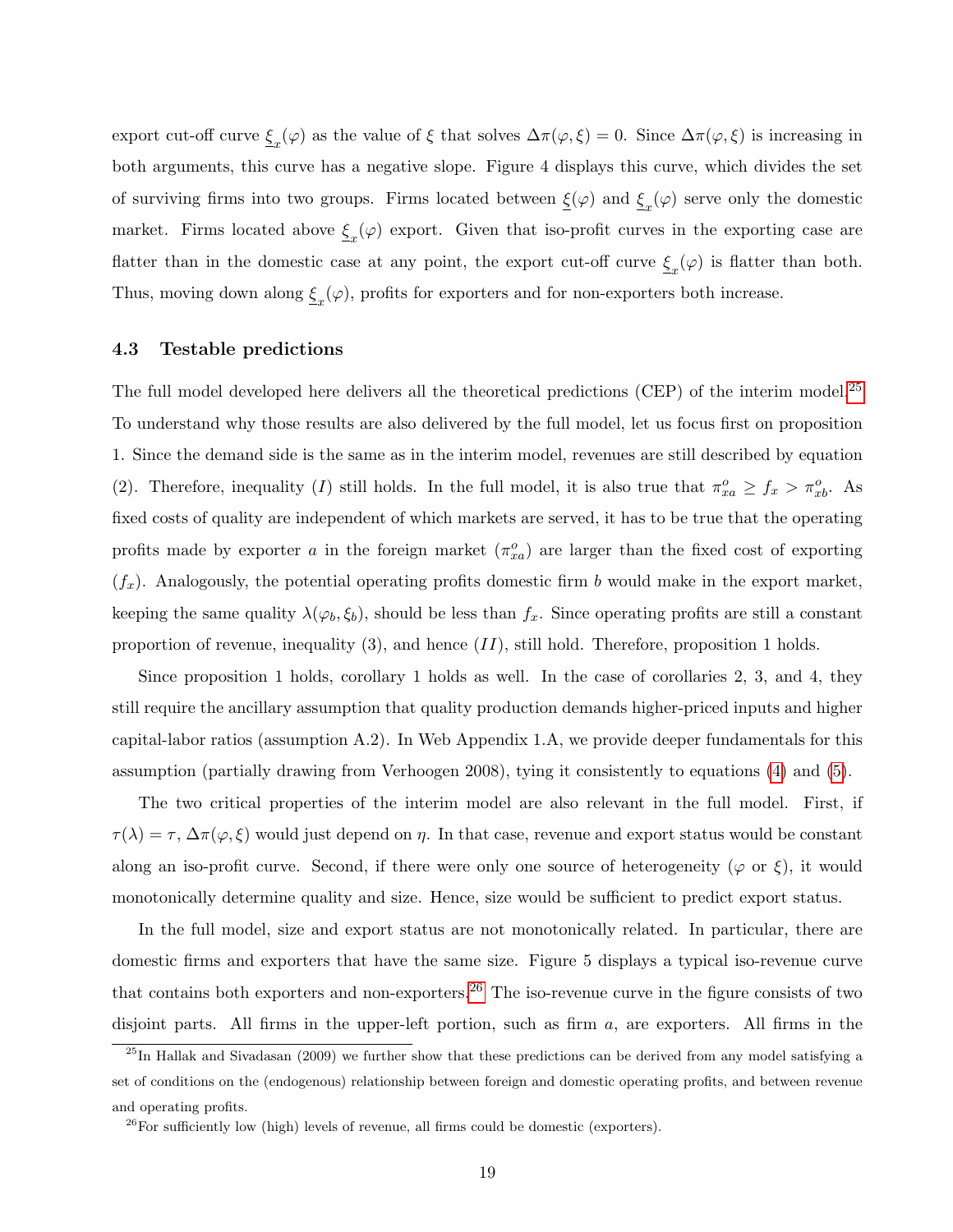bottom-right portion, such as firm  $b$ , are non-exporters. From proposition 1, we know that firms on the upper-left portion of the iso-revenue curve produce higher quality than those on the bottom-right portion. Also, it can be shown that quality increases with  $\xi$  within each of these parts. A noticeable feature of the iso-revenue curve is its discontinuity between points  $c$  and  $d$ , where the two parts intersect with the export cut-off curve  $\underline{\xi}_x(\varphi)$ . To understand this jump, consider the total revenue of firm c if it decided not to export. This total would be lower since the firm would not only lose its export revenue but also part of its domestic revenue due to a lower quality choice. Since domestic revenue increases moving right along  $\xi_x(\varphi)$ , a domestic firm on that curve that can achieve the same revenue as firm c needs to be located to its right, as shown for a firm at point d that decides not to export. Compared to firm c, the higher productivity (and higher  $\lambda/c$ ) of this latter firm generates the extra domestic sales to compensate for its lack of exports.<sup>[27](#page-20-0)</sup>

#### 4.4 Implications for the effects of trade liberalization

In this section, we simulate our model in the symmetric case  $(\delta = 0)$  to illustrate the implications for the effects of trade liberalization.

Simulating the model requires specifying functional forms and parameter values for  $\tau(\lambda)$  and  $v(\varphi,\xi)$ . We assume that  $\tau(\lambda) = \tau_0 + \tau_1 \lambda^{-\gamma}$ , and  $v(\varphi,\xi)$  is distributed log-normal with parameters  $(\mu_{\varphi}, \mu_{\xi}, \sigma_{\varphi}, \sigma_{\xi}, \rho)$ . The parameters of these two functions, together with  $f_x$ , are calibrated to match the fraction of exporters by size quantiles in India (see Figure 1). The value of all other parameters (presented in Table A.1 of the Web Appendix) is chosen based on the literature, constraints imposed by the model, or set without loss of generality. Appendix 3 provides further details of the simulation.

The implications of our model ("the full model") are compared with those of a single attribute model ("the benchmark model"). As discussed above, when  $\tau(\lambda) = \tau$  our model collapses to a model isomorphic to Melitz (2003) with  $\eta$  as the single heterogeneous attribute. Hence, we use this model as a benchmark and calibrate  $\tau$  to match the overall fraction of exporters (0.153) in the Indian data set.

In single-attribute models, it is the largest domestic firms that benefit from trade by accessing the foreign market. These models predict that a threshold size divides exporters from domestic firms as illustrated by the dark line in Figure 6. In our model, in contrast, as an economy opens up to trade it is not necessarily the largest firms (those with high  $\eta$ ) that export. As our simulated results show (light-colored line), firms enter the export market across the size distribution and hence match more

<span id="page-20-0"></span> $27$ The largest non-exporter could potentially obtain less revenue than the smallest exporter. To avoid this situation, we require a sufficiently large support for  $\varphi$  and  $\xi$ .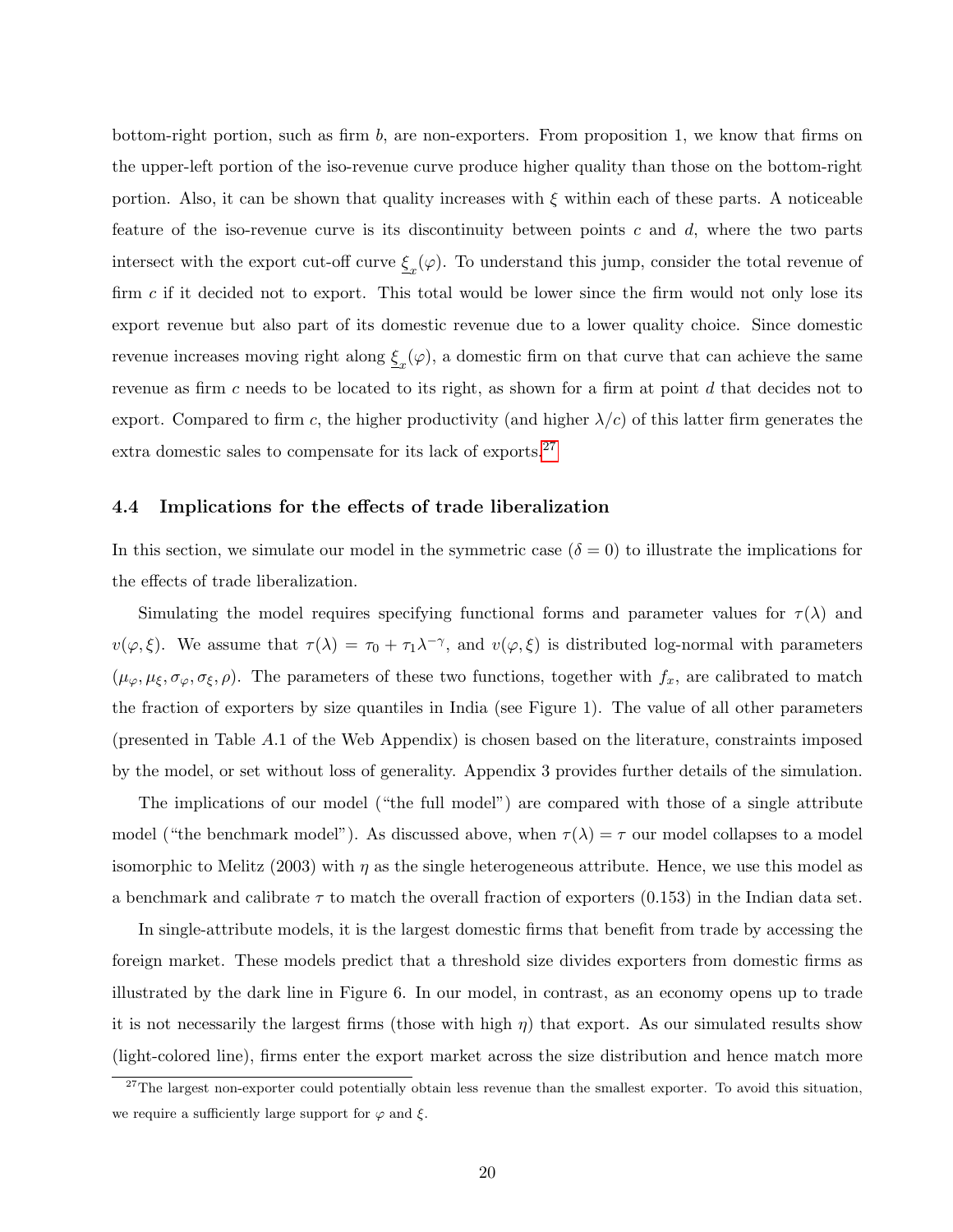closely the patterns in the data (Web Appendix Figure A.1 displays the goodness of fit).

This result emphasizes the broader point that exporting success may require different firm capabilities than success in the domestic market. In particular, firms with relatively high caliber have a relative advantage to produce quality and hence can perform better in the export market. The existence of firm capabilities that matter differently domestically and abroad has crucial policy/strategy implications for export promotion efforts of government agencies and international organizations (e.g. UNCTAD and UNIDO). While the standard models suggest that the same factors that drive domestic success also determine export success, our model highlights the differential impact in the export market of improving firms' organizational structure, practices, and incentives to maximize their ability to efficiently design and develop high quality products.

Our model also has interesting implications for reallocation effects of trade liberalization on aggregate productivity and welfare. Table 1 shows changes in (revenue-weighted) average process  $(\varphi)$ , product  $(\xi)$ , and combined  $(\eta)$  productivity due to trade liberalization under our model (top panel) and under the benchmark single-attribute model implied by  $\tau(\lambda) = \tau$  (bottom panel). In our model, since  $\tau(\lambda)$  is decreasing in  $\lambda$ , we expect firms with relatively high  $\xi$  to gain more from trade liberalization than firms with relatively high  $\varphi$ . Accordingly, the results in the first two columns of Table 1 show that, in response to trade liberalization, average productivity grows relatively more for  $\xi$  than for  $\varphi$  under the full model than under the benchmark model.<sup>[28](#page-21-0)</sup>

Average  $\eta$  grows unequivocally in the benchmark model (column 3, bottom panel). Consistent with Melitz (2003), in single-attribute models trade liberalization induces reallocations toward firms endowed with larger amounts of the single attribute, which makes them the largest firms in autarky and hence those predicted to become exporters. In contrast, in the full model average  $\eta$  may go down (column 3, top panel) although welfare – summarized by  $P^{\frac{1}{\sigma-1}}$  – still increases (column 4, top panel). The intuition behind this result is that average  $\eta$  cannot predict welfare changes because it is not a relevant measure of aggregate productivity. In the open-economy, aggregate productivity gains also come from reallocating market shares to save on trade costs  $\tau(\lambda)$ , which involves reallocating them towards high-ξ firms, as they produce higher quality. We finally note that the small magnitude of the welfare gains is consistent with other estimates in the literature (e.g. Eaton and Kortum 2002) and is related to the fact that these estimates capture only static gains from trade. Trade could have potentially much larger effects on welfare by inducing innovation through learning and competition.

<span id="page-21-0"></span><sup>&</sup>lt;sup>28</sup>The negative aggregate change for  $\varphi$  under the full model and for  $\xi$  under the benchmark model are particular to our calibration. Alternative calibrations could yield positive changes for both.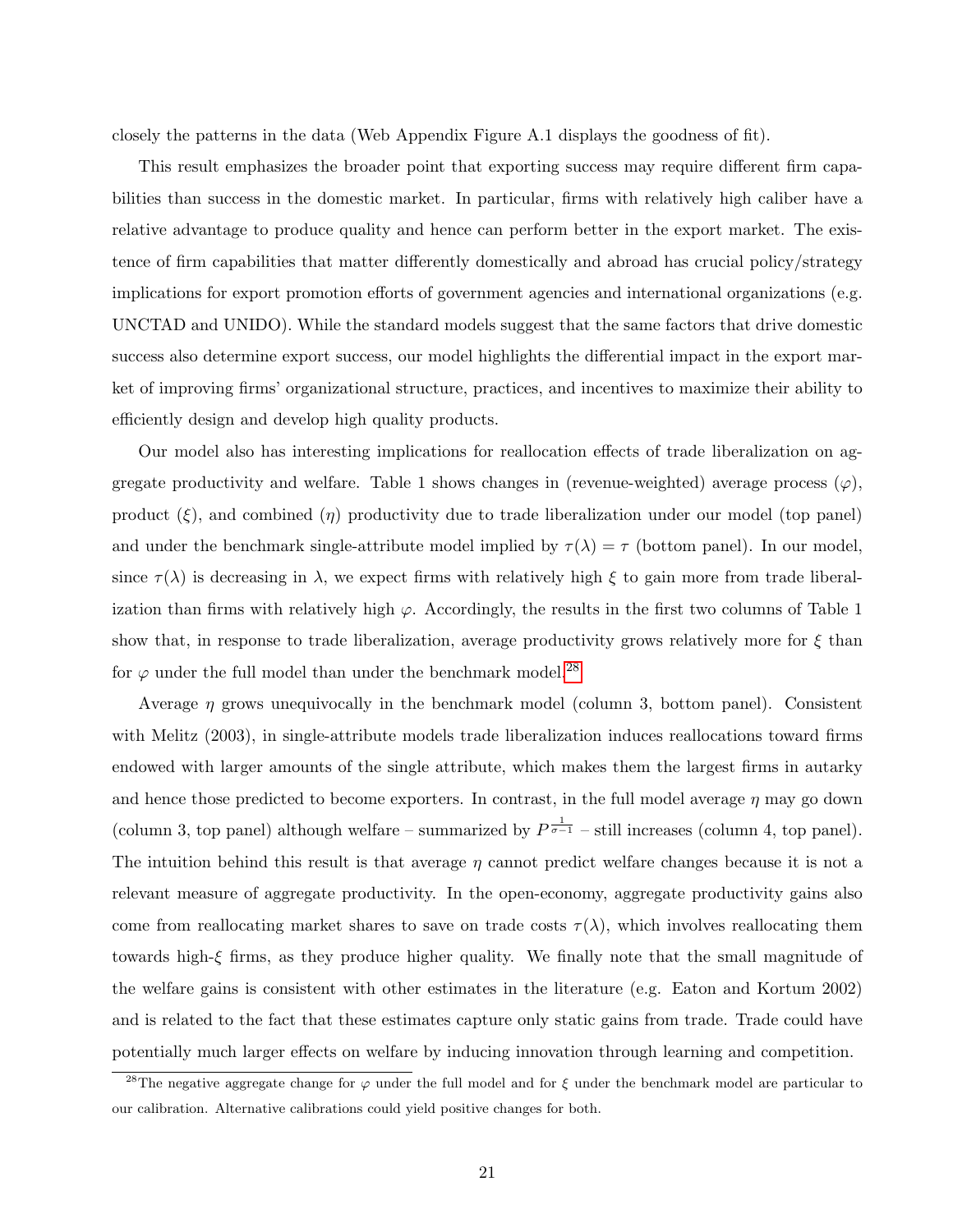### <span id="page-22-0"></span>5 Empirical evidence on Conditional Exporter Premia (CEP)

In this section, we use plant-level micro data sets from India, the U.S., Chile and Colombia to present evidence of the five CEP discussed in Section [2,](#page-7-0) which also test the predictions of our model. Section [5.1](#page-22-1) describes data sources, key variables and methodology. Section [5.2](#page-25-0) presents the baseline results and robustness tests. Section [5.3](#page-29-0) addresses robustness of our model to alternative explanations.

#### <span id="page-22-1"></span>5.1 Data, variable definitions and methodology

#### 5.1.1 Data sources and definition of variables

Our empirical analysis utilizes establishment-level manufacturing data from India, the United States, Chile and Colombia. Because our theory hinges on a differentiated-product demand structure, following Rauch (1999) we focus on industries manufacturing those products in our baseline analysis. We discuss data sources briefly below; more specific description of data sources, data cleaning, and concordances is provided in the Web Data Appendix.

For India, we use a cross-section of the Annual Survey of Industries (ASI) for the year 1997-98. In addition to establishment-level information (classified by 4-digit NIC categories), this survey includes information on quantity and value of outputs and inputs at a highly disaggregated 5-digit 'item code' level. This allows us to construct output and input prices (unit values). Also, it has information on whether plants have obtained ISO 9000 certification, which we use as a direct proxy for quality.

For the U.S., we use data from the 1997 Census of Manufactures (CMF) collected by the U.S. Census Bureau. The CMF includes detailed information on establishment inputs and outputs classified at the 4-digit SIC level. Following common practice (e.g. Foster et al. 2008) we exclude small "administrative records" plants that contain imputed data. A distinctive feature of our work is the use of seven-digit SIC information in the CMF to derive product-level input and output unit values (or prices).[29](#page-22-2)

We use manufacturing censuses for Chile and Colombia to examine exporter premia only in average wage and capital intensity because those data sets do not include product-level information. Both censuses cover all manufacturing plants with more than 10 employees and classify establishments at

<span id="page-22-2"></span> $^{29}$ Foster et al. (2008) use CMF output unit values at the 7-digit level for a small set of homogenous products. One potential drawback of using unit values is that quantity data is unavailable for a large fraction of establishments and products (particularly in the case of inputs). However, since our model's predictions compare establishments (firms) within industries, lack of information for entire products or industries should not bias our results.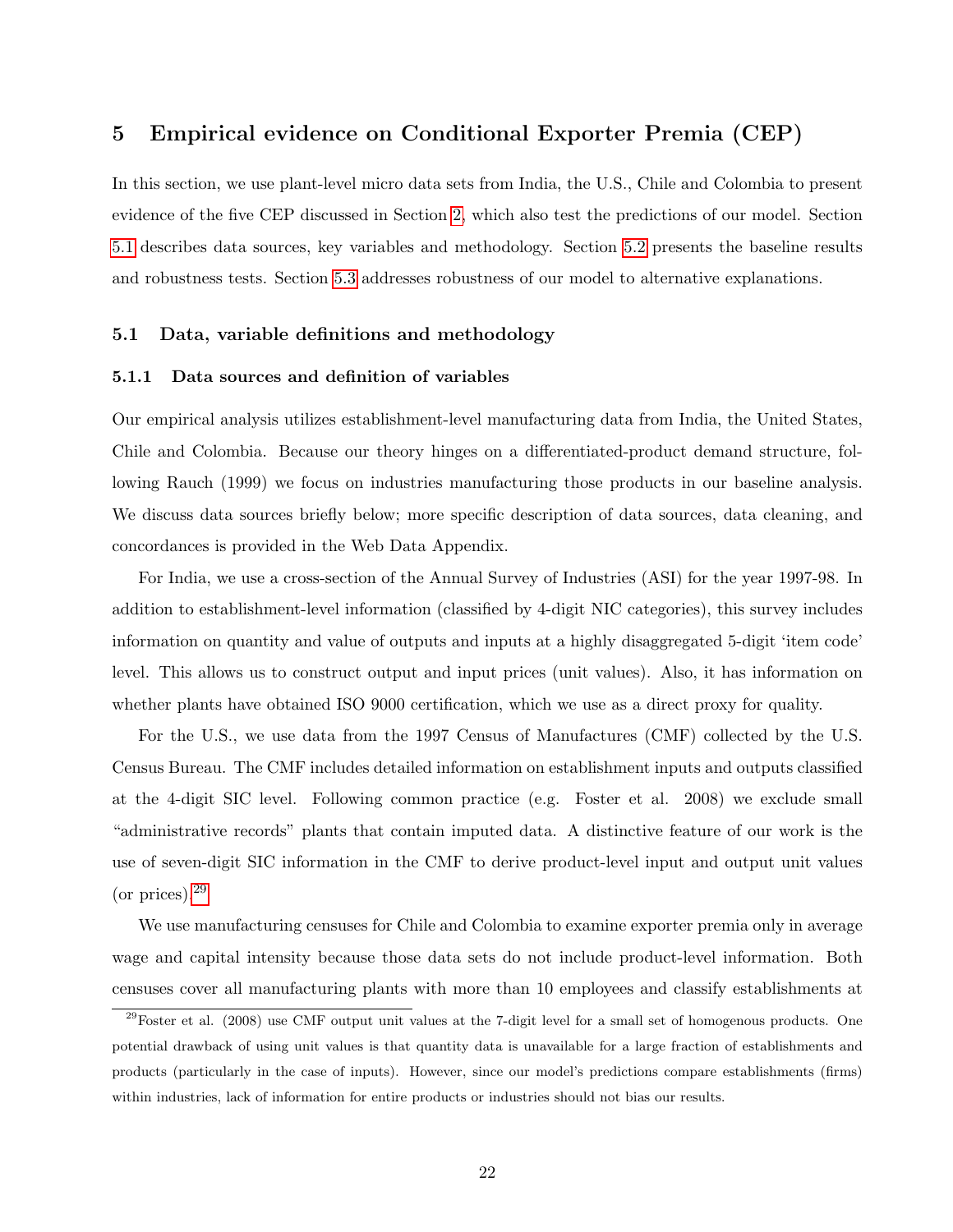the 4-digit ISIC level. The coverage period is 1991-96 for Chile and 1981-91 for Colombia.<sup>[30](#page-23-0)</sup>

Testing the predictions of the model requires data on export status, revenue, quality, output and input prices, average wage, and capital intensity. While a direct measure of quality is unavailable, in the Indian data set each plant reports if it has obtained ISO 9000 certification. We discuss in section [5.2.1](#page-25-1) why this quality management certification could be a good proxy for quality  $(\lambda)$ . All variables, except for output and input prices, are defined at the establishment level. Export status is captured by a dummy variable defined to equal one for establishments reporting positive exports. Revenue is total sales, labor is total employment and average wage is the ratio of total wages to total employment. Capital, in the case of Chile, is constructed using the perpetual inventory method. For India, the U.S., and Colombia, it is measured as reported total fixed assets. The ownership links available in the U.S. data set allows us to aggregate establishments into firms and thus perform robustness analysis defining variables at the firm level. For India and the U.S., price (both for outputs and inputs) is defined as unit value, computed as the ratio of value to quantity.

Panels 1, 2, 3 and 4 of Table 2 present summary statistics for establishments in "differentiated" sectors in our final samples for India, U.S., Chile and Colombia, respectively. The number of observations for output prices for India and input and output prices for the U.S. is lower relative to other variables because price data are not available for all establishments and product lines.

Since our analysis focuses on differences between exporters and non-exporters within industries, we exclude industries with no exporters from our sample. Hence, the fraction of exporters that can be inferred from the table by dividing the number of exporters by the total number of establishments overestimates the prevalence of exporting in the full sample. There is also a higher prevalence of exporting in the sample of product prices than in the sample of establishments due to our assumption that an exporting establishment exports all product lines and to the fact that larger firms, who are more likely to export, are also more likely to have multiple product lines.

To mitigate the influence of outliers, all variables are winsorized by 1% on both tails of the distribution. For reasons discussed later, in our baseline analysis we standardize all variables (except dummies), by subtracting industry means and dividing by industry standard deviations.<sup>[31](#page-23-1)</sup> Hence,

<span id="page-23-0"></span> $30$ Further details about these datasets can be found in Sivadasan (2007) for India, the LRD technical documentation manual (Monahan 1992) for the U.S., and Roberts and Tybout (1996) for Chile and Colombia.

<span id="page-23-1"></span><sup>&</sup>lt;sup>31</sup>When using price data, "industries" correspond to product codes (5-digit item code for India and 7-digit SIC code for the U.S.). For other variables, they are defined at the 4-digit level (SIC for the U.S., NIC for India and ISIC for Chile and Colombia). All our specifications using panel data from Chile and Colombia include industry/year fixed effects. Because nominal variables (capital intensity and wage) enter regressions in logarithms, our results are invariant to deflating them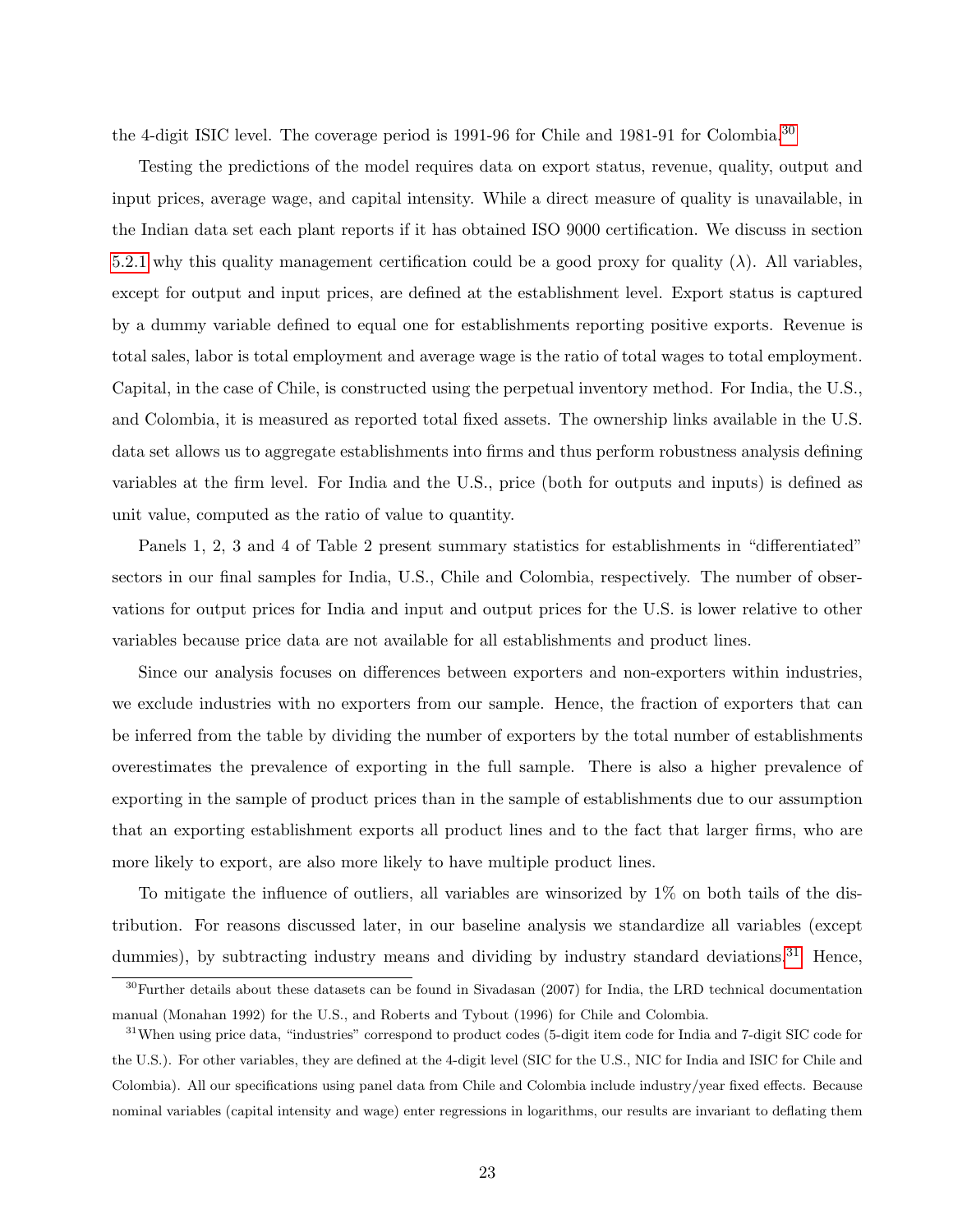means and standard deviations reported in Table 2 correspond to standardized variables.<sup>[32](#page-24-0)</sup> The unconditional mean of output and input prices is higher for exporters than for non-exporters in both India (panel 1) and the U.S. (panel 2). Panel 1 also shows a higher rate of ISO 9000 adoption in India among exporters (17%) than among non-exporters (3%). Finally, in all four panels, the mean values for average wage and capital intensity are higher for exporters than for non-exporters.

#### 5.1.2 Methodology

In equilibrium, output and input prices, quality, revenue, capital intensity, average wage, and export status are jointly determined as functions of  $\varphi$  and  $\xi$ . Proposition 1 and corollaries 1 − 4 all impose restrictions on conditional expectations derived from that joint distribution. Defining an indicator variable for export status, D, the weak versions of proposition 1 and the corollaries can be written as

$$
E[Y|_{r,D=1}] > E[Y|_{r,D=0}], \quad \forall r, \qquad Y = \{\lambda, p, p^I, w, k\}.
$$
 (11)

Assuming a linear separable form for the conditional expectations:  $E[Y|_{r,D}] = g_Y(r) + \delta_Y D$ , we can write these predictions as:

<span id="page-24-1"></span>
$$
y = g_Y(r) + \delta_Y D + u \tag{12}
$$

which is the empirical framework used by the literature to obtain the various CEP discussed in section [2.](#page-7-0) In equation [\(12\)](#page-24-1),  $g_Y(r)$  is a flexible control for size, and  $\delta_Y$  is the conditional exporter premium. The disturbance  $u$  is a random component, uncorrelated with the conditioning variables, that captures variation in the dependent variable across firms that have the same revenue and export status but different  $\varphi$  and  $\xi$ . We estimate [\(12\)](#page-24-1) using ordinary least squares. It is worth noting that the coefficients in [\(12\)](#page-24-1) do not capture causal relationships. The exporter premium  $\delta_Y$  should be interpreted as the difference in the expected value of  $Y$  between an exporter and a non-exporter of equal size.

Although our model and its predictions are essentially relevant to a single industry, we pool observations in all differentiated-product industries to estimate equation [\(12\)](#page-24-1). We address the potential impact of industry heterogeneity in two ways. First, in our empirical implementation we allow the coefficients of the polynomial  $g_Y(r)$  to vary by product or industry (note that the constant in the polynomial is in fact an industry-specific fixed effect). Also, to flexibly capture non-linearities, we specify both a parametric (a third order polynomial) and a semi-parametric (industry-specific size-decile fixed

<span id="page-24-0"></span>using industry level deflators.

<sup>&</sup>lt;sup>32</sup>To be specific, the standardized version of variable x for observation i in industry (or product) j is defined as  $x_{ij}^s = \frac{x_i - \bar{x}_j}{\sigma_{\sigma i}}$  $\frac{i-\bar{x}_j}{\sigma_{xj}}$  where  $\bar{x}_j$  and  $\sigma_j^x$  are the mean and standard deviation of x within industry j, respectively.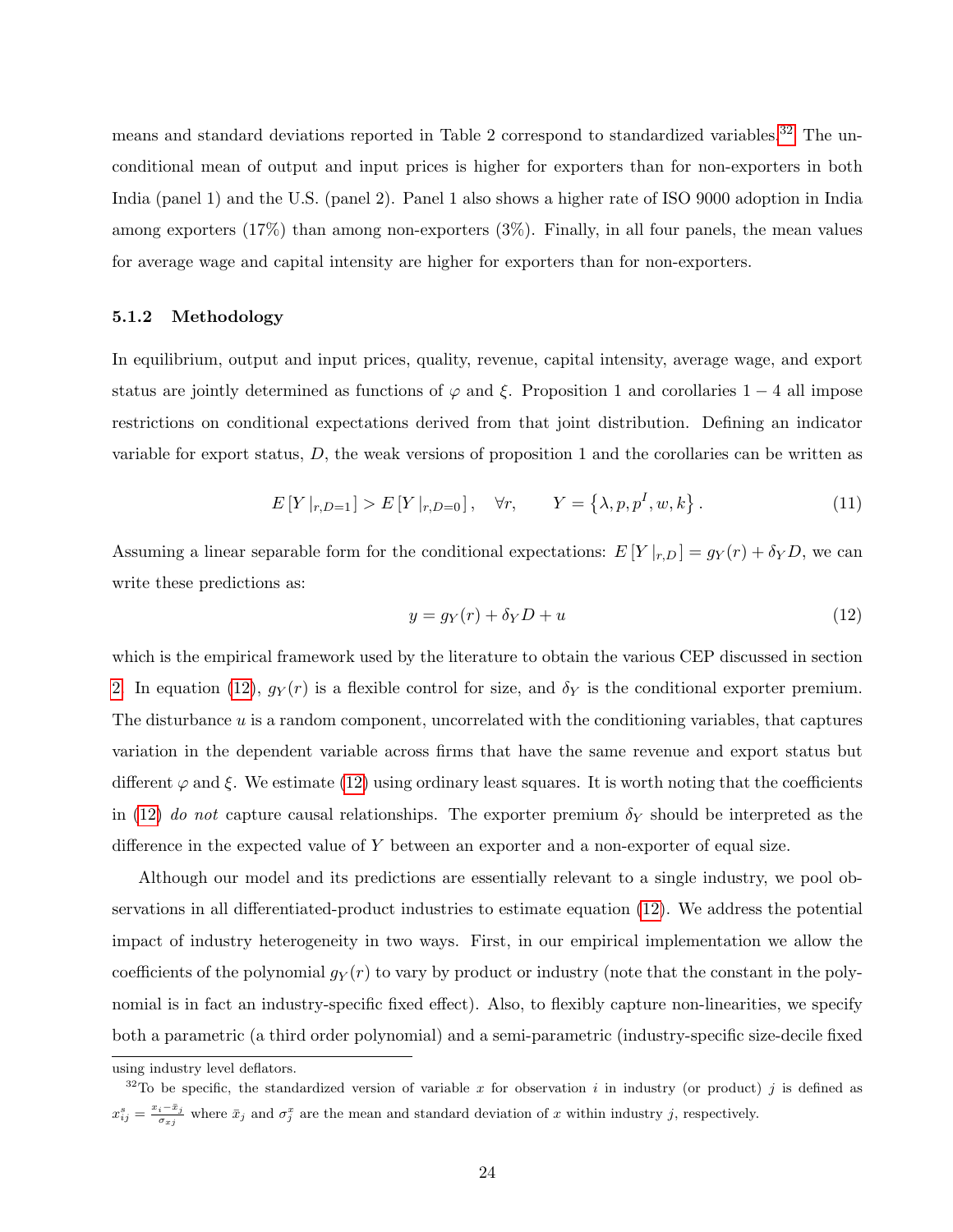effects) form for  $g_Y(r)$ . Second, we standardize both the dependent and the independent variables using product/industry-specific means and standard deviations to improve comparability across sectors. In particular, standardization prevents particular products/industries from driving the overall results.[33](#page-25-2) Nevertheless, we also report results using non-standardized variables.

### <span id="page-25-0"></span>5.2 Baseline results

#### <span id="page-25-1"></span>5.2.1 Conditional exporter quality premium

Though we do not have direct measures of product quality, an extensive literature suggests that ISO 9000 certification may be a good proxy for it, particularly in the context of our model. First, ISO 9000 is correlated with direct measures of product quality (e.g. Brown et al. 1998, Withers and Ebrahimpour 2001). Second, consistent with our assumption that upgrading quality is costly but shifts demand out, Guler et al. (2002) document that obtaining ISO 9000 involves a considerable organizational effort and monetary investment (about \$125,000), and impacts both local and international demand as a number of governments and private companies require this certification from suppliers. There is also evidence that the certification helps improve measures of customer satisfaction (Buttle, 1997).<sup>[34](#page-25-3)</sup>

Table 3 presents results from estimating equation [\(12\)](#page-24-1) across establishments for ISO 9000 certification as the dependent variable. Each entry in the table displays the estimate of the exporter premium,  $\delta_Y$ , in the indicated specification. The first two columns are displayed as a benchmark. Column 1 includes industry-specific fixed effects but no controls for size while column 2 includes industry-specific polynomials of order 2 in size. Columns 3 and 4 are our baseline (preferred) specifications. Column 3 includes an industry-specific size polynomial of order 3. Column 4 includes industry-specific size-decile fixed effects. Industries are defined at the 4-digit NIC level.

We find that exporters are substantially more likely to obtain ISO 9000 certification, *conditional on* size. The estimated probability premium is at least 7.5 percentage points higher for exporters (relative to a mean level of 3% for non-exporters in Table 2), and is statistically significant in all specifications at the 1 percent level. This finding supports the main theoretical prediction of the model.

<span id="page-25-2"></span><sup>&</sup>lt;sup>33</sup>As an illustration, consider measuring the relative price charged by exporters using data from two industries with equal number of firms. Suppose in industry 1 exporters price at a premium of 40% relative to non-exporters, while in industry 2 exporters price at a discount of 10%. If we use non-standardized prices we obtain a mean export price premium of 15%. This figure could be misleading if the price premium in industry 1 is low relative to the price dispersion in that industry while in industry 2 the price discount is high relative to the price dispersion.

<span id="page-25-3"></span><sup>34</sup>Verhoogen (2008) also uses ISO 9000 certification as a proxy for quality.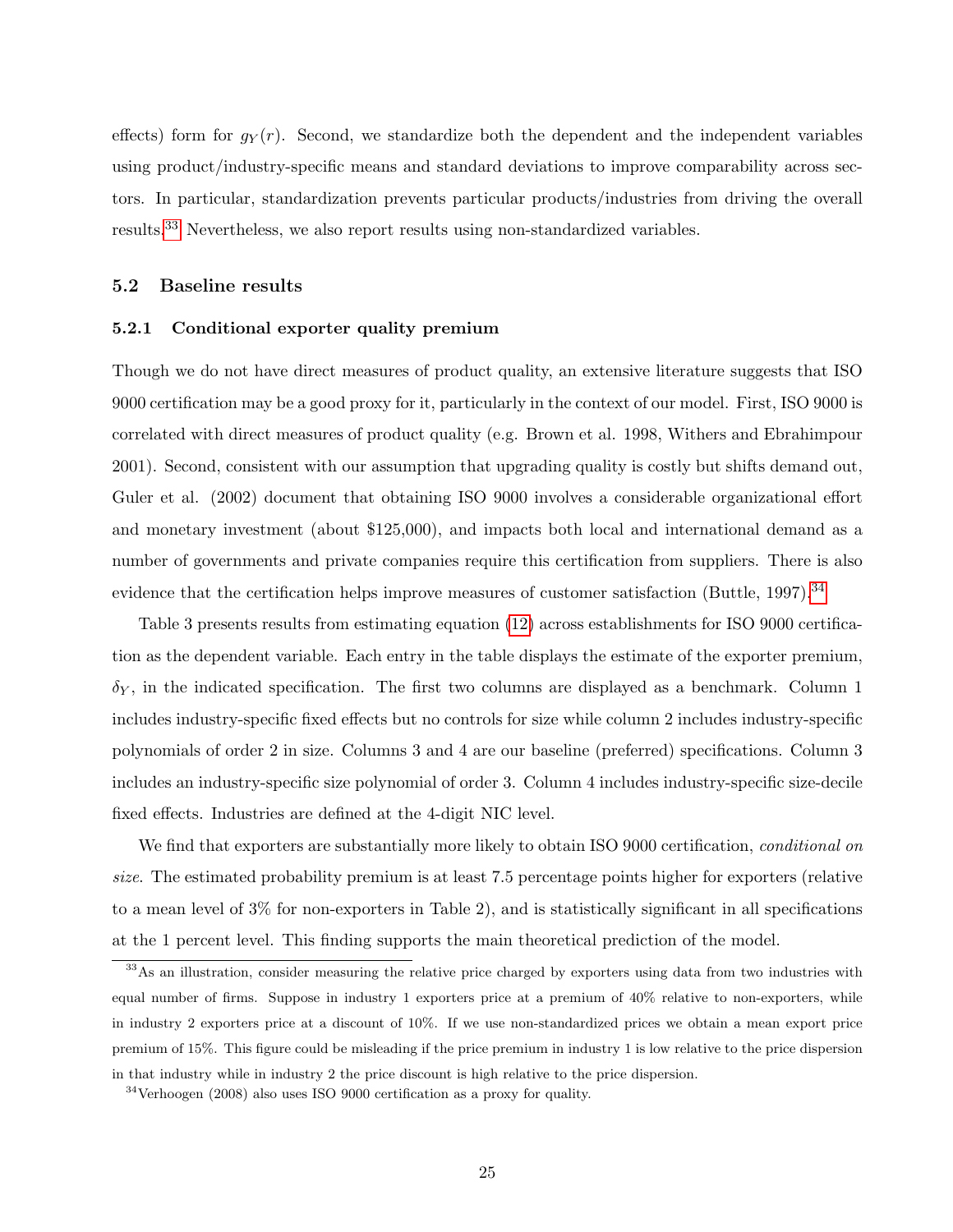#### <span id="page-26-1"></span>5.2.2 Conditional exporter output-price premium

To estimate CEP in output prices, we measure price as the unit value per product line. For multiproduct establishments, we include one price observation per line of differentiated product but maintain establishment revenue as our size measure. Also, since information on exports is not disaggregated by product line, in our baseline analysis we assume that an establishment exports all of its product lines. Standard errors are clustered at the establishment level.

Panel 1 of Table 4 presents the results for India and panel 2 for the United States. The table shows a positive output price CEP in all specifications. For India, all standardized specifications yield a statistically significant premium for exporters. In the non-standardized case, the premium is not statistically significant in the benchmark specifications of columns 1 and 2 but it is larger and significant in the baseline specifications of columns 3 and 4, where size is flexibly controlled for. In those specifications the standardized price premium is 17.7% and 16.9%, respectively. For the U.S., the estimated price premium is smaller (13.6% and 13.5% in the baseline specifications) but statistically significant in all specifications.<sup>[35](#page-26-0)</sup>

The fact that exporters charge higher prices than non-exporters *conditional on size* is a key prediction of our model. Compared to the quality CEP discussed above, it is more amenable to estimation as prices are more directly observed than quality. Compared to the input-use CEP discussed below, it does not require ancillary assumptions about input requirements of quality production. As discussed earlier, this finding has been previously documented but lacked a theoretical framework that could explain it. We interpret it as empirical support of the two-factor model with quality dependent trade costs that we propose in this paper.

We conduct a number of robustness checks (results are presented in the Web Appendix). First, since we model differentiated products, we implement our empirical strategy on non-differentiated products (homogeneous and reference-priced) where the theoretical predictions may not apply. In India, the premium is insignificant for non-differentiated products while in the U.S. it is significant but smaller than for differentiated products (Table A.2). Second, potential concerns relate to our assumption that

<span id="page-26-0"></span> $35$ The magnitude of the premium conditional on size (columns 2 to 4) is larger than when size is not controlled for (column 1), particularly for the U.S.. Because export status is strongly correlated with size both in the India and in the U.S. datasets, the bias on the export dummy in Column 1 largely depends on the correlation between size and price, though non-linear components of the relationship also play a role. The correlation is negative in the U.S. sample, explaining the significantly smaller coefficient in Column 1. For India, the size-price correlation is close to zero but displays a U-shaped relationship, making the estimates more sensitive to which non-linear controls are included.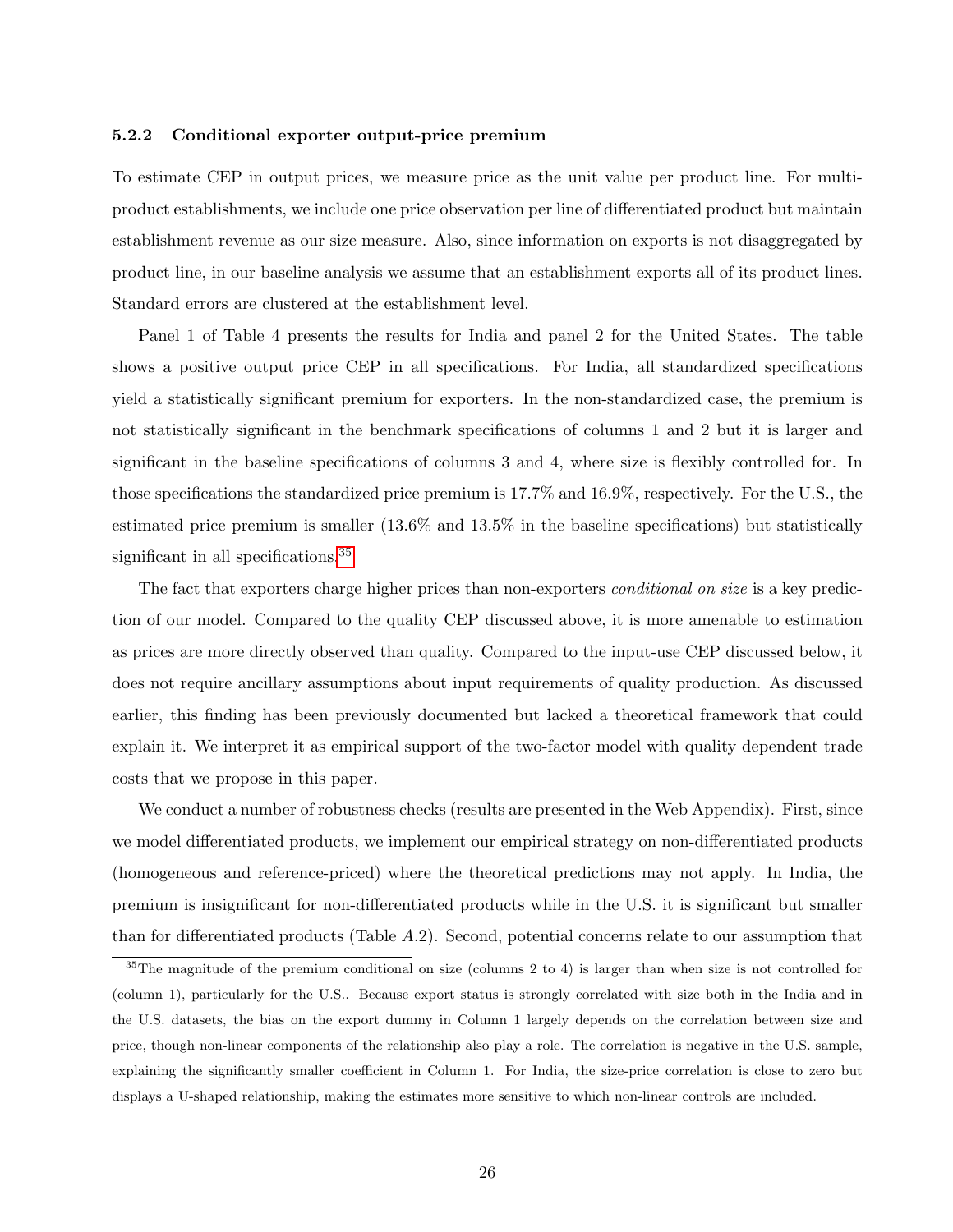multiproduct exporters export all their products, and to our use of establishment sales as the size control. To address these concerns, we examine a sample restricted to single-product establishments, and also examine a sales-weighted index of standardized prices for each plant. The results show that, for the U.S., the magnitude and significance levels of the conditional premium estimates are very similar to the baseline. For India, the estimates are significant in both robustness exercises for the cubic-polynomial control for size but not for the one with size-deciles controls. However, the estimated magnitude of the exporter premia is not substantially altered (Table A.3). Finally, we restrict our definition of exporters to establishments with export sales above 2% of total revenue and, alternatively, we retain only the largest product line for each establishment. The results confirm the robustness of the baseline results (Table A.4).

In a number of other (unreported) robustness checks, we find the results robust to: (a) using different winsorization cutoffs (including no winsorization) for the price variable; (b) excluding products whose definition includes the terms NEC or NES ("Not Elsewhere Classified/Specified") for India, and excluding product codes ending with 0 or 9 for the U.S.; (c) for India, excluding products measured in "numbers" because of potential heterogeneity in units (e.g. different pack sizes), and for the U.S. excluding potential non-manufacturing product codes (i.e. first digit not 2 or 3); and (d) examining the subset of product codes with available price data for all occurrences and also with at least 25 observations to ensure that results are not driven by missing observations within product codes.

One final concern is that the findings could reflect higher mark-ups charged in the export market. The empirical evidence, however, suggests just the opposite. Applying a structural model to three manufacturing industries in Colombia, Das et al. (2007) estimate foreign-market demand elasticities to almost double domestic-market ones in two sectors, and no significant difference in the third sector. Aw et al. (2001) compare export and domestic prices charged by the same firm on the same product in the Taiwanese electronics industry in 1986 and 1991. Out of 54 product/years they investigate, they find higher domestic prices in 40 cases (8 significant) and negative domestic prices in 14 cases (none significant). Finally, De Loecker and Warzynski (2009) find that exporters charge higher prices than non-exporters and interpret these results as implying that they charge higher mark-ups. However, they also find suggestive evidence that the estimated markups may be driven by quality differences rather than by greater market power.<sup>[36](#page-27-0)</sup>

<span id="page-27-0"></span><sup>&</sup>lt;sup>36</sup>In particular, they find higher markups for exports to Western Europe. They note that "Our results are clearly consistent with the quality hypothesis, given that it is expected that quality standards are higher in Western European markets than in the Slovenian domestic market. Furthermore, the implied productivity differences obtained in the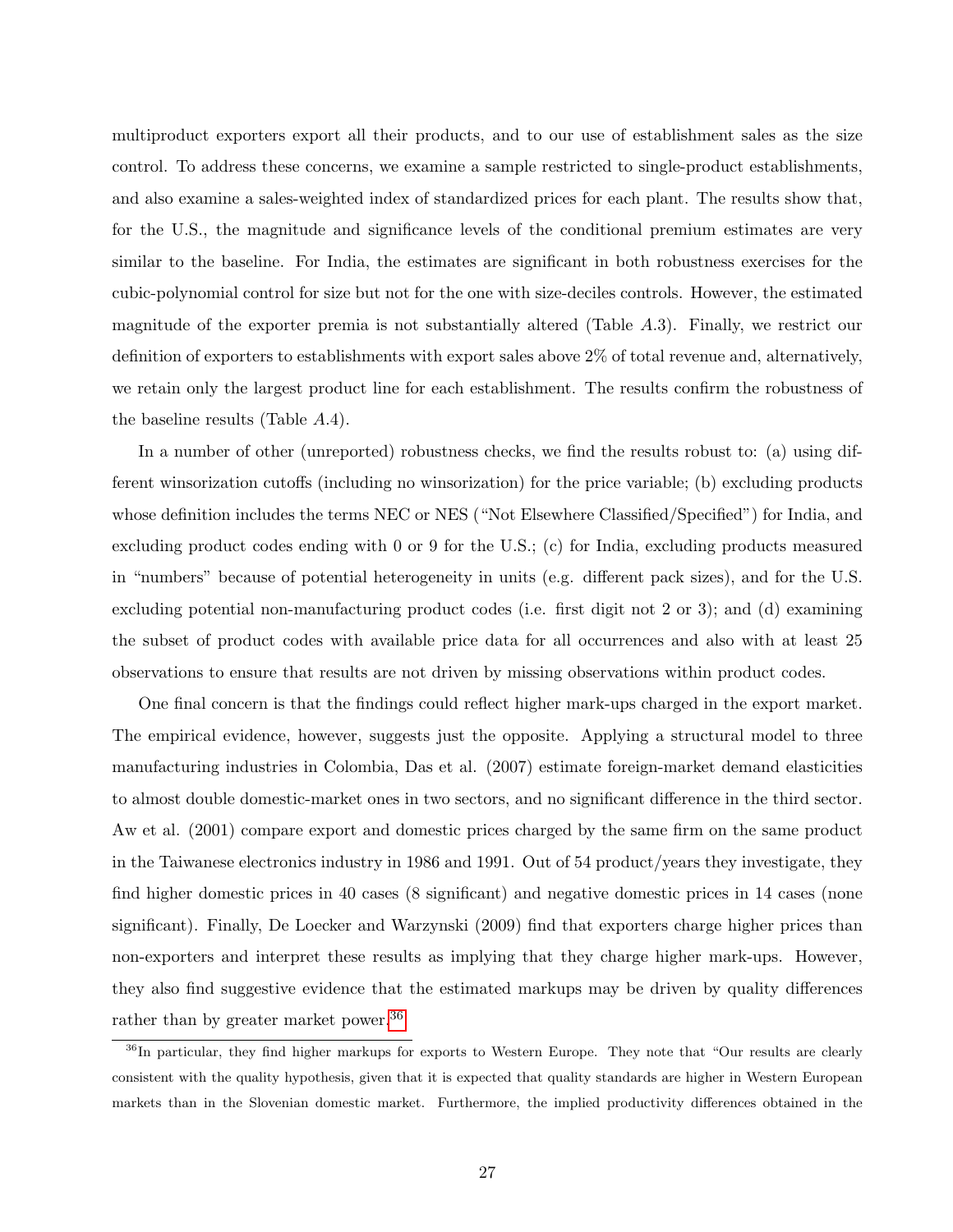#### 5.2.3 Conditional exporter input-price premium

To test whether exporters pay higher input prices we compute these prices as the unit value of each establishment input. We examine only inputs purchased by establishments whose main output product is differentiated and weight each input-price observation by the share of the input in total costs. Table 5 shows the results. The input price CEP is positive and significant in all specifications with standardized variables, both for India and for the U.S.. The exporter premium is also positive in all specifications with non-standardized variables although in two of the four specifications it is not significant.

We undertake similar robustness checks as in Section [5.2.2.](#page-26-1) In particular, we check robustness to defining as exporters plants that export at least 2% and to only including observations for the main establishment input. We find that the baseline results are robust (Table A.4).

#### 5.2.4 Conditional exporter wage and capital intensity premia

In this section, we present empirical evidence of CEP in (log) average wage and capital intensity (measured as the log ratio of capital to labor). For brevity, for each of the four countries, we only present the preferred specifications with the cubic and size-decile controls for size. As in section [5.2.1,](#page-25-1) the unit of observation is the establishment.

Table 6 shows that the CEP for average wage is significantly positive for all countries in all specifications. In the standardized case, the estimated exporter premia in columns 2, 4, 6, and 8 imply a 13.6% of standard deviation exporter wage premium in India, 9.7% in the U.S., 13.1% in Chile and  $9.2\%$  in Colombia. The results in row 2 using the non-transformed variables are similar.<sup>[37](#page-28-0)</sup>

For capital intensity, the results in rows 3 and 4 of Table 6 show a positive and significant CEP for India, Chile and Colombia in both specifications. For example, the estimation using standardized variables and the most flexible control for size indicate that exporters in India have 18.8% (of standard deviation) higher log capital to worker ratio, conditional on revenue. The corresponding premium is 25.0% for Chile and 14.7% for Colombia. In the case of the U.S., in contrast, the capital intensity CEP appears to be negative. Since this result is at odds with previous results reported in the literature previous section are not able to explain the 16.5 percent higher markups, suggesting an important role of quality differences among exporters and domestic producers."

<span id="page-28-0"></span><sup>&</sup>lt;sup>37</sup>Though wage rates better capture unobserved worker ability, we also analyzed the share of non-production workers in the total wage bill and the share of non-production workers in total employment (see Table A.5). The non-production wage-bill share is significantly higher for exporters in the U.S., Chile and Colombia but statistically insignificant for India. The share of non-production employment is higher for exporters in the U.S. and Colombia, but not significantly different from zero for India and Chile.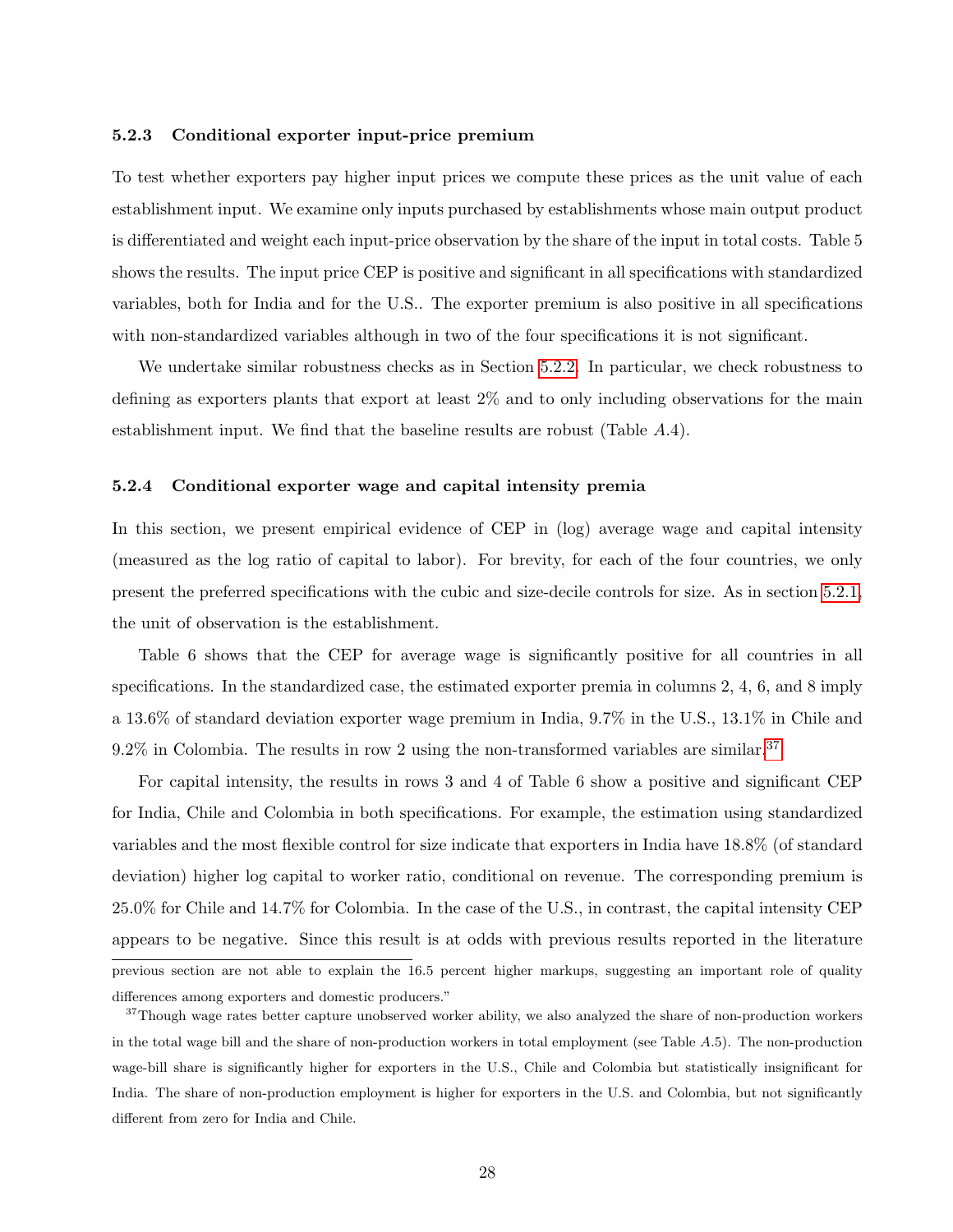using similar specifications (e.g. Bernard and Jensen 1999), we repeat the estimation using 1992 Census data. We find an insignificant (almost zero) premium in 1992 (Table A.6). In contrast, for wages and prices the 1992 results are consistent with the 1997 results. Given the non-robustness of the capital intensity results for the U.S. across years, we are cautious about adopting any particular interpretation for the negative premium in 1997 and leave it for further scrutiny in future research.<sup>[38](#page-29-1)</sup>

#### <span id="page-29-0"></span>5.3 Robustness to alternate models/explanations

#### 5.3.1 Robustness to single-attribute models plus measurement error in size

Since firm size and export status are correlated variables, measurement error in the size control variable could lead to spuriously finding CEP even when the true premium is zero. We address this concern in three ways. All empirical results in this section are presented in the Web Appendix.

First, we use employment as an alternative measure of firm size. As Kugler and Verhoogen (2011) argue, sales may be measured with error, especially in developing countries such as India, for reasons related to avoidance of excise and income taxes, which are less likely to bias measurement of employment. Since, like revenue, employment is monotonically related to firm size in single-attribute models, it can be used as an alternative size control to test those models as the null hypothesis.<sup>[39](#page-29-2)</sup> The estimated results show that rather than becoming smaller, as expected if measurement error was driving the results, the estimated CEP increase in almost all cases (Table A.7, Panel 1).

Second, using *establishment* rather than *firm* size could be a source of measurement error for multiestablishment firms if the heterogeneous attributes and the fixed costs are determined at the firm level. Exploiting information on ownership links available in the U.S. Census Longitudinal Business Database – but not in the other three data sets – we aggregate establishments up to the firm level and re-estimate our baseline specification. As an additional check, we repeat the analysis using only single-establishment firms. The baseline results are robust to these alternate checks (Table A.8).

Finally, we exploit the panel nature of the data for Chile and Colombia to control for transient shocks to revenue. For each establishment, we form four-year means for the dependent variables (average wage and capital intensity) and revenue over the latest available period of data – 1993-96 for

<span id="page-29-1"></span><sup>&</sup>lt;sup>38</sup>One hypothesis could be that quality upgrading requires a higher capital intensity in labor-abundant countries where production methods are relatively intensive in unskilled labor (e.g. need of machinery to improve cutting precision) but requires increasing the intensity of skilled labor in capital-abundant countries where production methods are already intensive in the use of capital (e.g. need of artisan "touches").

<span id="page-29-2"></span> $39$ Our model indicates that we should use revenue as the size control. Thus, while using employment is appropriate for testing single-attribute models as the null, under our framework as the null this approach could yield biased results.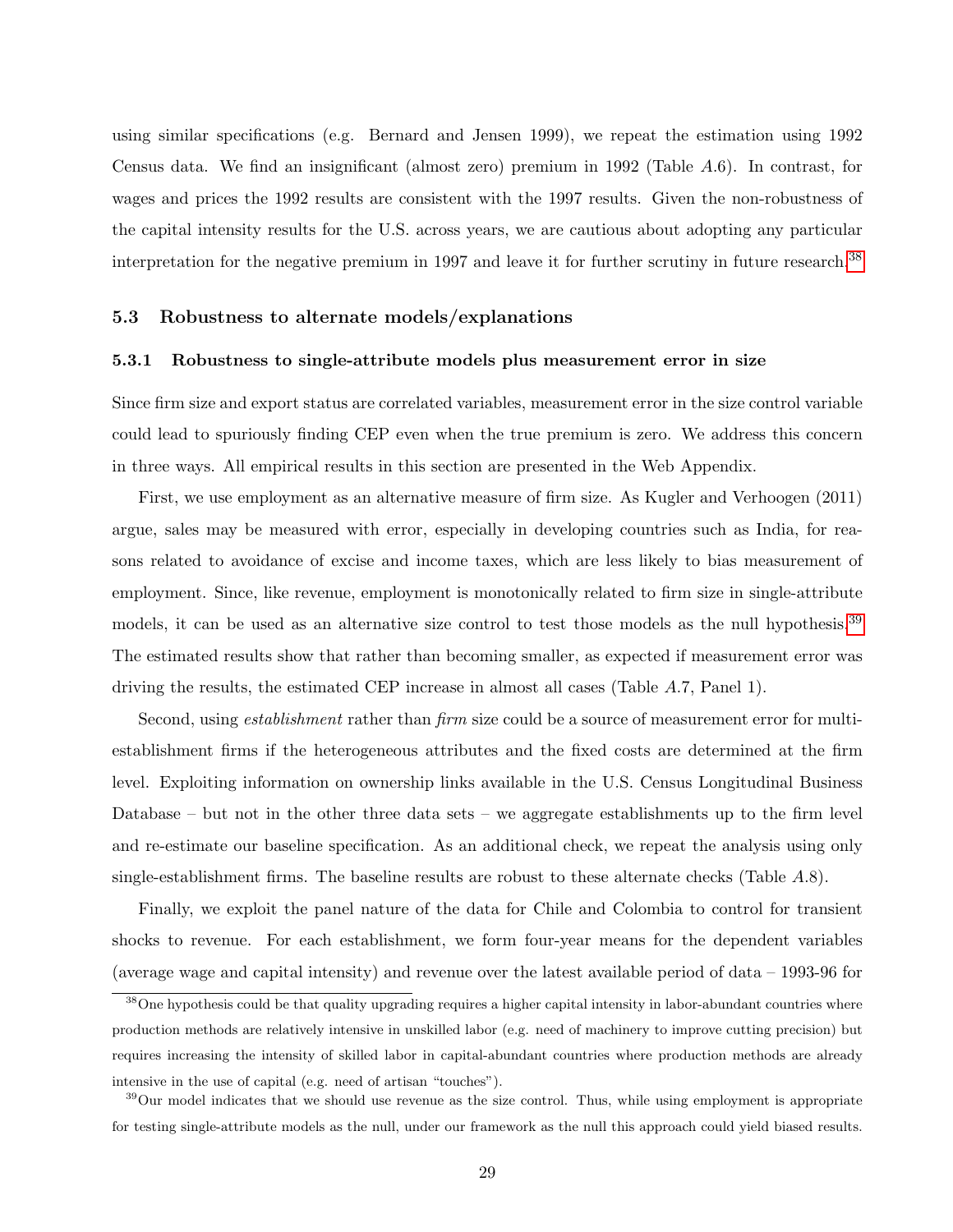Chile and 1988-91 for Colombia (we exclude export entrants and exiters during the period to avoid transitional dynamics). The baseline results are again confirmed (Table A.9).

### 5.3.2 Robustness to alternate multi-attribute models

Several multi-attribute models have been proposed in the literature. Though built to explain other implications of firm heterogeneity, we can evaluate whether they can explain the observed CEP. The most common one is a model that combines productivity differences  $\hat{a}$  la Melitz (2003) with heterogeneous fixed or sunk export costs (Das et al. 2007, Eaton et al. 2008, Ruhl 2008, Armenter and Koren 2010).<sup>[40](#page-30-0)</sup> Under this framework, a less productive exporter might have the same size as a more productive non-exporter if the former has lower export costs. In that case, the exporter's lower productivity would imply higher output prices. This model, hence, can explain a positive conditional exporter price premium. However, it cannot explain why exporters are more likely to acquire ISO 9000 certification, pay higher wages, and use capital more intensively. By contrast, combining Kugler and Verhoogen (2011) with heterogeneous trade costs yields the prediction of a negative conditional price premium since the less productive exporter would have a lower quality. In either case, firms with equal productivity should display identical sales in the domestic market. Thus, controlling for the latter instead of total sales, we should not observe systematic differences between output prices of exporters and domestic firms. The results in panel 2 of Table A.7 show, however, that this is not the case: exporters charge higher prices even conditional on domestic sales.

An alternative explanation could be that some productive, high-quality exporters are small because they are young firms.[41](#page-30-1) To address this possibility, we estimated price CEP for the U.S. including only 1997 data on plants that existed in 1992 (i.e. at least 5 years old) and exporters that were also exporting in 1992 (i.e. excluding new entrants into the export market). The estimated results in fact become stronger (Table A.10).

A different class of models introduces variation in products' appeal across markets (e.g., Eaton et al. 2008, Kee and Krishna 2008, Bernard et al. 2011, Nguyen 2011). While these models can naturally explain Figure 1, they cannot explain the systematic CEP observed in the data.

We could think of two alternative sources of heterogeneity (in addition to productivity) that may explain some of our results. One, firms may be heterogeneous in access to financial capital. While the predictions of such a model would largely depend on assumptions about how financial constraints

<span id="page-30-1"></span><span id="page-30-0"></span><sup>40</sup>Heterogeneity in variable costs would work analogously.

<sup>41</sup>We thank a referee for raising this possibility.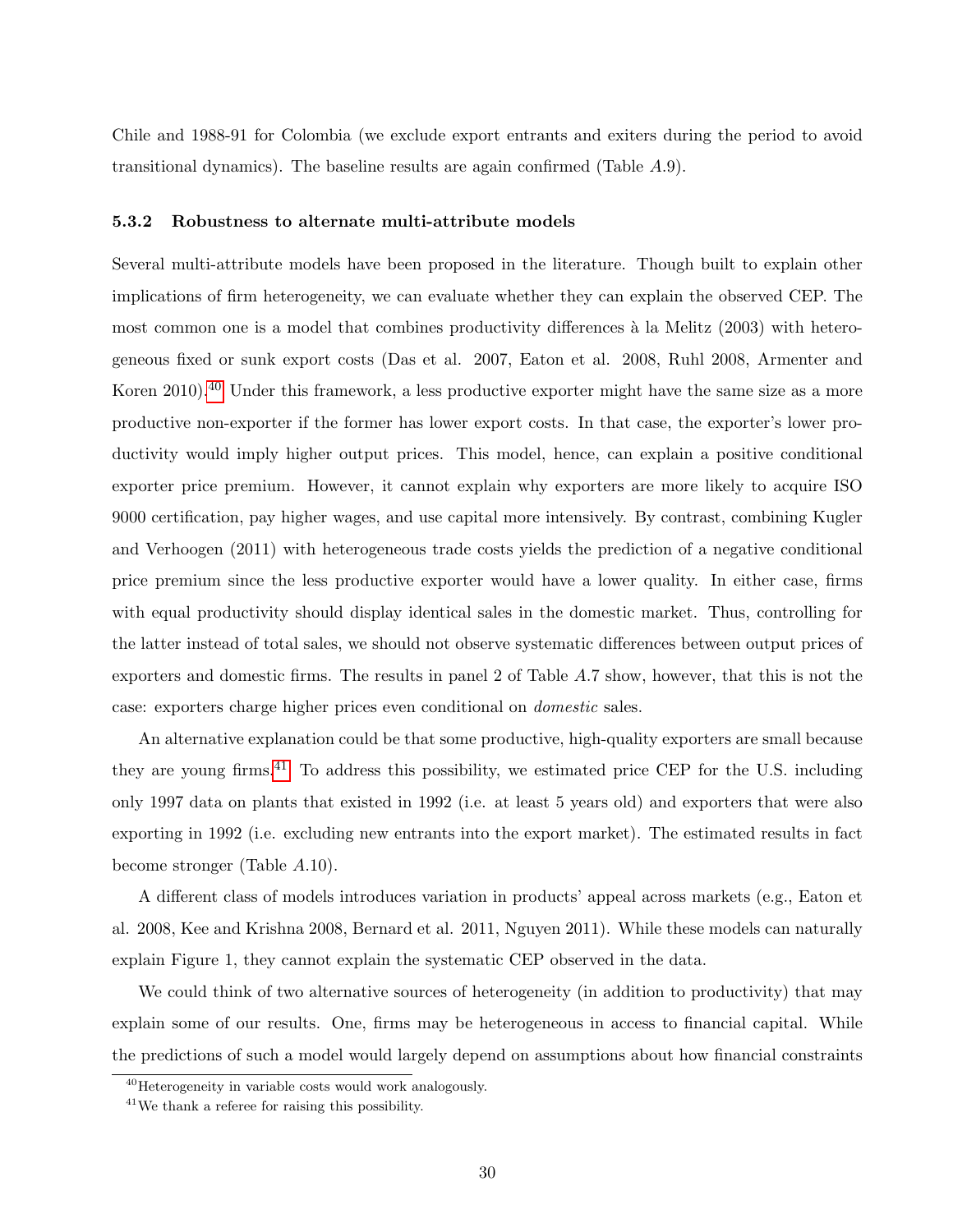affect firm size and export status, we undertake a test to check that heterogeneous access to financing is not driving our results. Using the measure of dependence on external finance proposed by Rajan and Zingales (1998), we rerun the baseline price regressions excluding products above the median for this measure and found a positive and significant premium even in industries that are less dependent on external finance (Table  $A.11$ ). Two, firms could be heterogeneous in their access to government officials. If less productive firms produce lower quality and sell at lower prices as in Kugler and Verhoogen (2011), heterogeneous access to government contracts might explain some of our results. To address this concern, we constructed a product-level measure of dependence on government purchases (fraction of output consumed by state and federal government) using detailed input-output tables for the U.S., and ran the baseline price regressions excluding products above the median for this measure. The results (also in Table A.11) show positive and significant exporter premium even in industries that are relatively less dependent on government purchases.

### <span id="page-31-0"></span>6 Sources of export quality constraints

A number of empirical studies (Maskus et al. 2005, Brooks 2006, Verhoogen 2008, Iacovone and Javorcik 2009) have documented constraints to exporting associated with product quality. Our modeling of export quality constraints via the function  $\tau(\lambda)$  parsimoniously summarizes the underlying sources of those constraints. In this section, we exploit variation in export destinations across firms to explore the role of the two most prominent sources discussed in the literature: distance and income per capita.

To the extent non-iceberg transport costs are an important determinant of  $\tau(\lambda)$ , we would expect firms exporting on average to farther destinations to produce higher quality and hence charge a higher price. Similarly, to the extent per-capita income is an important source of  $\tau(\lambda)$ , we would expect higher quality and export prices for firms that export on average to richer countries.<sup>[42](#page-31-1)</sup>

We use data on export shipments by destination for India (2003-04) and the U.S. (1997). A detailed description of these data sets can be found in the Web Data Appendix. For each firm and Harmonized System product code (8-digit for India and 10-digit for the U.S.) we calculate the average price  $(\bar{p})$ as the total export value aggregated across destinations divided by the total export quantity (when quantities are reported in different units we break the product code accordingly). The average distance

<span id="page-31-1"></span><sup>&</sup>lt;sup>42</sup>When the income per capita of a country is high as in the case of the U.S., the average per-capita income of a firm's export destinations could be lower than the domestic per-capita income. If this average is sufficiently low, it could more than offset the effect of distance and hence overturn proposition 1 and its corollaries. The results of section 5 and the ones we present here, however, indicate that this is not the case.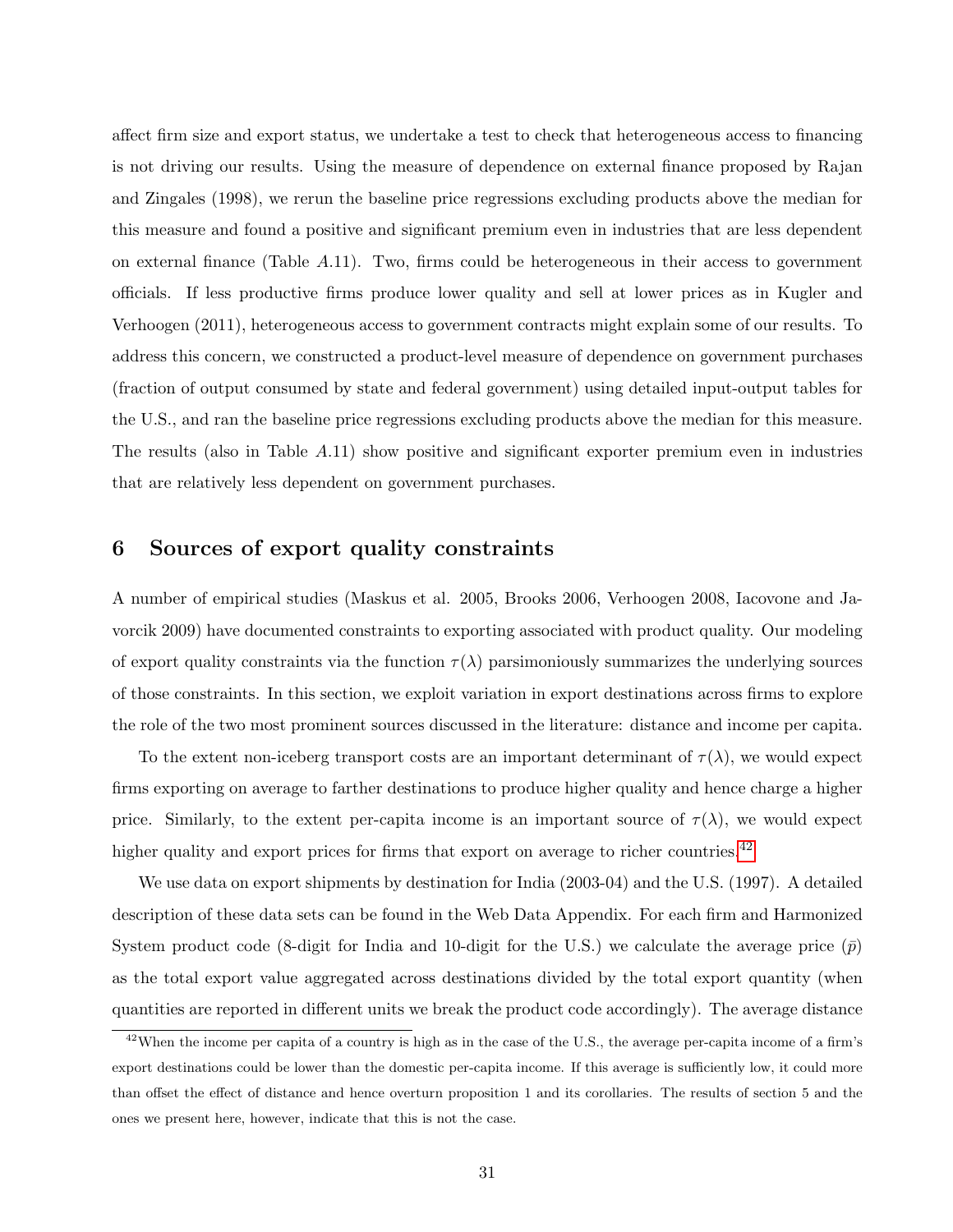$(\bar{d})$  and average per-capita income  $(\bar{g})$  are defined for each exporter as the log of the average distance and income per capita across export destinations, respectively. We use quantity weights for d and  $\bar{g}$ to match the quantity weights implicit in calculating  $\bar{p}$ . Using standardized variables, we estimate:

$$
\bar{p} = \beta \bar{d} + \alpha \bar{g} + g(r) + u.
$$

The U.S. shipment dataset has firm identifiers (or firm names) that we use to link it to the Manufacturing Census using information in the U.S. Census Business Register. Hence, we can use firm revenue as the control for firm size. For India, the shipments and manufacturing data cannot be linked. Therefore, we use total exports as an imperfect proxy for firm size.

The results are presented in Table 7. Panel 1 presents the estimates for India and Panel 2 those for the United States. The results for India show that exporters who ship their goods to richer countries tend to charge higher prices. The elasticity estimate is significant in all specifications with a magnitude close to 5.5%. Indian exporters who ship to more distant countries also charge higher prices but the estimated elasticity is small (between 0.2% and 0.3%) and not significant. The results for the U.S. instead suggest a stronger role of distance relative to income per capita. The elasticity of price with respect to average distance is positive (15%) and significant. The elasticity to average per-capita income is statistically significant but substantially smaller in magnitude than the estimated elasticity for India (less than 2%).

This exercise suggests that both non-iceberg transport costs and differences in the demand for quality across countries with dissimilar income are two relevant sources of export quality constraints. The results also suggest that the underpinnings of those constraints may vary by level of development, with distance-related factors more important for a high-income country like the U.S., and incomerelated factors more important for a low-income country like India. Nevertheless, further theoretical, empirical, and data collection work would be needed to carefully identify the relative importance of these underlying sources of quality constraints.

### <span id="page-32-0"></span>7 Conclusion and discussion

We develop a model of international trade with product productivity ("caliber") and process productivity ("productivity") as two distinct dimensions of firm heterogeneity. Product quality is endogenous and variable trade costs vary (inversely) with quality. The model predicts conditional exporter premia (CEP) for quality, output and input prices, average wage and capital intensity, and hence rationalizes evidence of CEP in the empirical literature that so far could not be properly interpreted. We also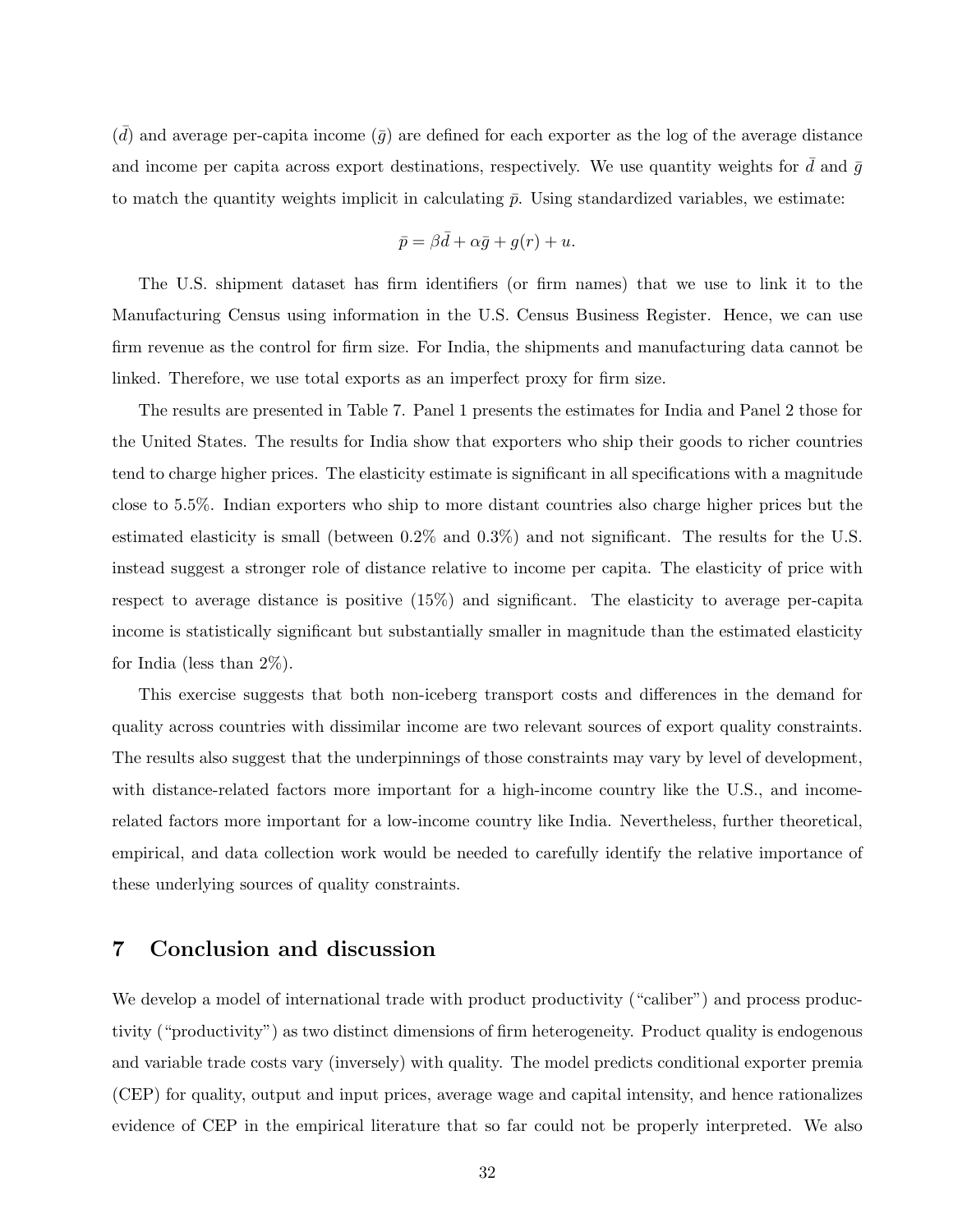test for CEP using establishment-level data from India, the U.S., Chile and Colombia and find strong support for these predictions. In addition, using firm-level trade shipments data we explore underpinnings for the dependence of trade costs on quality. We find that output price across Indian exporters is correlated with the average (per-capita) income of their export destinations, while for the U.S. they are correlated both with their average income and their average distance – though the magnitude of the effect of income is one third the magnitude for India.

Our model has implications that diverge strongly from those of traditional single-attribute models. While those models predict the largest firms to be the ones that enter foreign markets in response to trade liberalization, our model predicts that many of those large firms will be unwilling to pay the required quality-upgrading costs. By contrast, many smaller firms will become exporters. Because trade costs go down with quality, firms with high caliber across the size distribution benefit from trade liberalization. As a result, resources reallocate toward those firms, which are not necessarily the largest ones. Though traditional measures of aggregate productivity may not go up after trade liberalization, this reallocation is still welfare improving as there are new efficiency gains that come from economizing on trade costs by producing high quality.

This model highlights the importance of distinguishing caliber from productivity as a different, but essential, source of competitiveness. In particular, it emphasizes the fact that the export market rewards one type of firm capability relatively more than the other. Distinguishing the two has important implications beyond the analysis made here on the determinants of exporting behavior and performance. This distinction can be helpful for identifying deeper determinants of productivity growth and dynamics, and hence for public policies aimed at fostering economic growth.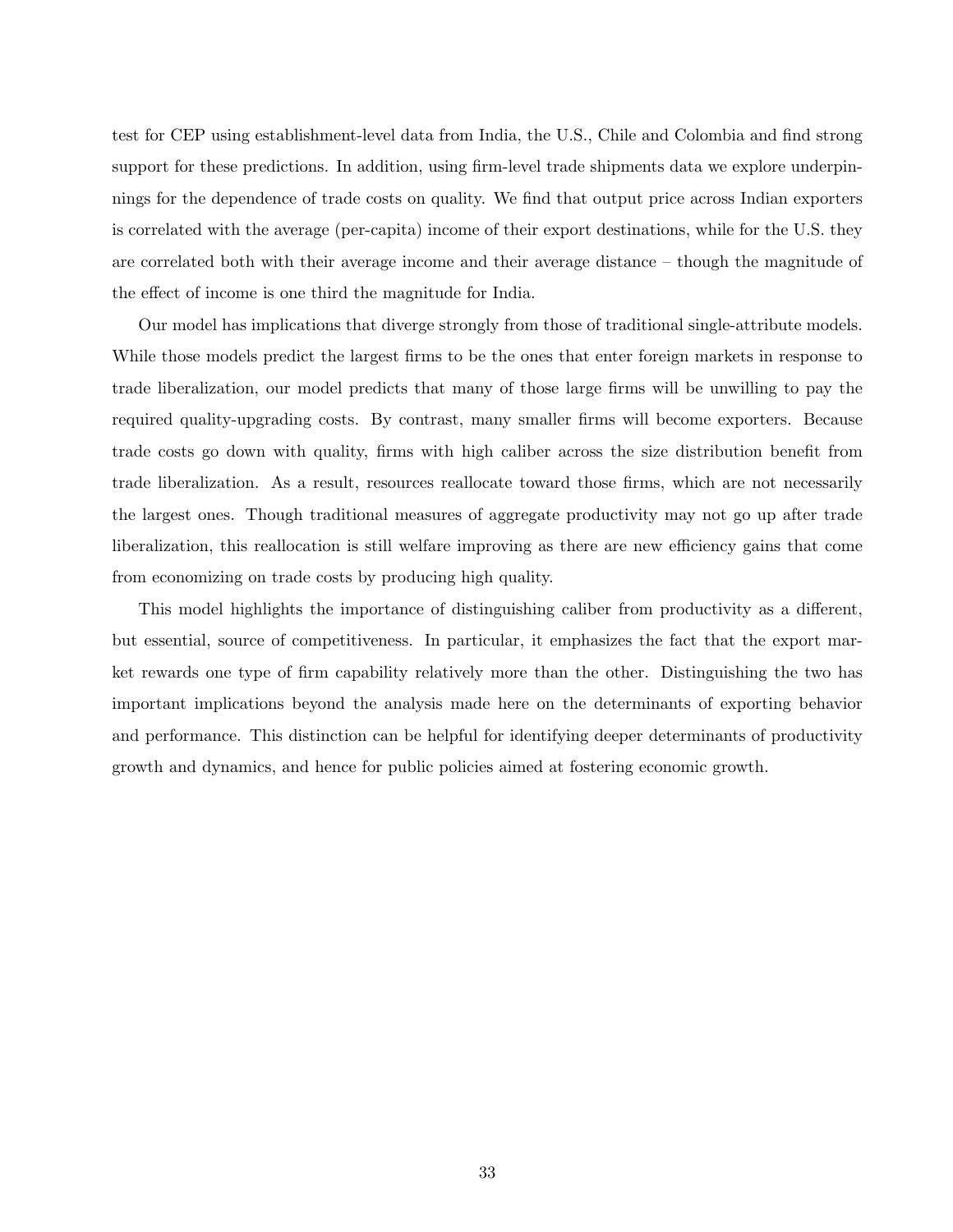### References

- [1] Agarwal, S., and R. Hauswald, 2010. Distance and Private Information in Lending. Review of Financial Studies 23: 2757-2788.
- [2] Alchian, A. and W. Allen, 1964. University Economics: Elements of Inquiry. Belmont, California: Wadsworth.
- [3] Anderson, S., Daly, J. and M. Johnson, 1999. Why Firms Seek ISO 9000 Certification: Regulatory Compliance or Competitive Advantage?. Production and Operations Management, 8 (1): 28-43.
- [4] Anderson, E.W., Fornell, C. and D. R. Lehmann, 1994. Customer Satisfaction, Market Share, and Profitability: Findings from Sweden. The Journal of Marketing, 58(3): 53-66.
- [5] Arkolakis, C., 2010. Market Penetration Costs and the New Consumers Margin in International Trade. Journal of Political Economy, 118 (6): 1151-1199.
- [6] Armenter, R. and M. Koren, 2010. Economies of Scale and the Size of Exporters. Mimeo.
- [7] Artopoulos, A., Friel, D. and J.C. Hallak, 2011. Lifting the Domestic Veil: The Challenges of Exporting Differentiated Goods Across the Development Divide. NBER WP 16947.
- [8] Aw, B.Y., Batra, G. and M. Roberts, 2001. Firm Heterogeneity and Export- Domestic Price Differentials: A Study of Taiwanese Electronics Products. Journal of International Economics, 54(1): 149-169.
- [9] Baldwin, R. and J. Harrigan, 2011. Zeros, Quality, and Space: Trade Theory and Trade Evidence. American Economic Journal: Microeconomics, 3(2): 60-88.
- [10] Bernard, A. and J.B. Jensen, 1995. Exporters, Jobs, and Wages in U.S. Manufacturing: 1976-1987 Brookings Papers on Economic Activity. Microeconomics, 67-119.
- [11] Bernard, A. and J.B. Jensen, 1999. Exceptional exporter performance: Cause, effect, or both? Journal of International Economics, 47(1): 1-25.
- [12] Bernard, A., Eaton, J., Jensen, J.B. and S. Kortum, 2003. Plants and productivity in international trade. American Economic Review, 93(4): 1268-1290.
- [13] Bernard, A., B. Jensen, S. Redding and P. Schott, 2007. Firms in International Trade. Journal of Economic Perspectives, 21(3): 105-130.
- [14] Bernard A., S. Redding., and P. Schott. 2011. Multi-product firms and trade liberalization. Quarterly Journal of Economics, forthcoming.
- [15] Brooks, E., 2006. Why don't firms export more? Product quality and Colombian plants. Journal of Development Economics, 80(1): 160-178.
- [16] Brown, C. and J. Medoff, 1989. The Employer Size-Wage Effect. Journal of Political Economy, University of Chicago Press, 97(5): 1027-1059, October.
- [17] Brown, A., T. van der Wiele, and K. Loughton, 1998. Smaller Enterprises Experiences with ISO 9000. International Journal of Quality & Reliability Management, 15 (3): 273-285.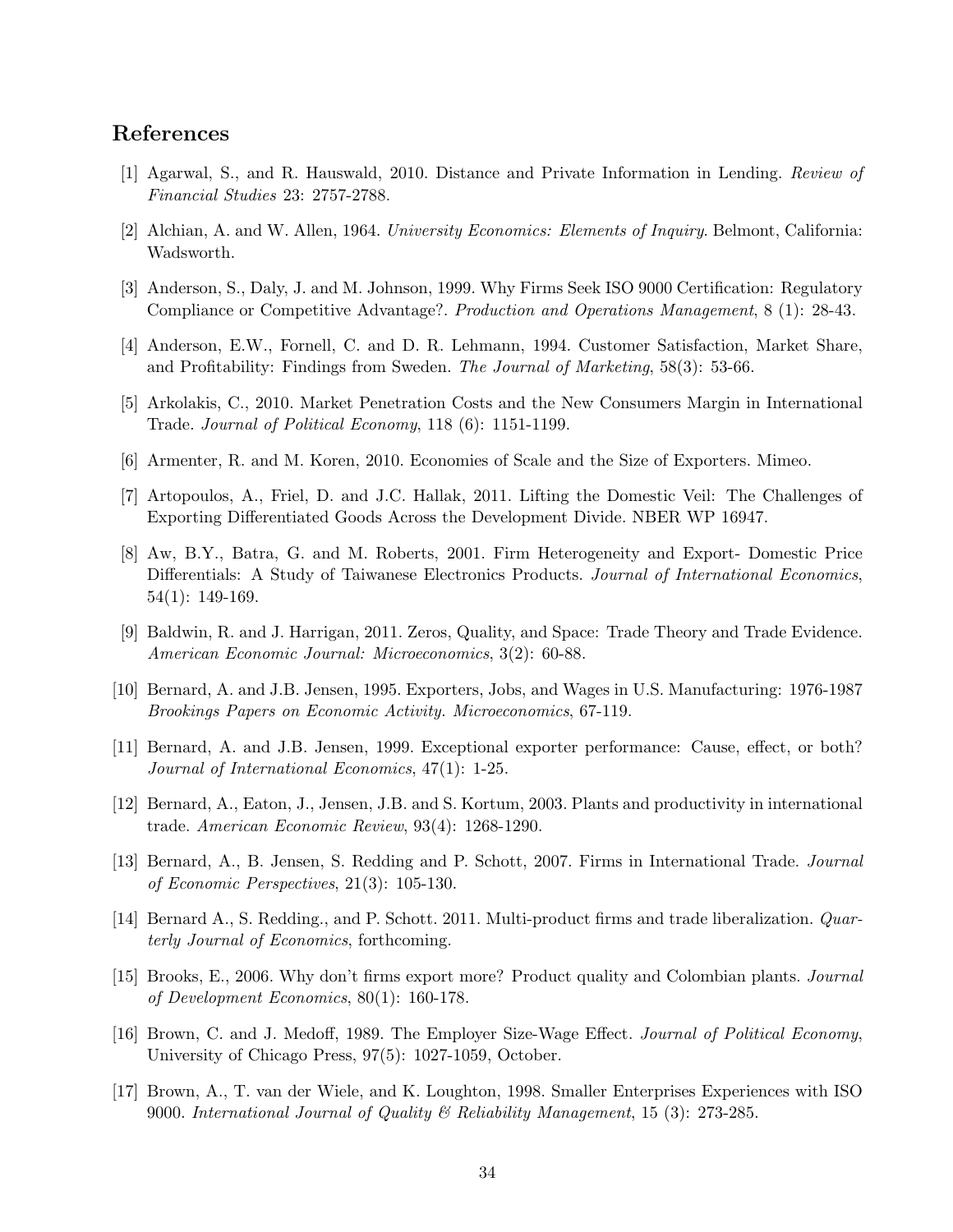- [18] Bustos, P., 2011. Trade Liberalization, Exports, and Technology Upgrading: Evidence on the Impact of MERCOSUR on Argentinian Firms. American Economic Review, 101(1): 304-340.
- [19] Buttle, F., 1997. ISO 9000: Marketing Motivations and Benefits. International Journal of Quality  $\mathscr$ *B* Reliability Management, 14(9): 936-947.
- [20] Chaney, T., 2008. Distorted Gravity: The Intensive and Extensive Margins of International Trade. American Economic Review, 98(4): 1707-1721.
- [21] Clougherty, J. and M. Grajek, 2008. The Impact of ISO 9000 Diffusion on Trade and FDI: A New Institutional Analysis. Journal of International Business Studies 39(4): 613–633.
- [22] Corbett, C., 2006. Global Diffusion of ISO 9000 Certification through Supply Chains. Manufacturing and Service Operations Management, 8(4): 330-350.
- [23] Das, S., M. Roberts, and J. Tybout, 2007. Market Entry Costs, Producer Heterogeneity and Export Dynamics. Econometrica, 75(3): 837-873.
- [24] De Loecker, Jan, 2007. Do exports generate higher productivity? Evidence from Slovenia, Journal of International Economics, Elsevier, 73(1): 69-98.
- [25] De Loecker, J. and F. Warzynski, 2009. Markups and Firm-Level Export Status. CEPR WP 7450.
- [26] Eaton, J. and S. Kortum, 2002. Technology, Geography, and Trade. Econometrica, 70: 1741–1779.
- [27] Eaton. J., S. Kortum, and F. Kramarz, 2008. An Anatomy of International Trade: Evidence from French Firms. Mimeo.
- [28] Erel, E. and J. Ghosh, 1997. ISO 9000 implementation in the Turkish industry. International Journal of Operations & Production Management, 17(12): 1233-1246.
- [29] Feigenbaum, Armand V., 1991. Total Quality Control (3 ed.), New York: McGraw-Hill.
- [30] Ferrall, C., 1997. Routines to Maximize a Function in Stata. Stata Technical Bulletin, 38, July, 1997, 22-26.
- [31] Foster, L., J. Haltiwanger and C. Syverson, 2008. Reallocation, Firm Turnover and Efficiency: Selection on Productivity or Profitability? American Economic Review, 98(1): 394-425.
- [32] Guler, I., M. Guillén and J. Macpherson, 2002. Global Competition, Institutions, and the Diffusion of ISO 9000 Quality Certificates. Administrative Science Quarterly, 47: 207-232.
- [33] Hallak, J.C., 2006. Product quality and the direction of trade. Journal of International Economics, 68(1): 238-265.
- [34] Hallak, J.C. and J. Sivadasan, 2009. Firms' Exporting Behavior under Quality Constraints. International Policy Center WP 88.
- [35] Hallak, J.C., 2010. A Product-Quality View of the Linder Hypothesis. Review of Economics and Statistics, 92(3): 453-466.
- [36] Hudson, J. and P. Jones, 2003. International Trade in "Quality Goods": Signalling Problems For Developing Countries. Journal of International Development, 15: 999-1013.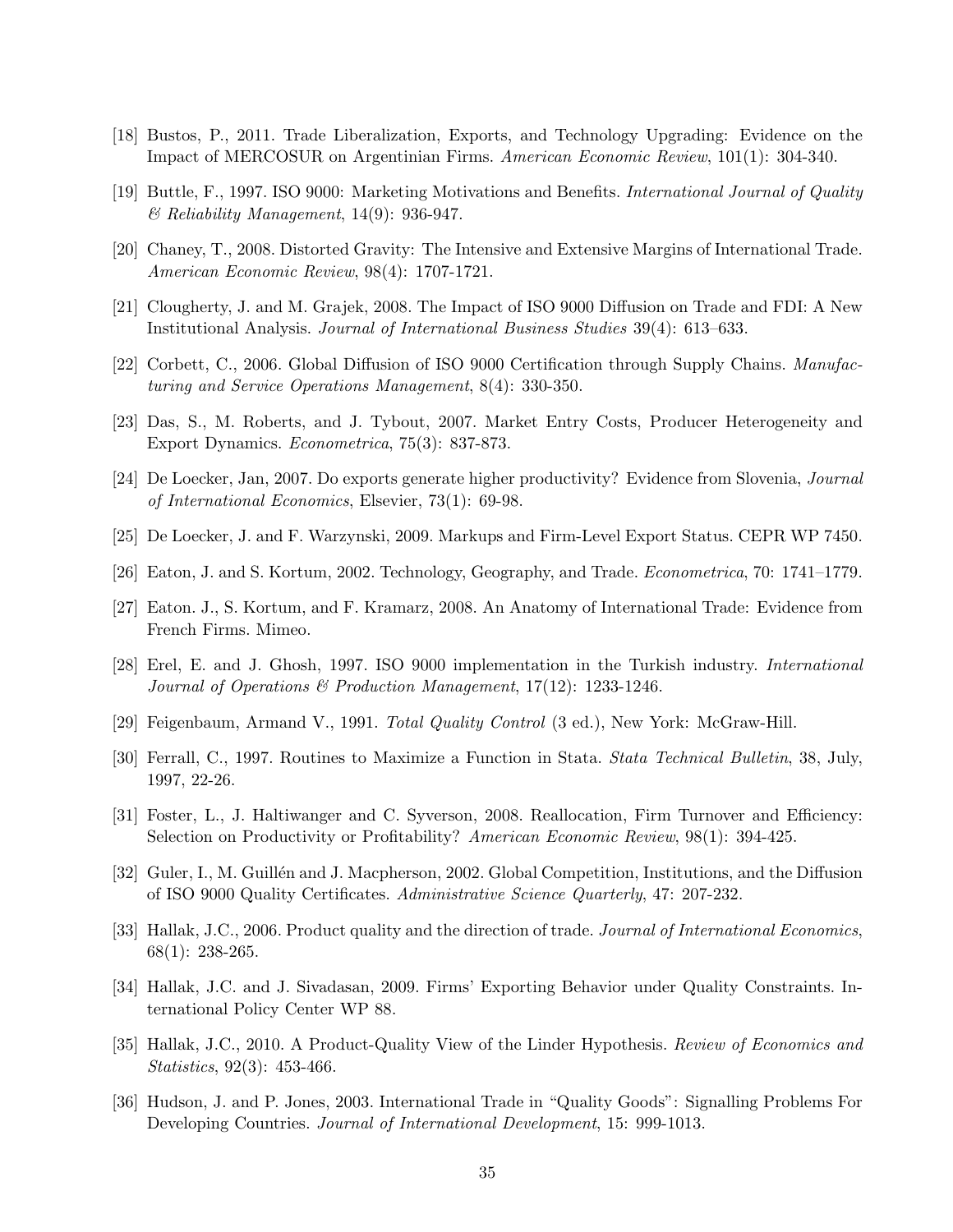- [37] Hummels, D. and A. Skiba, 2004. Shipping the Good Apples Out: An Empirical Confirmation of the Alchian-Allen Conjecture. Journal of Political Economy, 112: 1384-1402.
- [38] Iacovone, L. and B. Javorcik, 2009. Shipping Good Tequila Out: Investment, Domestic Unit Values and Entry of Multi-product Plants into Export Markets. Mimeo.
- [39] Isgut, A., 2001. What's Different about Exporters? Evidence from Colombian Manufacturing. Journal of Development Studies, 37(5): 57-82.
- [40] Ivkovich, Z. and S. Weisbenner, 2005. Local Does As Local Is: Information Content of the Geography of Individual Investors' Common Stock Investments. Journal of Finance, 60: 267-306.
- [41] Johnson, R., 2011. Trade and Prices with Heterogeneous Firms. Mimeo.
- [42] Kee, H.L. and K. Krishna, 2008. Firm Level Productivity and Demand Shocks: Evidence from Bangladesh. American Economic Review 98(2): 457-462.
- [43] Klette, T.J. and S. Kortum, 2004. Innovating Firms and Aggregate Innovation. Journal of Political Economy, 112(5): 986-1018
- [44] Kugler, M. and E. Verhoogen, 2011. Prices, Plant Size, and Product Quality. Review of Economic Studies, forthcoming.
- [45] Lederman, D., M. Olarreaga and L. Payton, 2007. Export Promotion Agencies: What Works and What Doesn't. World Bank Policy Research WP 4044.
- [46] Levinthal, D.A and J.G. March, 1993. The Myopia of Learning. Strategic Management Journal, Vol. 14, Special Issue: Organizations, Decision Making and Strategy, 95-112.
- [47] Lugovskyy, V. and A. Skiba, 2011. How Geography Affects Quality. Mimeo.
- [48] March, J.G., 1991. Exploration and Exploitation in Organizational Learning. Organization Science, 2(1), Special Issue: Organizational Learning: Papers in Honor of (and by) James G. March (1991), 71-87.
- [49] Maskus, K., T. Otsuki and J. Wilson, 2005. The Cost of Compliance with Product Standards for Firms in Developing Countries: An Econometric Study. World Bank Policy Res. WP 3590.
- [50] Melitz, M., 2003. "The impact of trade on intra-industry reallocations and aggregate industry productivity," Econometrica, 71(6): 1695-1725.
- [51] Mersha, T., 1997. TQM implementation in LDCs: driving and restraining forces. International Journal of Operations & Production Management, 17(2): 164-183.
- [52] Monahan, J., 1992. Longitidinal Research Database (LRD) Technical Documentation Manual. Internal Document, Center for Economic Studies.
- [53] Motta, M., 1993. Endogenous Quality Choice: Price vs. Quantity Competition. The Journal of Industrial Economics. 41(2): 113-131
- [54] Nguyen, D., 2011. Demand Uncertainty: Exporting Delays and Exporting Failures. Mimeo.
- [55] Phillips, L.W., Chang, D. R. and R. D. Buzzell, 1983. Product Quality, Cost Position and Business Performance: A Test of Some Key Hypotheses. The Journal of Marketing, 47(2): 26-43.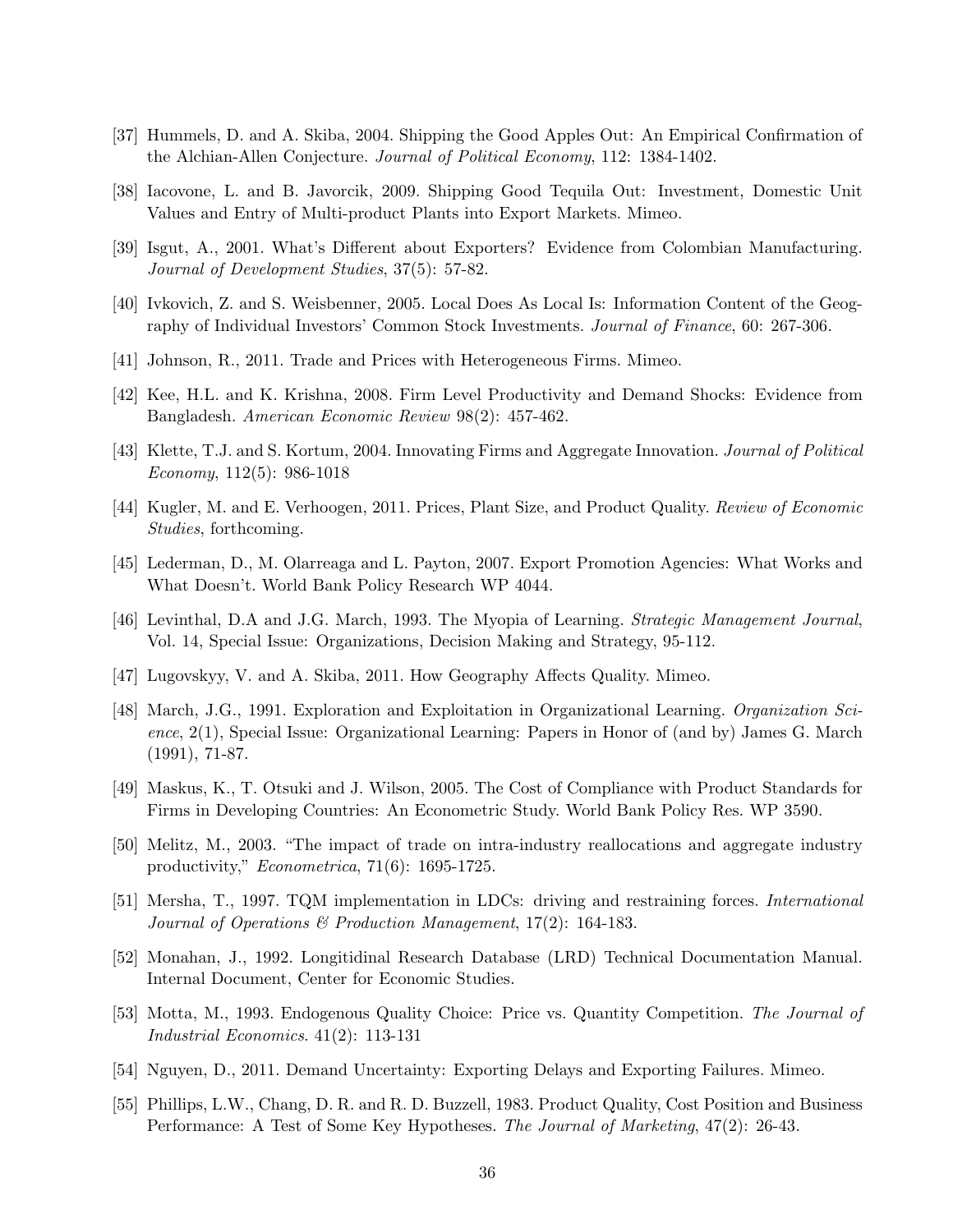- [56] Porter, M.E., 1980, Competitive Strategy, New York: The Free Press.
- [57] Raisch, S., Birkinshaw, J., Probst, G., and M.L. Tushman, 2009, Organizational Ambidexterity: Balancing Exploitation and Exploration for Sustained Performance. Organization Science, 20(4): 685-695.
- [58] Rajan, R.G., Zingales, L., 1998. Financial dependence and growth. American Economic Review 88: 559-586.
- [59] Rauch, J., 1999. Networks Versus Markets in International Trade. Journal of International Economics, 48(1): 7-35.
- [60] Roberts, M. and J. Tybout. (Ed.), 1996. Industrial Evolution in Developing Countries: Micro Patterns of Turnover, Productivity and Market Structure. NY: Oxford University Press.
- [61] Ruhl, K., 2008. The International Elasticity Puzzle. Mimeo.
- [62] Rust, R., Moorman, C. and P.R. Dickson, 2002. Getting Return on Quality: Revenue Expansion, Cost Reduction, or Both? The Journal of Marketing, 66(4): 7-24.
- [63] Shaked, A. and J. Sutton, 1983. Natural Oligopolies. Econometrica. 51(5): 1469-1483.
- [64] Sivadasan, J., 2007. Productivity Consequences of Product Market Liberalization: Micro-evidence from Indian Manufacturing Sector Reforms. Mimeo.
- [65] Sutton, J., 2007. Quality, Trade and the Moving Window: The Globalisation Process. The Economic Journal, 117: F469-F498.
- [66] Terlaak, A. and A. King, 2006. The effect of certification with the ISO 9000 Quality Management Standard: A signaling approach. Journal of Economic Behavior and Organization, 60: 579-602.
- [67] Van Biesebroeck, J., 2005, Firm Size Matters: Growth and Productivity Growth in African Manufacturing. Economic Development and Cultural Change, 53(3): 545-583.
- [68] Verhoogen, E., 2008. Trade, Quality Upgrading and Wage Inequality in the Mexican Manufacturing Sector. Quarterly Journal of Economics, 123(2): 489-530.
- [69] Weston, F., 1995. What do managers really think of the ISO 9000 registration process?. Quality Progress, 28(10): 67-73.
- [70] Withers, B. and M. Ebrahimpour, 2001. Impacts of ISO 9000 registration on European Firms: A Case Analysis. Integrated Manufacturing Systems,12 (2): 139-151.
- [71] World Bank, 1999. World Development Report 1998/1999: Knowledge for Development. New York: Oxford University Press.
- [72] World Trade Organization, 2005. World Trade Report 2005: Exploring the Links Between Trade, Standards, and the WTO.
- [73] Yeaple, S., 2005. A simple model of firm heterogeneity, international trade and wages. Journal of International Economics, 65(1): 1-20.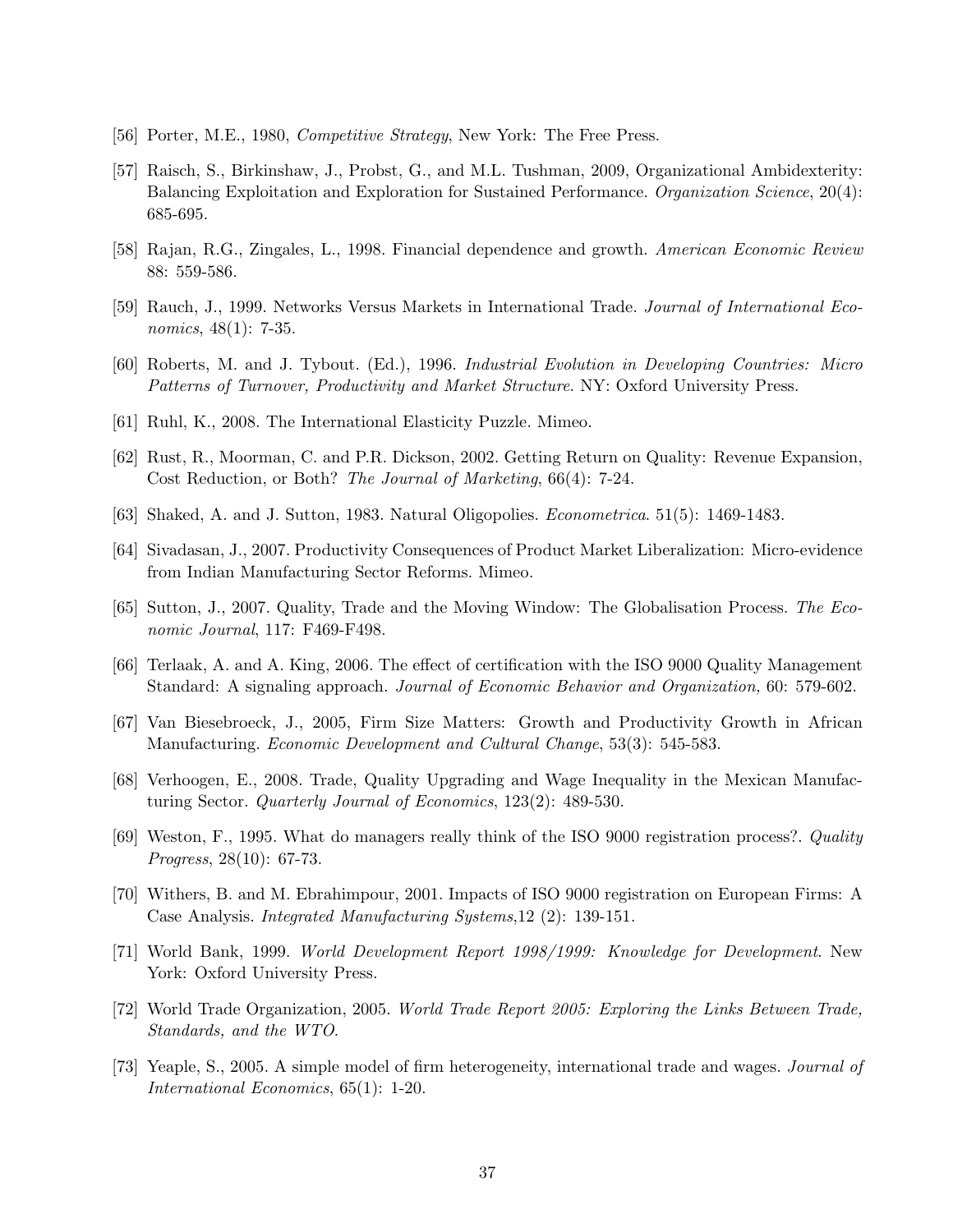**Appendix 1. Demand system** Utility is given by  $U = \left(\int_{j \in \Omega_k} \left(\lambda_j^{\delta_k} q_j \right)^{\frac{\sigma-1}{\sigma}} dj \right)^{\frac{\sigma}{\sigma-1}}$ , where  $\sigma > 1$  is the elasticity of substitution,  $\delta_k > 0$  is the intensity of preference for quality in market k and  $\Omega$  is the set of all varieties available in that market. Solving the consumer's problem yields market demand for quality  $j$ :  $q_{j,k} = p_{j,k}^{-\sigma} \lambda_j^{\delta_k(\sigma-1)} \frac{E_k}{P_k}$ , where  $P_k \equiv \int_{j \in \Omega_k} p_j^{1-\sigma} \lambda_j^{\delta_k(\sigma-1)} d j$ . Assume for simplicity that  $\delta_d = 1$ . Then, domestic revenue is given by  $r_{j,d} = p_{j,d} q_{j,d} = p_{j,d}^{1-\sigma} \lambda_j^{\sigma-1} \frac{E}{P}$ . Since preferences are CES, firms charge prices  $p_{j,x} = t(\lambda_j) p_{j,d}$ in the foreign market. Thus, foreign revenue is  $r_{j,x} = I_x t(\lambda)^{1-\sigma} p_{j,d}^{1-\sigma} \lambda_j^{\delta_x(\sigma-1)} \frac{E^*}{P^*}$ . Defining  $\delta \equiv \delta_x - \delta_d$ , we can express foreign revenue as  $r_{j,x} = I_x \left( \frac{t(\lambda)}{\lambda^{\delta}} \right)$  $\lambda_j^{\delta}$  $\int_{0}^{1-\sigma} p_{j,d}^{1-\sigma} \lambda_j^{(\sigma-1)} \frac{E^*}{P^*}$ . Let  $\tau(\lambda) = \frac{t(\lambda_j)}{\lambda_j^{\delta}}$ . Then, we can write total revenue as:  $r_j = p_{j,d}^{1-\sigma} \lambda_j^{\sigma-1} \left( \frac{E}{P} + I_x \tau(\lambda)^{1-\sigma} \frac{E^*}{P^*} \right)$  $\frac{E^*}{P^*}$ . Equivalently, this demand system can be obtained from a Dixit-Stiglitz utility function defined in terms of quality-adjusted units of consumption,  $\tilde{q}_{j,k} = q_{j,k} \lambda_{j,k}^{\delta_k}$ , and quality-adjusted prices  $\widetilde{p}_{j,k} = \frac{p_{j,k}}{\lambda_{j,k}^{\delta_k}}$  $\frac{p_{j,k}}{\lambda_{j,k}^{\delta_k}}$ . Note, however, that the quality adjustment depends on the intensity of preferences for quality in market  $k$ .

#### Appendix 2. Quality is higher in the exporting case.

*Proof.* In the exporting case, the first order condition for optimal quality is:

<span id="page-38-1"></span>
$$
\left(\frac{\sigma}{\sigma-1}\right)^{-\sigma} \left(\frac{\varphi}{\kappa}\right)^{\sigma-1} \left[ (1-\beta) \frac{E}{P} \tau(\lambda)^{\sigma-1} + (1-\beta + \varepsilon(\lambda)) \frac{E^*}{P^*} \right] - \frac{f \alpha \lambda^{\alpha'}}{\xi \tau(\lambda)^{1-\sigma}} = 0. \tag{13}
$$

By assumption A.1,  $\tau(\lambda)^{\sigma-1}$  decreases with quality. By assumption A.4,  $\varepsilon(\lambda)$  also decreases with quality. By assumption A.3,  $\frac{\lambda^{\alpha'}}{\tau(\lambda)^1}$  $\frac{\lambda^{\alpha}}{\tau(\lambda)^{1-\sigma}}$  increases with quality.<sup>[43](#page-38-0)</sup> Thus, the left hand side of equation [\(13\)](#page-38-1) decreases with quality. Evaluating it for  $\lambda = \lambda_d(\varphi, \xi)$  yields:

$$
\left(\frac{\sigma}{\sigma - 1}\right)^{-\sigma} \left(\frac{\varphi}{\kappa}\right)^{\sigma - 1} \left[ (1 - \beta + \varepsilon(\lambda)) \frac{E^*}{P^*} \right] > 0 \tag{14}
$$

Then, quality must increase to satisfy the first order condition. This means that  $\lambda_x(\varphi,\xi) > \lambda_d(\varphi,\xi)$ .

Appendix 3: Simulation and calibration of parameters Except for the parameters of the function  $\tau(\lambda)$ and the joint distribution  $v(\varphi, \xi)$ , the rest of the parameters, presented in Panel 1 of Web Appendix Table A.1, were calibrated based on the literature, constraints imposed by the assumptions, or set without loss of generality. We set  $\kappa$  and f, which scale productivity  $(\varphi)$  and caliber  $(\xi)$  respectively, equal to unity without loss of generality. We set the demand elasticity  $\sigma$  equal to 4, within the range of estimates in the literature. We set  $\beta = 0.9$  to retain a significant elasticity of marginal costs to quality without violating  $\beta < 1$ . The constant fixed costs parameter  $F_0$  affects the domestic entry cutoff. We set it low enough  $(0.25)$  to ensure that sufficient number of domestic firms survive. Because real market size  $(\frac{E}{P})$  in our model (like in Melitz 2003) has innocuous effects, we set it to unity. Then, we set  $E = P = 50$ , without loss of generality. As we consider a symmetric two-country case, we set  $E^* = P^* = 50$  as well. The parameter  $\gamma$  moderates the dependence of variable trade costs on quality in our full model. We set this parameter to 0.7. Given these choices, Assumption A.3 imposes  $\alpha > (1 - \beta + \gamma)(\sigma - 1) = 2.4$ . We set  $\alpha = 2.5$  to meet this criterion while restraining the influence of caliber on fixed costs.

The parameters of the  $\tau(\lambda)$  function,  $\tau_0$  and  $\tau_1$ , the fixed exporting cost  $f_x$ , and the five parameters of the joint log-normal distribution  $v(\varphi,\xi)$ ,  $\mu_{\varphi}, \mu_{\xi}, \sigma_{\varphi}, \sigma_{\xi}$ , and  $\rho$ , are jointly calibrated using an efficient search

<span id="page-38-0"></span><sup>43</sup>Compute  $\left(\frac{\lambda^{\alpha'}}{\tau(\lambda)^1}\right)$  $\frac{\lambda^{\alpha'}}{\tau(\lambda)^{1-\sigma}}$  =  $\lambda^{\alpha'-1}\tau(\lambda)^{\sigma-1}\left[-(\sigma-1)(-\frac{\lambda\tau'(\lambda)}{\tau(\lambda)})+\alpha'\right]$ . If condition A.3 is satisfied then the term in square brackets is positive. Thus,  $\left(\frac{\lambda^{\alpha'}}{\sigma(\lambda)^{1}}\right)$  $\frac{\lambda^{\alpha'}}{\tau(\lambda)^{1-\sigma}}$  > 0.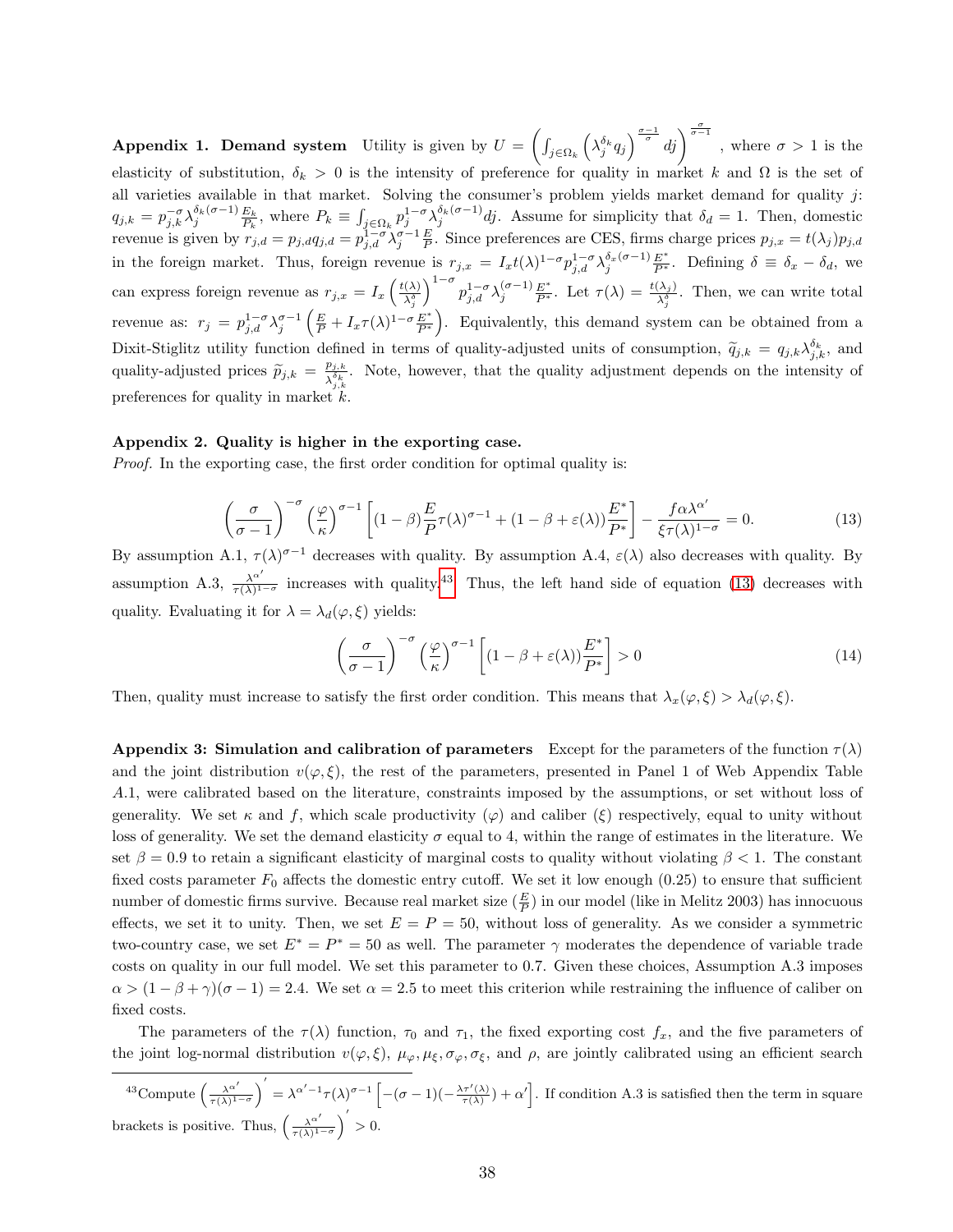(non-derivative) algorithm (Ferrall 1997), to match the overall fraction of exporters (0.153) and the fraction of exporters by size quantiles in the Indian data (calibrating for the U.S. yields similar results).[44](#page-39-0) The calibrated parameters are presented in Panel 2 of Table A.1. Figure A.1 in the Web Appendix displays the fit of the calibrated full model to Figure 1. For the benchmark model, we set the parameters as in the full model except variable trade costs  $\tau$ . Because  $\tau$  does not depend on quality in the benchmark model, we set  $\tau_1$  to zero and calibrate  $\tau_0$  to match the overall fraction of exporters in the Indian data (0.153). We undertook a variety of checks using alternative parameter choices for  $\sigma, \beta, F_0, \gamma$  and  $\alpha$ , and verified that they did not affect the qualitative conclusions discussed in the text.[45](#page-39-1)

<span id="page-39-0"></span><sup>&</sup>lt;sup>44</sup>Specifically, the objective function that is minimized is:  $R = 40. \left(\frac{1}{N} \sum_{i=1}^{N} D_i^e - 0.153\right)^2 + \sum_{k=1}^{40} \left(\sum_{i=1}^{N_k} D_i^e - \overline{D}_e^k\right)^2$ , where  $D^e$  is a dummy for exporters, i indexes firms, k indexes the 40 size groups, and N (set to 5000) is the size of the simulated sample. Because the objective function is highly non-linear and does not satisfy the regularity conditions for a global minimum, the results and goodness of fit are sensitive to the choice of the starting point for the optimization algorithm. We use a three-step procedure to choose the starting point. First, we examine revenues for an initial choice of trade cost parameters over a finely divided  $\varphi - \xi$  grid spanning the region [0,10]×[0,10]. Second, since Figure 1 implies overlap between exporters and domestic firms all across the distribution, we identify the region in this grid with a significant overlap in revenues between exporters and non-exporters. Finally, we use the mean, standard deviation and correlation coefficient for this revenue overlap region, and the initial trade parameter values as the starting point for the optimization routine.

<span id="page-39-1"></span><sup>&</sup>lt;sup>45</sup>The robustness of the comparative results is not surprising as these parameters (except for  $\gamma$  which is not operational in the benchmark model) are set the same for both the full and the benchmark models. Interested readers can verify the details of the calibration and simulations using the code available online on the authors' websites.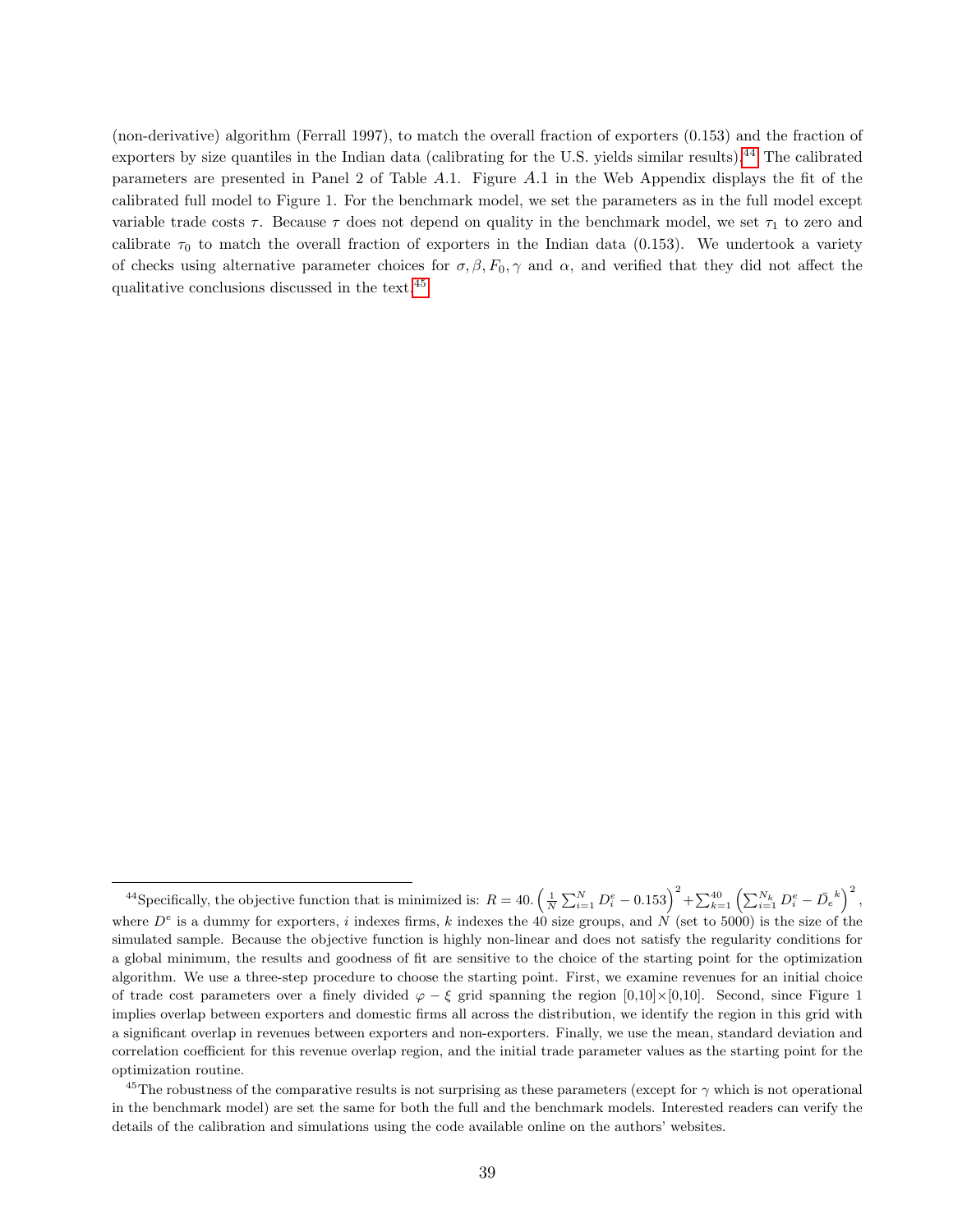## **Figure 1:** Percentage of establishments that are exporters, by size quantiles

The figures plot the fraction of exporters by 40 size (sales revenue) quantiles in sectors producing differentiated goods. Each establishment is assigned to one of 40 size quantiles within its 4-digit industry. Exporter fraction for a quantile is obtained by dividing the number of exporters in that quantile summed across all industries by the number of establishments in that quantile summed across all industries.



# Fraction exporters by size quantile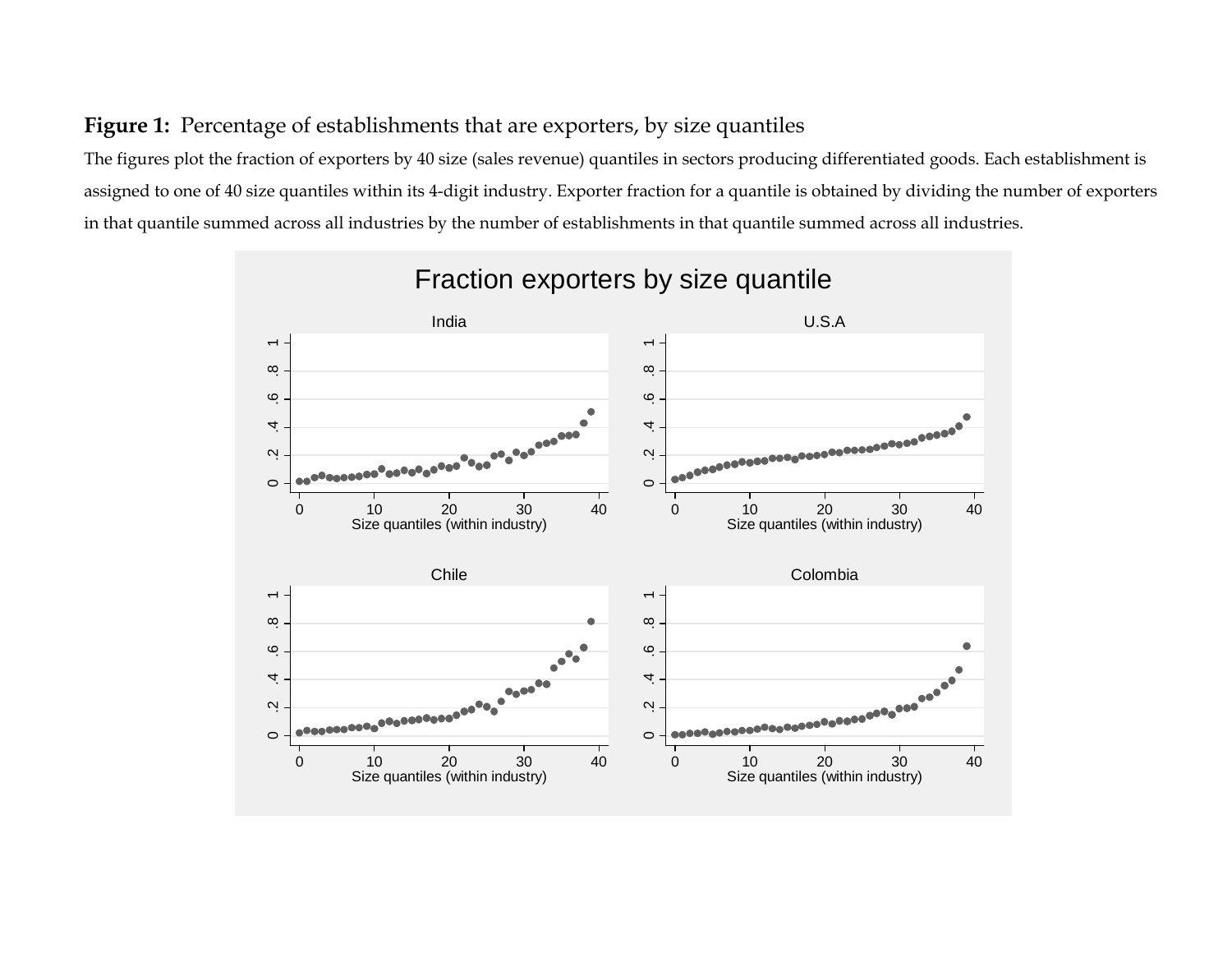



**Figure 3:** Isoprofit curves are flatter in the exporting case

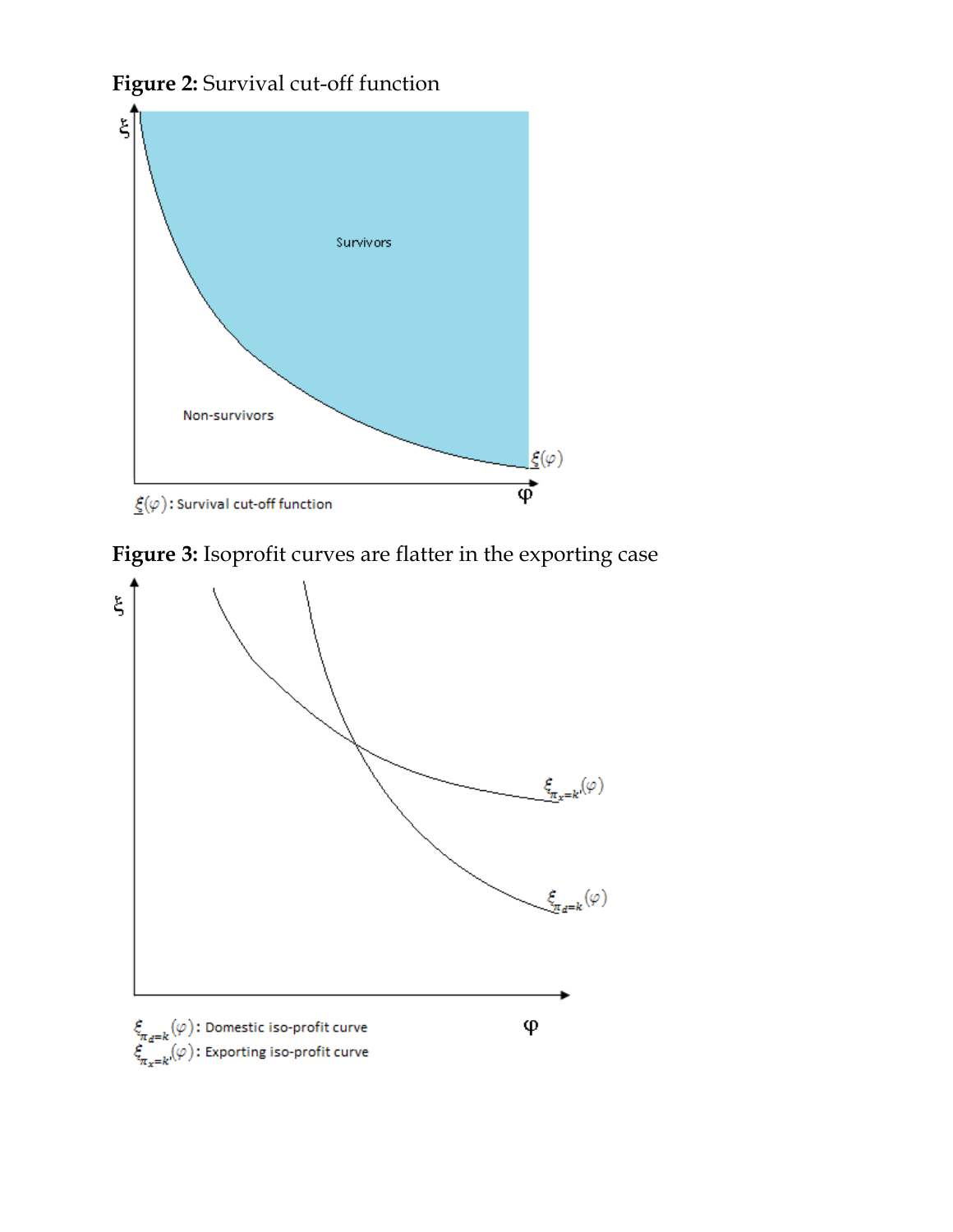

**Figure 4:** The export status decision

**Figure 5:** Firms with the same size and different export status

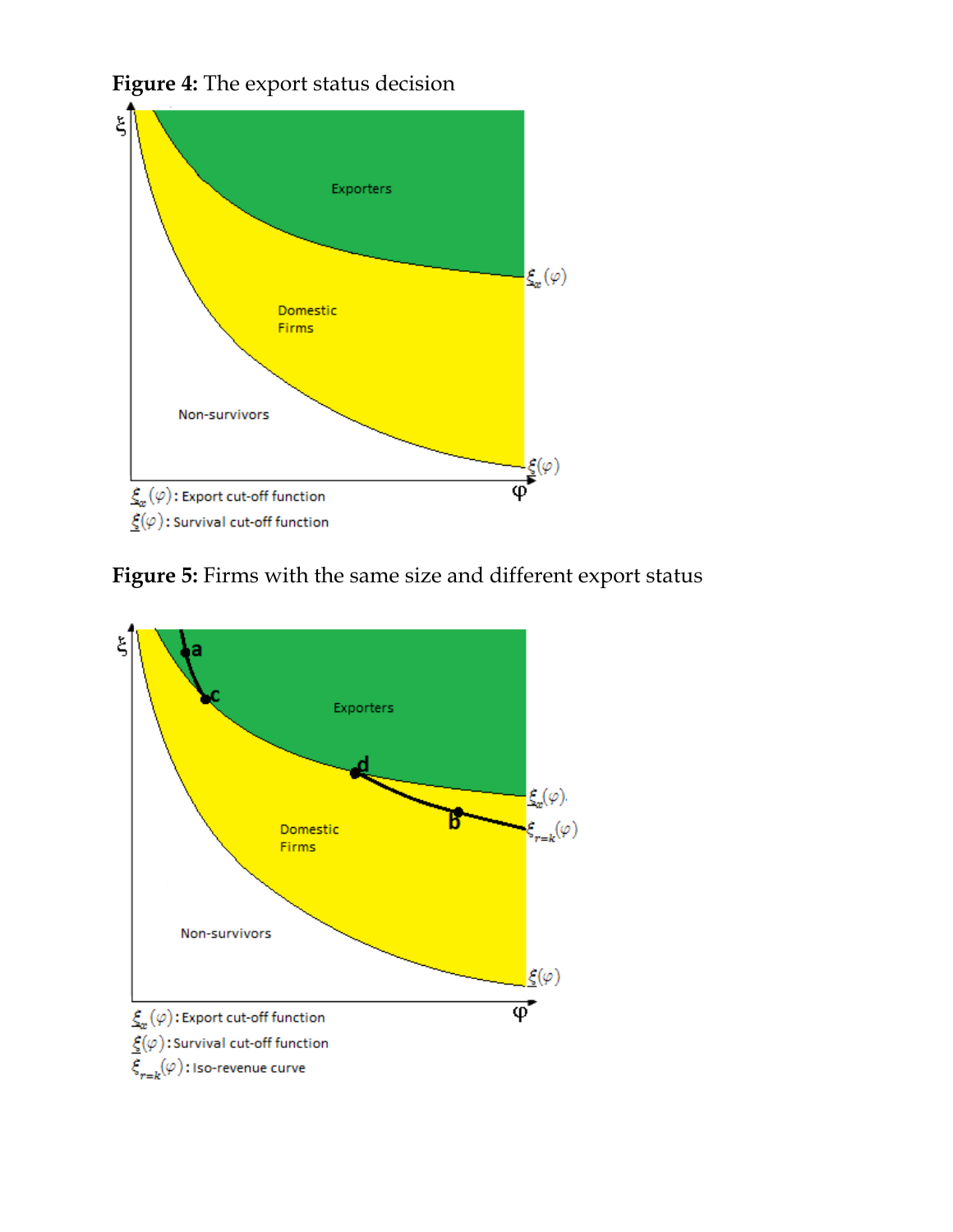**Figure 6**: Autarky versus open economy case

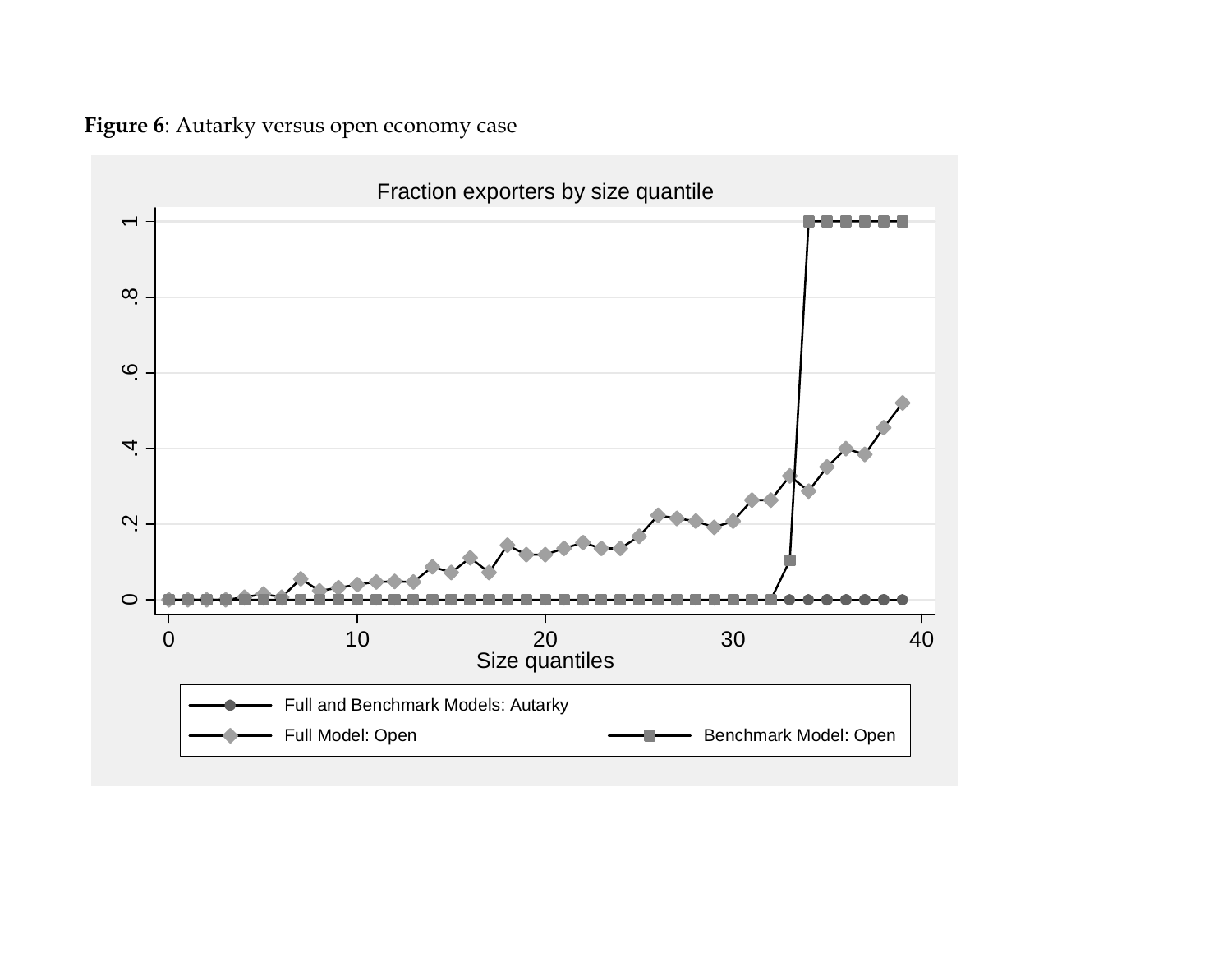|                                     | Aggregate (revenue share<br>weighted average)<br>"physical productivity"<br>$(\varphi)$ | Aggregate (revenue share<br>weighted average)<br>"product productivity"<br>(ξ) | Aggregate (revenue share<br>weighted average)<br>"combined productivity"<br>(n) | Welfare per capita<br>$\left(\boldsymbol{p}_{\boldsymbol{\sigma-1}}^{-1}\right)$ |
|-------------------------------------|-----------------------------------------------------------------------------------------|--------------------------------------------------------------------------------|---------------------------------------------------------------------------------|----------------------------------------------------------------------------------|
|                                     | (1)                                                                                     | (2)                                                                            | (3)                                                                             | (4)                                                                              |
| Full Model: Autarky                 | 6.874                                                                                   | 3.258                                                                          | 804.775                                                                         | 3.6808                                                                           |
| Full Model: Open                    | 6.860                                                                                   | 3.424                                                                          | 803.204                                                                         | 3.6840                                                                           |
| % Change following opening to trade | $-0.19%$                                                                                | $5.08\%$                                                                       | $-0.20%$                                                                        | $0.09\%$                                                                         |
| Benchmark Model: Autarky            | 6.874                                                                                   | 3.258                                                                          | 804.775                                                                         | 3.6827                                                                           |
| Benchmark Model: Open               | 6.886                                                                                   | 3.221                                                                          | 807.874                                                                         | 3.6840                                                                           |
| % Change following opening to trade | $0.17\%$                                                                                | $-1.15%$                                                                       | $0.39\%$                                                                        | $0.04\%$                                                                         |

**Table 1:** Changes in welfare and aggregate productivity measures following opening up to trade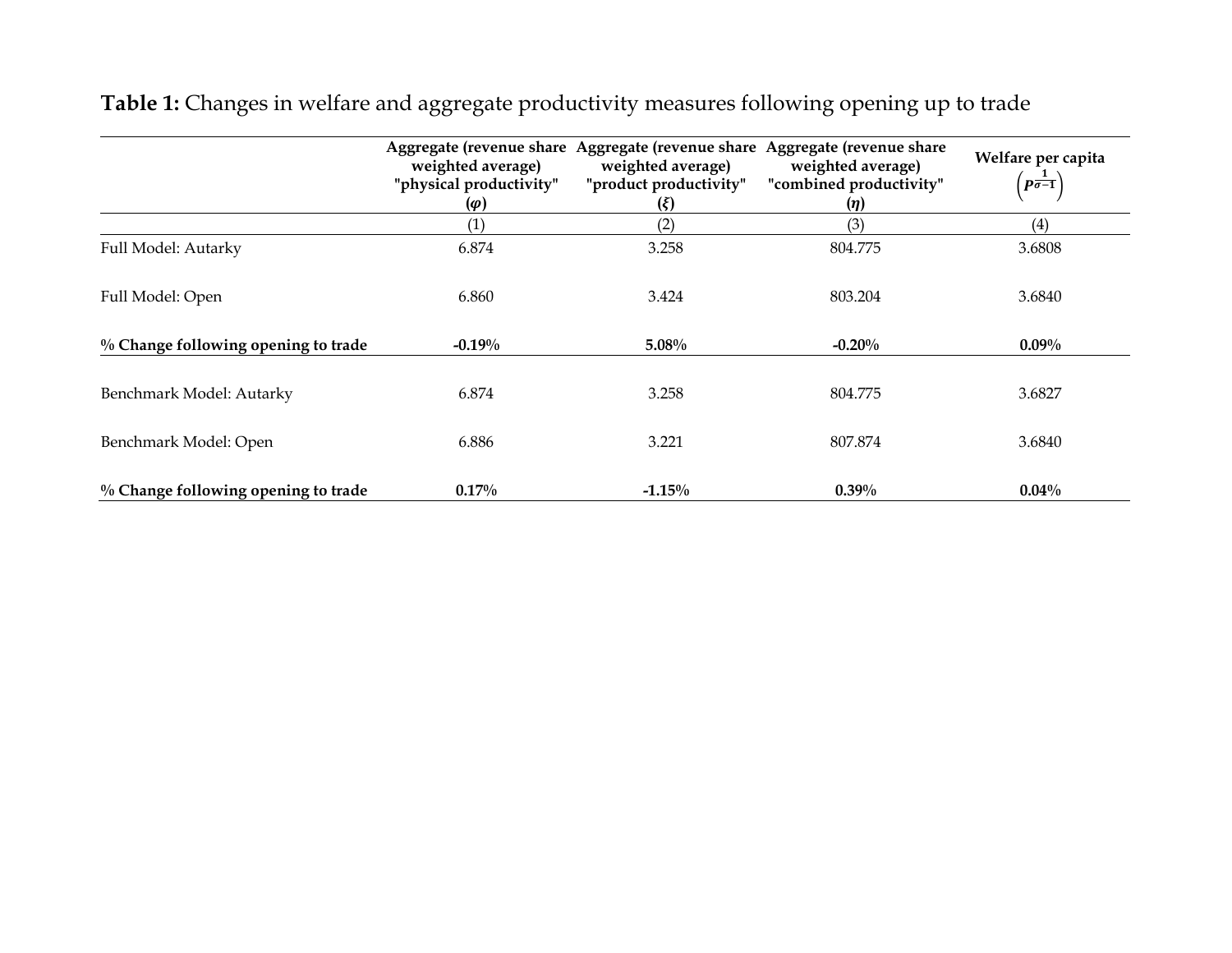## **Table 2:** Summary statistics

Only differentiated sectors are included. All variables (except the ISO 9000 dummy) are winsorized by 1% on both tails of the distribution and standardized using industry-specific means and standard deviations. In the case of output and input prices, "industries" are defined at the product level. Input prices are weighted by share of total costs.

|                                                                                              | ALL ESTABLISHMENTS |                 | <b>NON-EXPORTERS</b> |                  |                    | <b>EXPORTERS</b> |                  |              |                  |
|----------------------------------------------------------------------------------------------|--------------------|-----------------|----------------------|------------------|--------------------|------------------|------------------|--------------|------------------|
| Description                                                                                  | N                  | Mean            | SD                   | $\mathbf N$      | Mean               | SD               | N                | Mean         | SD               |
| Panel 1: India (1998)                                                                        |                    |                 |                      |                  |                    |                  |                  |              |                  |
| Standardized (log) output price<br>Standardized (log) input price                            | 6,494<br>15,702    | 0.00<br>$-0.05$ | 1.00<br>0.99         | 4,813<br>10,931  | $-0.01$<br>$-0.07$ | 0.96<br>1.02     | 1,681<br>4,771   | 0.06<br>0.07 | 1.05<br>0.98     |
| Standardized (log) average wage rate<br>Standardized (log) capital intensity (capital/labor) | 11,226<br>11,226   | 0.00<br>0.00    | 1.00<br>1.00         | 8,964<br>8,964   | $-0.09$<br>$-0.08$ | 0.96<br>0.99     | 2,262<br>2,262   | 0.50<br>0.43 | 1.02<br>0.90     |
| ISO 9000 dummy                                                                               | 15,937             | 0.05            | 0.21                 | 13,009           | 0.03               | 0.16             | 2,928            | 0.17         | 0.38             |
| Panel 2: USA (1997)                                                                          |                    |                 |                      |                  |                    |                  |                  |              |                  |
| Standardized (log) price<br>Standardized (log) input price                                   | 49,203<br>19,126   | 0.00<br>$-0.01$ | 1.00<br>0.97         | 35,772<br>13,812 | $-0.02$<br>$-.049$ | 0.98<br>0.93     | 13,431<br>5,314  | 0.05<br>0.08 | 1.03<br>1.06     |
| Standardized (log) average wage rate<br>Standardized (log) capital intensity (capital/labor) | 123,079<br>123,079 | 0.00<br>0.00    | 1.00<br>1.00         | 96,670<br>96,670 | $-0.06$<br>$-0.01$ | 1.03<br>0.98     | 26,409<br>26,409 | 0.21<br>0.02 | 0.86<br>$1.07\,$ |
| Panel 3: Chile (1991-96)                                                                     |                    |                 |                      |                  |                    |                  |                  |              |                  |
| Standardized (log) average wage rate<br>Standardized (log) capital intensity (capital/labor) | 17,053<br>17,053   | 0.00<br>0.00    | 1.00<br>1.00         | 13,446<br>13,446 | $-0.17$<br>$-0.14$ | 0.96<br>0.97     | 3,607<br>3,607   | 0.62<br>0.50 | 0.87<br>0.92     |
| Panel 4: Colombia (1981-91)                                                                  |                    |                 |                      |                  |                    |                  |                  |              |                  |
| Standardized (log) average wage rate<br>Standardized (log) capital intensity (capital/labor) | 39,990<br>39,990   | 0.00<br>0.00    | 1.00<br>1.00         | 34,714<br>34,714 | $-0.11$<br>$-0.07$ | 0.94<br>0.99     | 5,276<br>5,276   | 0.73<br>0.43 | 1.06<br>0.89     |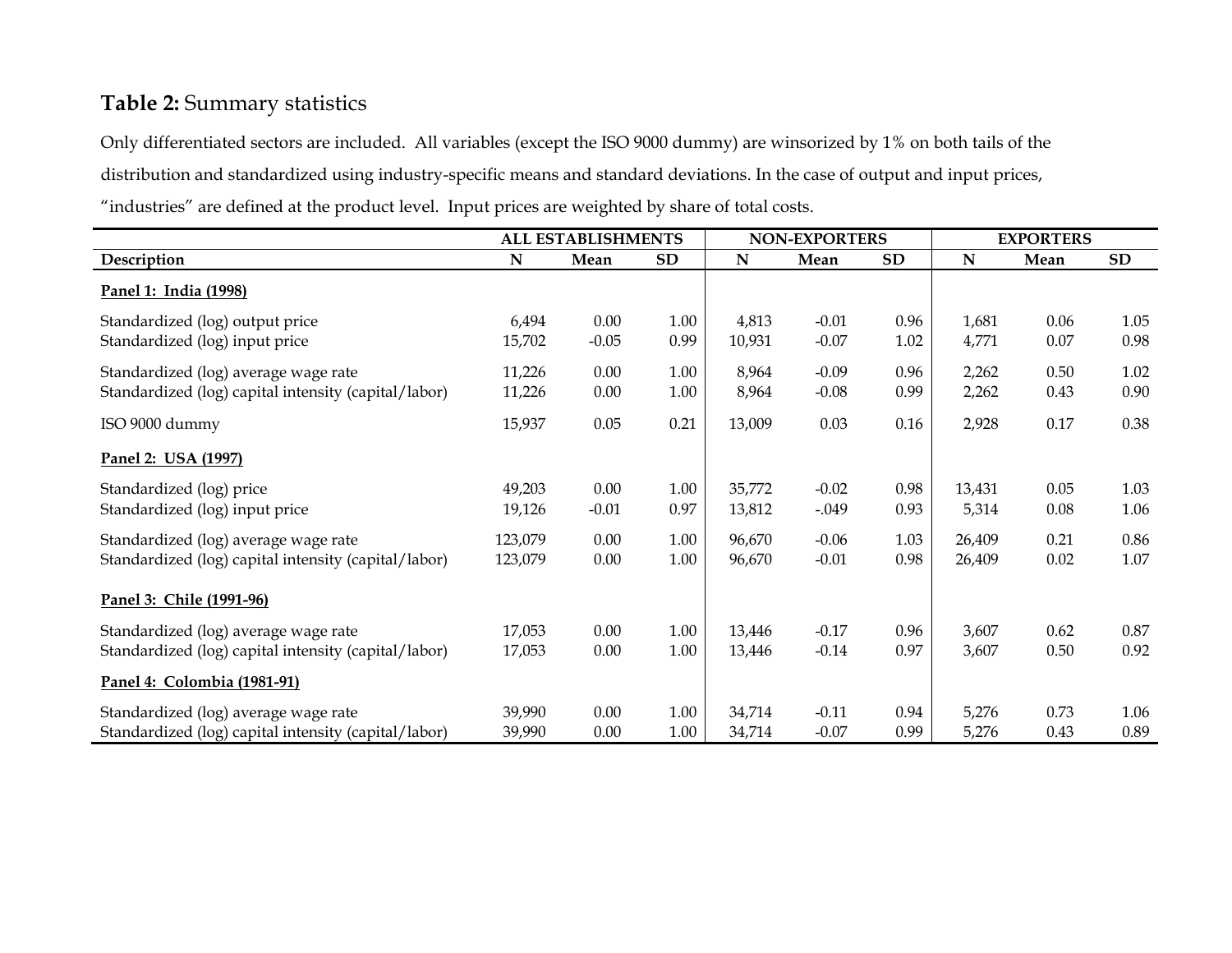## **Table 3:** Conditional exporter quality premium – ISO 9000 certification dummy (India 1997-98)

All reported figures are coefficients on an exporter dummy which equals 1 if the establishment reports positive exports. The dependent variable is a dummy variable equal to 1 if the establishment has obtained ISO 9000 quality certification. Size is defined as log total sales of the establishment. Only differentiated sectors are included. Standard errors are clustered at the plant level; \* significant at 10%; \*\* significant at 5%, \*\*\* significant at 1%.

|                                                 | (1)                   | (2)                    | (3)                    | (4)                    |
|-------------------------------------------------|-----------------------|------------------------|------------------------|------------------------|
| Dependent variable: dummy for ISO 9000 adoption | $0.142***$<br>[0.009] | $0.0771***$<br>[0.009] | $0.0751***$<br>[0.009] | $0.0854***$<br>[0.009] |
| Number observations (plants)                    | 15,937                | 15,937                 | 15.937                 | 15,937                 |
| Industry fixed effects                          | Yes                   | Yes                    | Yes                    | $\rm No$               |
| Industry-specific size polynomial (order 2)     | N <sub>o</sub>        | Yes                    | No                     | $\rm No$               |
| Industry-specific size polynomial (order 3)     | N <sub>o</sub>        | No                     | Yes                    | $\rm No$               |
| Industry-specific size-decile fixed effects     | $\rm No$              | No                     | No                     | Yes                    |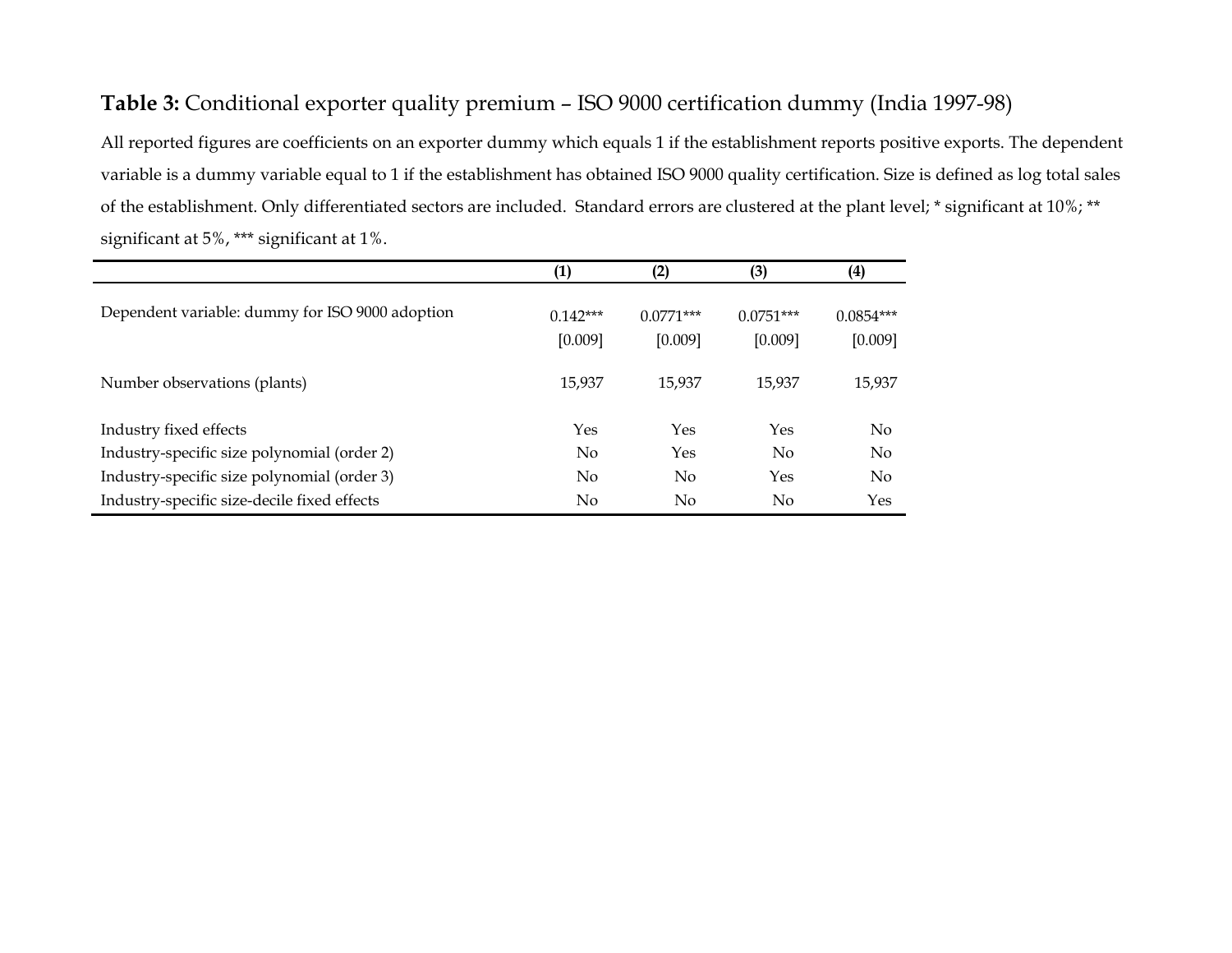## **Table 4:** Conditional exporter output price premium: Baseline results

All reported figures are coefficients on an exporter dummy which equals 1 if the establishment reports positive exports. Output price is defined as a unit value (product revenue/quantity). Standardized log output price is log output price demeaned by the product-specific mean and divided by the product-specific standard deviation of log output price. Size is defined as log total sales of the establishment. Standard errors are clustered at plant level; \* significant at 10%; \*\* significant at 5%, \*\*\* significant at 1%.

|                                                     | (1)                   | (2)                   | (3)                   | (4)                   |
|-----------------------------------------------------|-----------------------|-----------------------|-----------------------|-----------------------|
| Panel 1: India (1997-98)                            |                       |                       |                       |                       |
| Dependent variable: Log output price (standardized) | $0.112**$<br>[0.050]  | $0.130**$<br>[0.060]  | $0.177***$<br>[0.063] | $0.169**$<br>[0.073]  |
| Dependent variable: Log output price                | 0.0534<br>[0.035]     | 0.0502<br>[0.041]     | $0.0872**$<br>[0.040] | $0.113***$<br>[0.042] |
| Number of observations                              | 6,494                 | 6,494                 | 6,494                 | 6,494                 |
| Panel 2: USA (1997)                                 |                       |                       |                       |                       |
| Dependent variable: Log output price (standardized) | $0.082***$<br>[0.018] | $0.131***$<br>[0.019] | $0.136***$<br>[0.019] | $0.135***$<br>[0.020] |
| Dependent variable: Log output price                | $0.030**$<br>[0.012]  | $0.062***$<br>[0.013] | $0.067***$<br>[0.013] | $0.066***$<br>[0.014] |
| Number of observations (plant-product)              | 49,203                | 49,203                | 49,203                | 49,203                |
| Product fixed effects                               | Yes                   | Yes                   | Yes                   | N <sub>o</sub>        |
| Product-specific size polynomial (order 2)          | No                    | Yes                   | No                    | No                    |
| Product-specific size polynomial (order 3)          | No                    | No                    | Yes                   | No                    |
| Product-specific size-decile fixed effects          | No                    | No                    | No                    | Yes                   |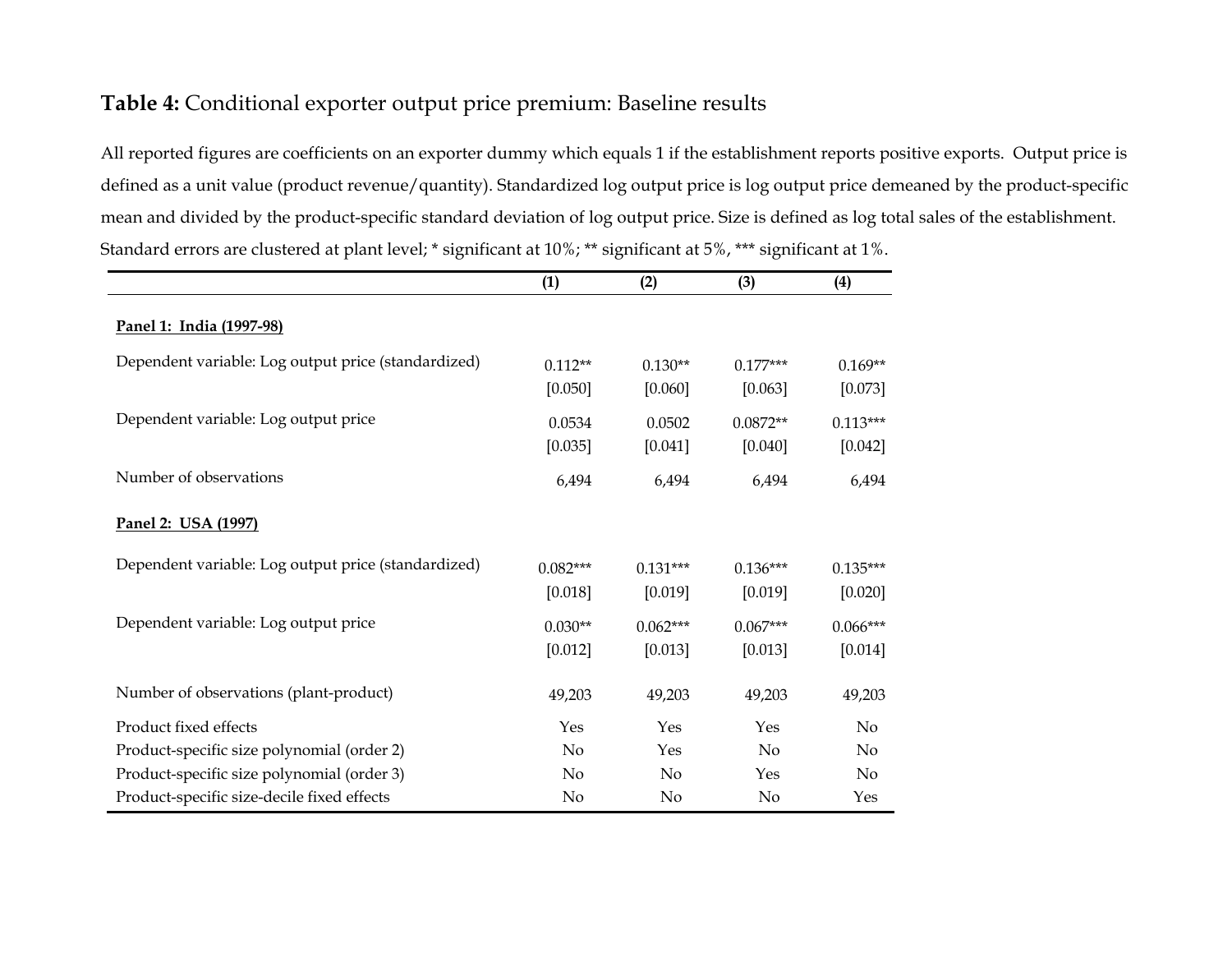## **Table 5:** Conditional exporter input price premium: Baseline results

All reported figures are coefficients on an exporter dummy which equals 1 if the establishment reports positive exports. Input price is defined as a unit value (cost/ quantity). Standardized (log) input price is (log) input price demeaned by the product-specific mean and divided by the product-specific standard deviation. Size is defined as log total sales of the establishment. Regressions are weighted by input share of total costs. Standard errors are clustered at plant level; \* significant at 10%; \*\* significant at 5%, \*\*\* significant at 1%.

|                                                    | (1)                     | (2)                   | (3)                    | (4)                   |
|----------------------------------------------------|-------------------------|-----------------------|------------------------|-----------------------|
| Panel 1: India (1997-98)                           |                         |                       |                        |                       |
| Dependent variable: Log input price (standardized) | $0.141***$<br>[0.0421]  | $0.101**$<br>[0.0462] | $0.120***$<br>[0.0464] | $0.121*$<br>[0.0682]  |
| Dependent variable: Log input price                | $0.0847***$<br>[0.0327] | 0.0385<br>[0.0298]    | $0.0524*$<br>[0.0295]  | 0.0448<br>[0.0363]    |
| Number of observations                             | 15,702                  | 15,702                | 15,702                 | 15,702                |
| Panel 2: USA (1997)                                |                         |                       |                        |                       |
| Dependent variable: Log input price (standardized) | $0.159***$<br>[0.028]   | $0.152***$<br>[0.028] | $0.149***$<br>[0.028]  | $0.182***$<br>[0.030] |
| Dependent variable: Log input price                | $0.076***$<br>[0.017]   | $0.071***$<br>[0.017] | $0.067***$<br>[0.017]  | $0.083***$<br>[0.018] |
| Number of observations (plant-product)             | 19,126                  | 19,126                | 19,126                 | 19,126                |
| Product fixed effects                              | Yes                     | Yes                   | Yes                    | N <sub>o</sub>        |
| Product-specific size polynomial (order 2)         | No                      | Yes                   | N <sub>o</sub>         | No                    |
| Product-specific size polynomial (order 3)         | No                      | No                    | Yes                    | N <sub>o</sub>        |
| Product-specific size-decile fixed effects         | No                      | No                    | No                     | Yes                   |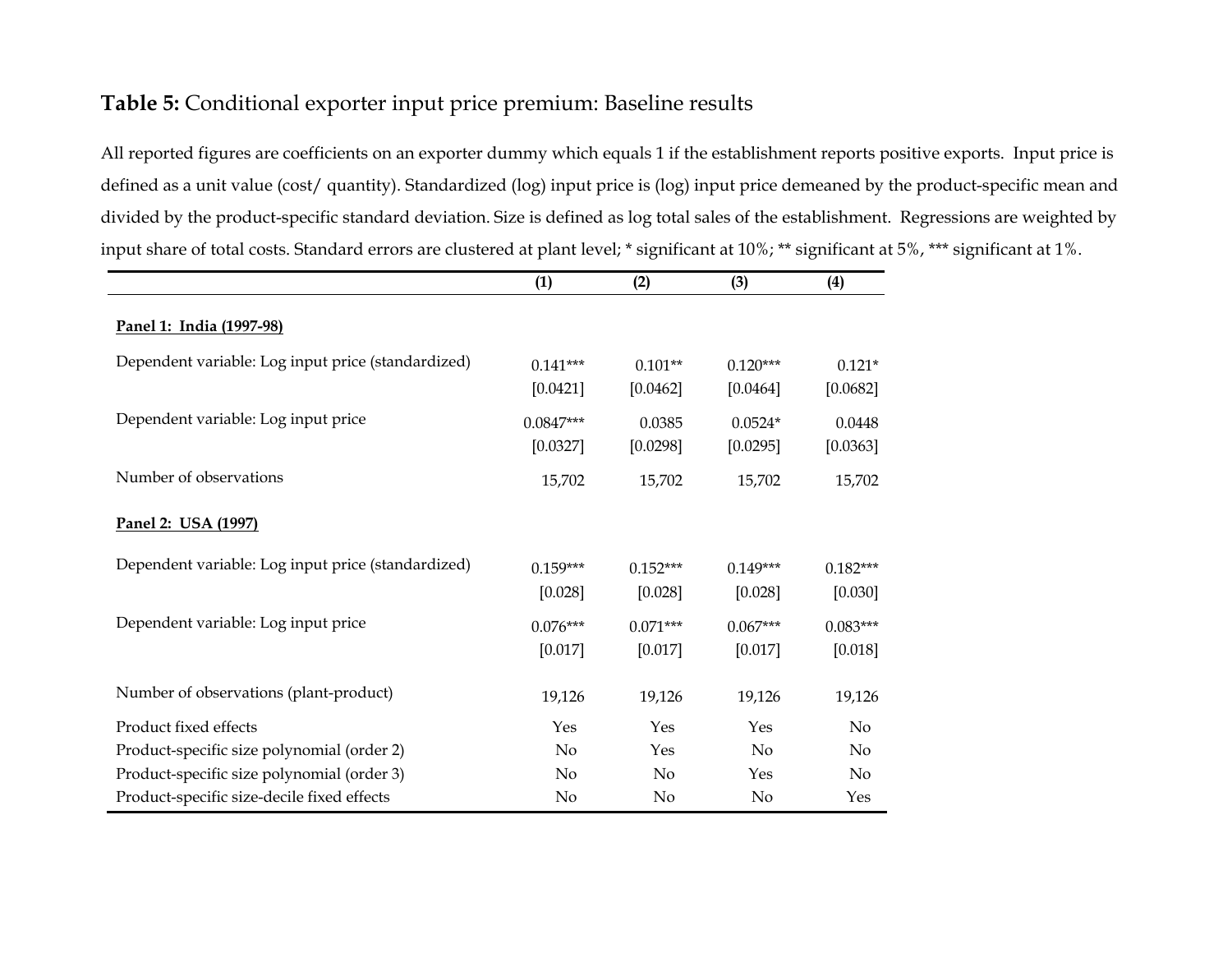## **Table 6:** Conditional exporter wage and capital intensity premia

All reported figures are coefficients on an exporter dummy which equals 1 if the establishment reports positive exports. Standardized average wage is the wage bill of the establishment divided by the number of employees. Capital intensity is total capital divided by the number of employees. Size is defined as log total sales of the establishment. Only differentiated sectors are included. Standard errors are clustered at the plant level; \* significant at 10%; \*\* significant at 5%, \*\*\* significant at 1%.

|                                                  | India<br>$(1997-98)$   |                        | <b>USA</b><br>(1997)   |                        | Chile<br>$(1991-96)$   |                        | Colombia<br>$(1981-91)$ |                        |
|--------------------------------------------------|------------------------|------------------------|------------------------|------------------------|------------------------|------------------------|-------------------------|------------------------|
|                                                  | (1)                    | (2)                    | (3)                    | (4)                    | (5)                    | (6)                    | (7)                     | (8)                    |
| Dependent variable                               |                        |                        |                        |                        |                        |                        |                         |                        |
| Log average wage (standardized)                  | $0.138***$             | $0.136***$             | $0.082***$             | $0.097***$             | $0.106***$             | $0.131***$             | $0.0458*$               | $0.0922***$            |
|                                                  | [0.032]                | [0.035]                | [0.014]                | [0.014]                | [0.027]                | [0.027]                | [0.025]                 | [0.026]                |
| Log average wage                                 | $0.0743***$<br>[0.017] | $0.0748***$<br>[0.018] | $0.032***$<br>[0.006]  | $0.039***$<br>[0.006]  | $0.0500***$<br>[0.014] | $0.0636***$<br>[0.014] | $0.0270***$<br>[0.010]  | $0.0437***$<br>[0.010] |
| Log capital intensity (standardized)             | $0.155***$<br>[0.035]  | $0.188***$<br>[0.037]  | $-0.191***$<br>[0.015] | $-0.178***$<br>[0.015] | $0.221***$<br>[0.035]  | $0.250***$<br>[0.034]  | $0.130***$<br>[0.031]   | $0.147***$<br>[0.030]  |
| Log capital intensity                            | $0.224***$<br>[0.047]  | $0.266***$<br>[0.049]  | $-0.188***$<br>[0.015] | $-0.175***$<br>[0.015] | $0.279***$<br>[0.039]  | $0.310***$<br>[0.039]  | $0.145***$<br>[0.035]   | $0.164***$<br>[0.035]  |
| Number of observations (plants)                  | 11,226                 | 11,226                 | 123,079                | 123,079                | 17,053                 | 17,053                 | 39,990                  | 39,990                 |
| Industry-year fixed effects                      | Yes                    | No                     | Yes                    | $\rm No$               | Yes                    | No                     | Yes                     | No                     |
| Industry-year specific size polynomial (order 3) | Yes                    | $\rm No$               | Yes                    | $\rm No$               | Yes                    | $\rm No$               | Yes                     | No                     |
| Industry-year size-decile fixed effects          | No                     | Yes                    | $\rm No$               | Yes                    | $\rm No$               | Yes                    | No                      | Yes                    |